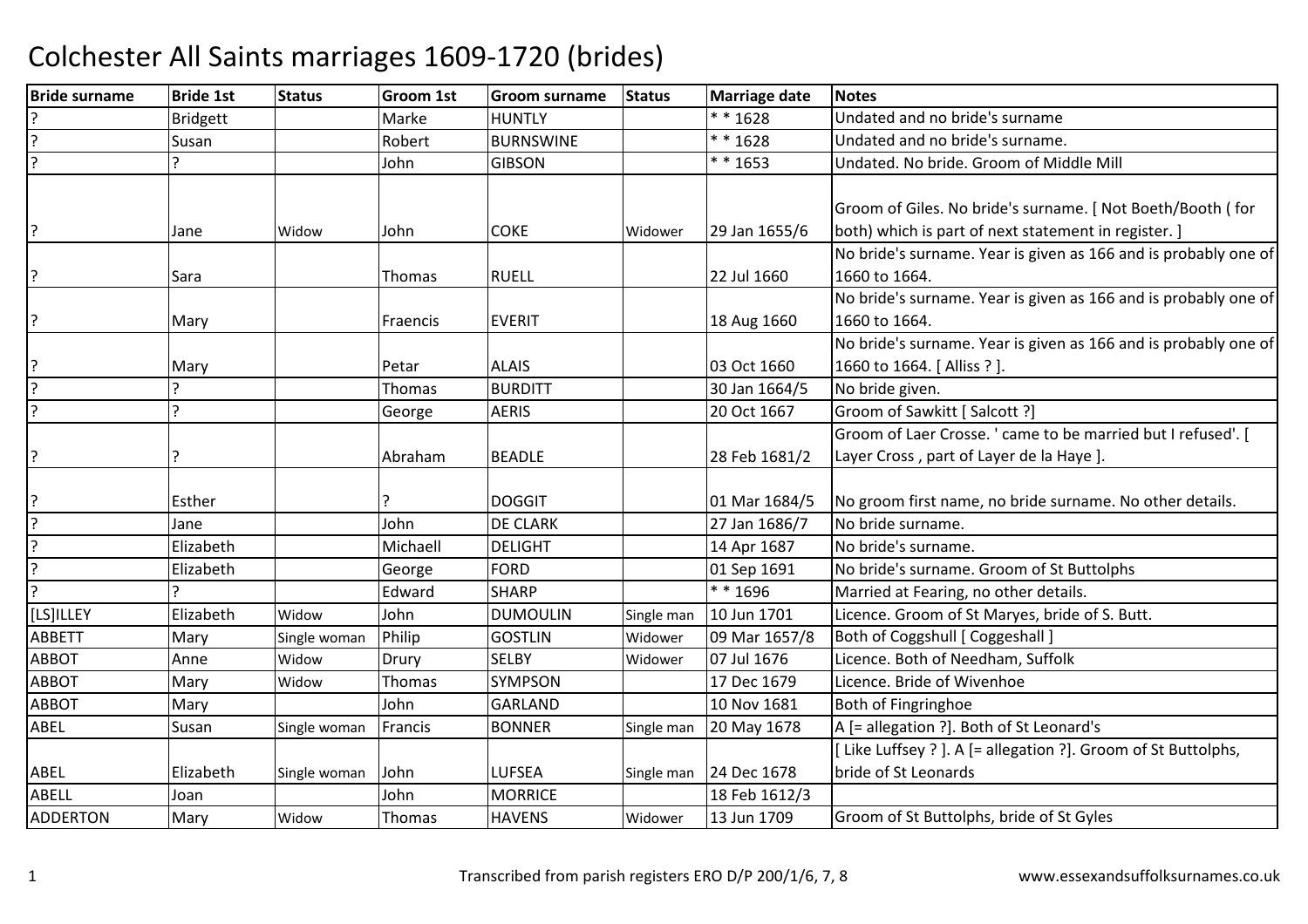| <b>Bride surname</b> | <b>Bride 1st</b> | <b>Status</b> | <b>Groom 1st</b> | <b>Groom surname</b> | <b>Status</b> | <b>Marriage date</b> | <b>Notes</b>                                                    |
|----------------------|------------------|---------------|------------------|----------------------|---------------|----------------------|-----------------------------------------------------------------|
|                      |                  |               |                  |                      |               |                      | Groom is of Tolleston Major [ Tolleshunt Major ]. Bride is of   |
| <b>AILET</b>         | Martha           | Single woman  | William          | <b>SAVORY</b>        | Widower       | 24 Aug 1676          | Tollesbury. Licence.                                            |
|                      |                  |               |                  |                      |               |                      | Groom of London. Suspect written in wrong place, crossed out    |
| <b>AILETT</b>        | Mary             |               | Ambrose          | <b>MAY</b>           |               | 21 Sep 1673          | and not replaced where it should be.                            |
|                      |                  |               |                  |                      |               |                      |                                                                 |
| <b>AKERS</b>         | Mary             | Widow         | John             | <b>CLARK</b>         | Widower       | 29 Apr 1690          | Licence. Groom of Sawkit? [Salcott], bride of Tollesbury        |
| <b>ALBURY</b>        | Jane             | Widow         | John             | <b>CROSMAN</b>       |               | 25 Jun 1678          | A [= allegation ?]. Both of St Leonard's                        |
| <b>ALCOCK</b>        | Mary             |               | John             | <b>KING</b>          |               | 18 Apr 1682          | Groom is a husbandman. Both of Wakes Colne                      |
| <b>ALEFOUNDER</b>    |                  | Widow         | Samuel           | <b>PHILIPS</b>       |               | 30 Nov 1714          | No firstname.                                                   |
| <b>ALEWOOD</b>       | Jemima           |               | John             | LILLY                |               | 28 Apr 1719          |                                                                 |
| <b>ALIFORE</b>       | Sarah            | Single woman  | Daniel           | <b>SHEAD</b>         | Widower       | 08 Feb 1702/3        | Groom of St Peter's                                             |
| <b>ALLEN</b>         | ς                | Widow         | Willin           | <b>GILES</b>         | Widower       | 06 Sep 1655          | Both Weund? [Wivenhoe?] No bride's firstname                    |
|                      |                  |               |                  |                      |               |                      |                                                                 |
| <b>ALLEN</b>         | Phillipie        | Widow         | Beniamen         | <b>BLACKE</b>        | Widower       | 17 May 1656          | Groom of Harwish, bride of Dovercot [ Harwich, Dovercourt ].    |
| <b>ALLEN</b>         | Lydia            |               | Richard          | <b>SILVESTER</b>     |               | 23 Apr 1682          | <b>Bride of St Peters</b>                                       |
| <b>ALLINTON</b>      | Judith           | Widow         | Samuel           | <b>JENNER</b>        | Widower       | 17 Apr 1693          | <b>Bride of St Martin's</b>                                     |
| <b>ALLYSTON</b>      | Mary             | Single woman  | Thomas           | <b>BAKER</b>         | Single man    | 01 May 1698          | Groom of St Gyles                                               |
| <b>ALLYSTONE</b>     | Elizabeth        | Single woman  | John             | <b>BURGESS</b>       | Single man    | 10 May 1692          |                                                                 |
| <b>ALWARD</b>        | <b>Bathia</b>    | Single woman  | Willem           | <b>SMITH</b>         | Single man    | 09 Aug 1654          | Both of Dadham [ Dedham ].                                      |
|                      |                  |               |                  |                      |               |                      |                                                                 |
| AMBLER               | Elizabeth        | Single woman  | John             | <b>CHURCH</b>        | Single man    | 06 Jun 1676          | Licence. Groom of Layham, Suffolk, bride of Stoke Nayland       |
| AMES                 | Mary             |               | Henry            | <b>PIGGOT</b>        | Widower       | 22 May 1681          | <b>Both of Coggeshall</b>                                       |
| AMY                  | Mary             | Widow         | William          | <b>HINDS</b>         | Single man    | 09 May 1697          |                                                                 |
| AMYE                 | Joanna           | Single woman  | John             | <b>BAKER</b>         |               | 12 Oct 1681          | Groom of St Martins, bride of Earles Colne                      |
| AMYE                 | Mary             | Widow         | William          | <b>HINDS</b>         | Single man    | 15 Jul 1697          |                                                                 |
| ANDREWES             | Anne             | Widow         | Richard          | <b>DAVY</b>          | Single man    | 04 Apr 1676          | Both of St Buttolph's                                           |
| <b>ANDREWES</b>      | Grace            | Single woman  | Jeremy           | <b>MERRILLS</b>      | Widower       | 02 Apr 1681          | <b>Both of Moze</b>                                             |
| <b>ANDREWS</b>       | Mary             |               | Nicholas         | <b>WISEMAN</b>       |               | 02 Aug 1653          | Both of Buttolphes[ St Botolphs ].                              |
| <b>ANDREWS</b>       | Elizabeth        |               | Jeremiah         | <b>HOWLET</b>        |               | 10 Jul 1707          | Both of St Buttolph's                                           |
| <b>ANNET</b>         | Susanna          |               | William          | PERRY                | Widower       | 10 Jun 1695          | Licence. Groom of St Gyles                                      |
|                      |                  |               |                  |                      |               |                      | A [= allegation ?]. Groom is a weaver of St Buttolphs, bride is |
| <b>ANNIT</b>         | Lydia            | Single woman  | Lawrence         | <b>COLE</b>          | Single man    | 26 Oct 1675          | of St Rumwalds                                                  |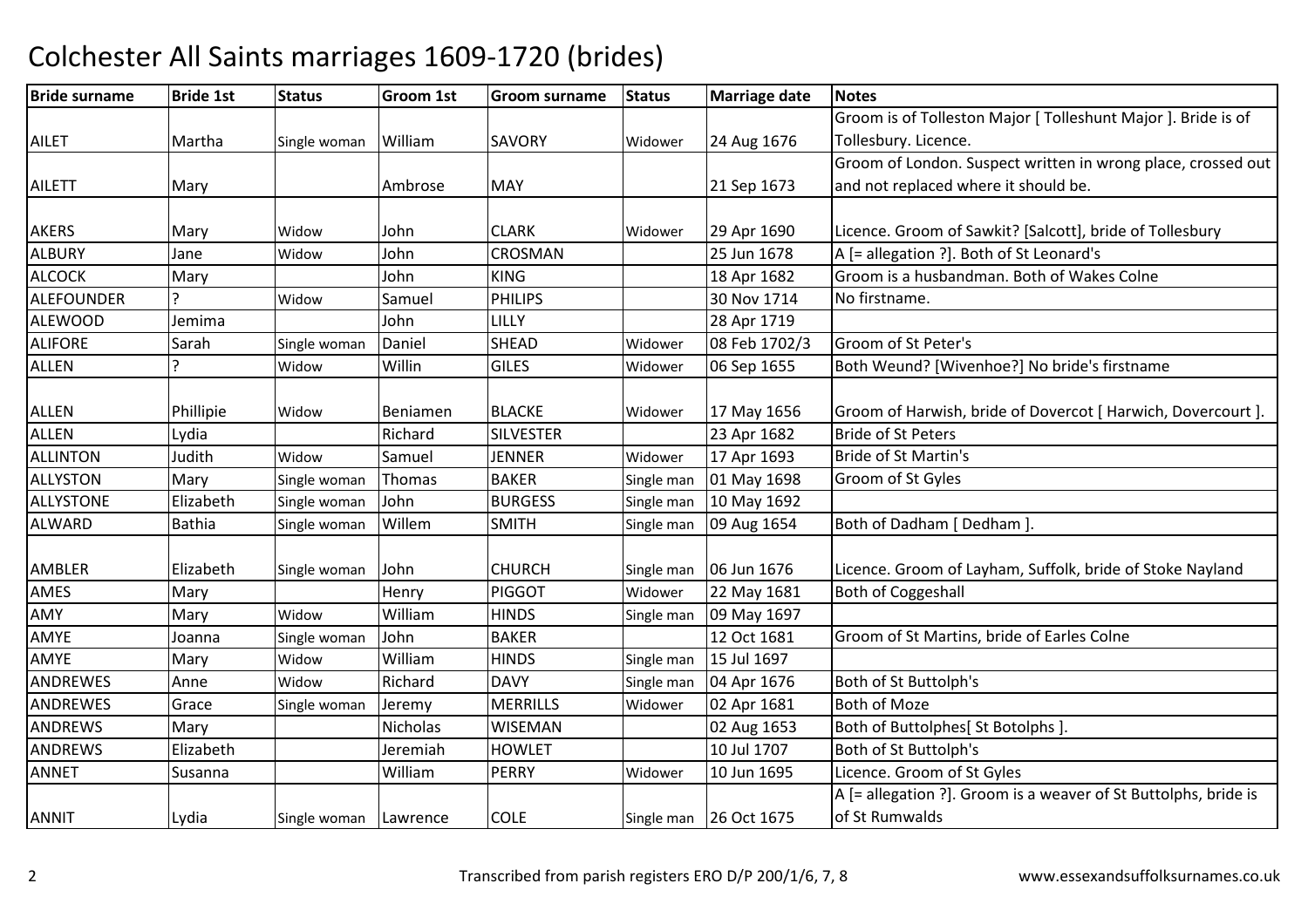| <b>Bride surname</b> | <b>Bride 1st</b> | <b>Status</b> | Groom 1st | <b>Groom surname</b> | <b>Status</b> | <b>Marriage date</b> | <b>Notes</b>                                                                     |
|----------------------|------------------|---------------|-----------|----------------------|---------------|----------------------|----------------------------------------------------------------------------------|
| <b>ANNIT</b>         | Susan            | Single woman  | Thomas    | <b>CHITTIM</b>       | Single man    | 03 Nov 1701          | Both of St Buttolph's                                                            |
| APLEWHITE            | Alice            | Single woman  | Nathan    | <b>OXBOROUGH</b>     | Single man    | 19 Jul 1699          | Both of St Buttolph's                                                            |
| <b>APPLETON</b>      | Mary             | Single woman  | Edward    | <b>GRANT</b>         | Single man    | 13 Oct 1684          | Both of White Colne                                                              |
| ARNNOLD              | Jane             | Single woman  | John      | <b>BLUNDALL</b>      | Widower       | 22 Mar 1655/6        | Both of Ardlle [ Ardleigh ?]                                                     |
| <b>ARNOLD</b>        | Elizabeth        |               | Abraham   | <b>CHALK</b>         |               | 16 Oct 1677          | A [= allegation ?]. Both of Fingringhoe                                          |
| ARWAKER              | Mary             |               | Nicholas  | <b>CROW</b>          | Widower       | 12 Mar 1675/6        | <b>Bride of St Giles</b>                                                         |
| <b>ATKIN</b>         | Sarah            |               | William   | <b>EVEREST</b>       |               | 14 Aug 1681          | Should be Everett ?]. Both of St Nicholas                                        |
| <b>ATKIN</b>         | Mary             |               | William   | <b>ATKIN</b>         |               | 06 Mar 1681/2        | <b>Both of Boxted</b>                                                            |
| <b>AUBERY</b>        | Mary             | Single woman  | Robert    | <b>BRADDY</b>        | Widower       | 07 Jul 1704          | Both of St Buttolph's                                                            |
| <b>AUSTIN</b>        | Sarah            | Single woman  | Robert    | <b>MUMFORD</b>       | Single man    | 10 Oct 1691          |                                                                                  |
| <b>BACON</b>         | Susan            |               | Joseph    | <b>ENNOES</b>        |               | 30 Jan 1681/2        | [For Ennowes ?]. Both of St Gyles                                                |
| <b>BACON</b>         | Elizabeth        |               | John      | <b>ATKINSON</b>      |               | 03 Mar 1681/2        | Both of St Peter's                                                               |
| <b>BACON</b>         | Sarah            | Single woman  | Robert    | <b>WEAVER</b>        | Single man    | 03 Nov 1706          | Both of St Buttolph's                                                            |
| <b>BADROCK</b>       | Susan            | Single woman  | William   | <b>WILSON</b>        | Widower       | 09 Jan 1703/4        | <b>Groom of St Maryes</b>                                                        |
| <b>BAKER</b>         | Mary             | Single woman  | John      | <b>UPSON</b>         | Single man    | 24 Feb 1677/8        | Licence. Groom of St Peters, bride of St Buttolphs                               |
| <b>BAKER</b>         | Elizabeth        |               | Joseph    | <b>WILLIS</b>        |               | 25 Feb 1681/2        | Bride of St Buttolphs. 'a' = allegation ?                                        |
| <b>BAKER</b>         | Susanna          | Single woman  | Phillip   | <b>BLACKMAN</b>      | Single man    | 30 Jul 1696          | Licence. PB, Jun'r. Groom of Lexden, bride of Fingringhoe                        |
| <b>BAKER</b>         | Sarah            | Widow         | John      | <b>HARMAN</b>        | Single man    | 09 Oct 1706          | Both of St Buttolph's                                                            |
| <b>BAKER</b>         | Eliz.            | Single woman  | Robt.     | <b>ROOT</b>          | Single man    | 31 Jul 1709          | Both of St Buttolph's                                                            |
| <b>BALES</b>         | Anne             | Single woman  | Thomas    | <b>COLE</b>          | Widower       | 15 Feb 1693/4        |                                                                                  |
| <b>BALL</b>          | Margaret         | Single woman  | Andrew    | <b>TAYLOR</b>        | Single man    | 16 Feb 1678/9        | A [= allegation ?]. Both of St Leonard's                                         |
| <b>BALL</b>          | Anne             | Widow         | Savill    | <b>STYRIE</b>        | Single man    | 11 Jan 1690/1        | Licence.                                                                         |
| <b>BALLARD</b>       | Elizabeth        | Widow         | Thomas    | <b>HARVY</b>         | Widower       | 21 Dec 1675          | Licence. Both of Peldon                                                          |
| <b>BANKS</b>         | Hannah           | Widow         | John      | WILLIAMSON           |               | 18 Aug 1681          | Groom is a weaver of Buttolphs, bride is of St Giles                             |
| <b>BARINGTON</b>     | Francese         | Widow         | Peter     | <b>ALDRIDGE</b>      | Widower       | 26 Feb 1701/2        | Licence. Both of St Leonard's                                                    |
| <b>BARKER</b>        | Susan            | Single woman  | John      | <b>BEALES</b>        | Single man    | 10 Apr 1677          | Licence. Both of Lammis? [ Lamarsh ?]                                            |
| <b>BARKER</b>        | Sarah            | Widow         | Thomas    | <b>THOMSON</b>       | Widower       | 09 Jul 1679          | A [= allegation ?]. Both of St Buttolphs                                         |
| <b>BARKER</b>        | Elizabeth        |               | John      | <b>PAYNE</b>         |               |                      | 10 Feb 1679/80   A [= allegation ?]. Groom of St Leonards, bride of St Buttolphs |
| <b>BARKER</b>        | Amy              | Single woman  | John      | <b>BRAY</b>          |               | 15 Sep 1681          | Groom is a 'gardiner'. Both of St Leonard's                                      |
| <b>BARKER</b>        | Ruth             |               | Thomas    | <b>BRAY</b>          |               | 30 Nov 1682          | <b>Groom of St Maries</b>                                                        |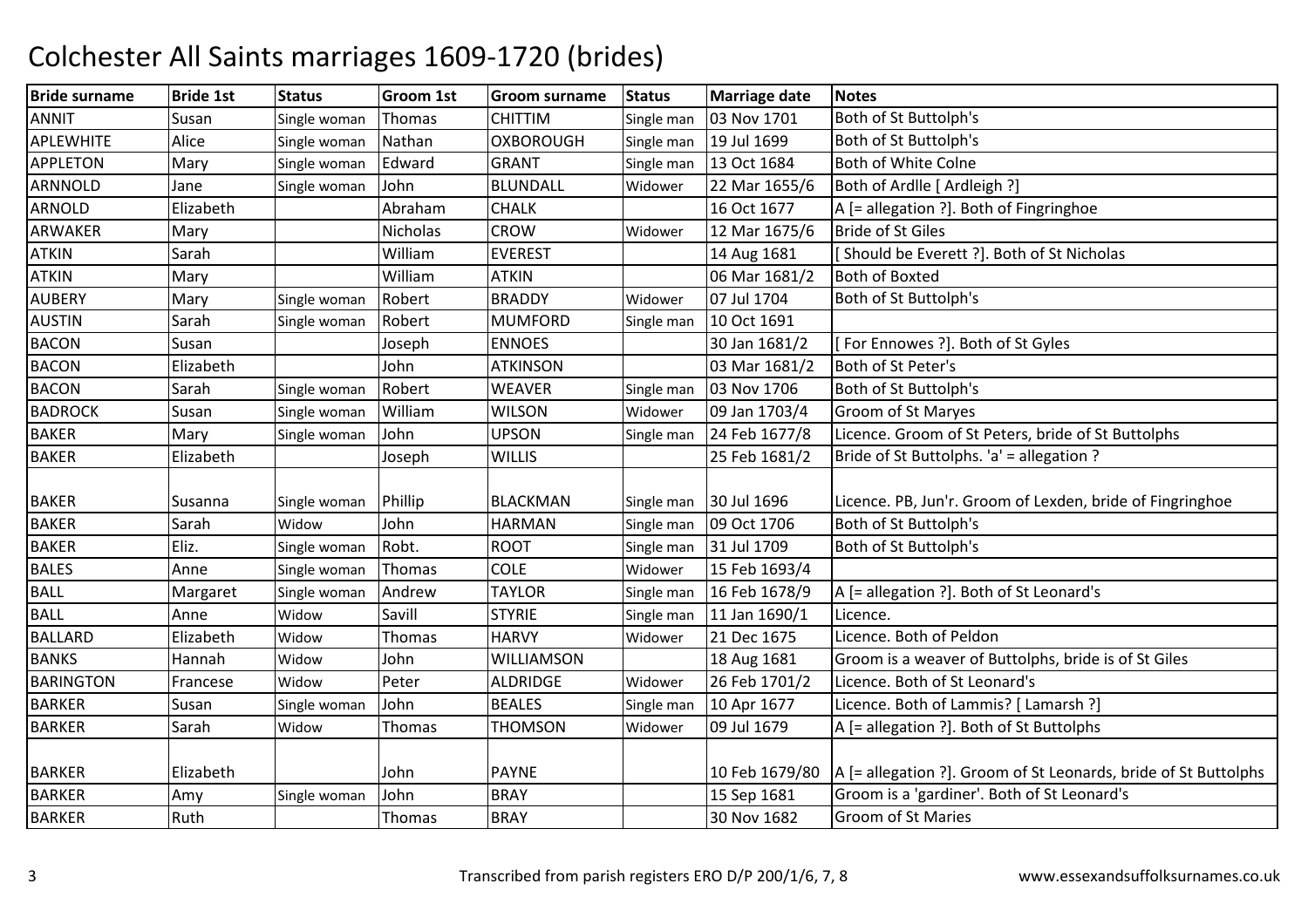| <b>Bride surname</b> | <b>Bride 1st</b> | <b>Status</b> | Groom 1st   | <b>Groom surname</b> | <b>Status</b> | <b>Marriage date</b> | <b>Notes</b>                                                     |
|----------------------|------------------|---------------|-------------|----------------------|---------------|----------------------|------------------------------------------------------------------|
| <b>BARKER</b>        | Ann              |               | Edward      | [FP]OSTER            |               | 15 Jun 1686          | <b>Bride of St Leonard's</b>                                     |
| <b>BARKER</b>        | Eliz.            |               | Samuel      | <b>HOCKER</b>        |               | 23 Sep 1716          |                                                                  |
| <b>BARNARD</b>       | Sarah            |               | Matthew     | <b>WOMWORK</b>       |               | 20 Oct 1714          | <b>Bride of St Buttolphs</b>                                     |
| <b>BARNES</b>        | Elizabeth        |               | John        | <b>BROWNSELL</b>     |               | 07 Aug 1681          | Groom is a 'taylor'. Both of St Buttolphs                        |
| <b>BARRET</b>        | Sara             |               | Henrie      | <b>LEGATT</b>        |               | 25 May 1613          |                                                                  |
| <b>BARRET</b>        | Elizabeth        | Single woman  | John        | <b>ANNET</b>         | Single man    | 24 Nov 1700          | Both of St Buttolph's                                            |
|                      |                  |               |             |                      |               |                      | Licence, A [= allegation ?]. Groom of St Leonards, bride of St   |
| <b>BARRIT</b>        | Mary             |               | Nicholas    | <b>CAMPBELL</b>      |               | 25 Apr 1680          | Nicholas                                                         |
| <b>BARTLE</b>        | Anne             | Single woman  | John        | <b>AYLETT</b>        | Single man    | 29 Mar 1695          | Both of St Buttolph's                                            |
| <b>BATES</b>         | Mary             | Single woman  | Edward      | SMALLEDGE            | Single man    | 24 Apr 1701          | Licence. Both of S. Butt [Botolph's]                             |
| <b>BATTY</b>         | Susanna          |               | John        | <b>GURDON</b>        |               | 27 Mar 1717          |                                                                  |
| <b>BAXLEY</b>        | Sarah            |               | William     | <b>GARLAND</b>       | Single man    | 22 Jan 1711/2        | Groom of Coptford [Copford], bride of Feering                    |
| <b>BAXTER</b>        | Martha           | Single woman  | John Thomas | <b>PROUD</b>         | Single man    | 20 Aug 1653          | Groom of Crissen [ Cressing ]. Bride of Foulson Bushes?          |
| <b>BAXTER</b>        | Anne             |               | Daniel      | <b>DUFFIN</b>        |               | 28 Jan 1681/2        | <b>Both of Bradfeild</b>                                         |
|                      |                  |               |             |                      |               |                      |                                                                  |
| <b>BAYLY</b>         | Priscilla        | Single woman  | Nathaneel   | <b>WYLES</b>         | Single man    | 07 Apr 1700          | Groom of East Donnyland [East Donyland, later Rowhedge]          |
|                      |                  |               |             |                      |               |                      | Groom is a combmaker of Cogshall [Coggeshall]. Bride is of       |
| <b>BEADLE</b>        | Anne             |               | Richard     | <b>PURKISS</b>       |               | 29 Sep 1681          | <b>Bocking</b>                                                   |
| <b>BEALL</b>         | Susen            |               | John        | <b>HEWES</b>         | Widower       | 23 Sep 1654          | Or Susen Beall. Groom of Henny, bride of Wormingford             |
| <b>BEARE</b>         | Joanna           | Single woman  | Robert      | <b>HARRISON</b>      | Single man    | 22 Jul 1679          | A [= allegation ?]. Both of St Buttolphs                         |
|                      |                  |               |             |                      |               |                      |                                                                  |
| <b>BEAZY</b>         | Mary             | Single woman  | Thomas      | WARD                 | Single man    | 29 Sep 1678          | TW iunl [= juvenile ?]. Both of Alesford [Alresford ?]. Licence. |
| <b>BECKWITH</b>      | Sarah            | Single woman  | Henry       | <b>NICE</b>          | Single man    | 05 Aug 1700          | Both of Fingringhoe                                              |
|                      |                  |               |             |                      |               |                      |                                                                  |
| <b>BEECHAM</b>       | Elizabeth        | Widow         | William     | <b>BOWYER</b>        |               | 04 Sep 1676          | Groom is a husbandman. Both of Sawkit? [Salcott ?]. Licence.     |
| <b>BEES</b>          | Alce             | Single woman  | Callep      | CRECKUT?             | Single man    | 22 Jul 1654          | Caleb Crocket ?].                                                |
| <b>BELL</b>          | Tomasin          |               | Edward      | PILSON               |               | 06 Apr 1675          | Both of St Buttolph's                                            |
|                      |                  |               |             |                      |               |                      |                                                                  |
| <b>BELL</b>          | Lydia            |               | Richard     | <b>HANS</b>          |               | 31 Oct 1675          | Licence. Groom is a weaver. Both of Coxall [ Coggeshall ?].      |
| <b>BELL</b>          | Lydia            | Single woman  | Samuel      | <b>CRAB</b>          | Single man    | 24 Aug 1676          | $A$ [= allegation ?].                                            |
| <b>BELL</b>          | Elizabeth        | Widow         | John        | <b>HAYES</b>         | Widower       | 21 Jul 1681          | Both of Laer Bretton [ Layer Breton ].                           |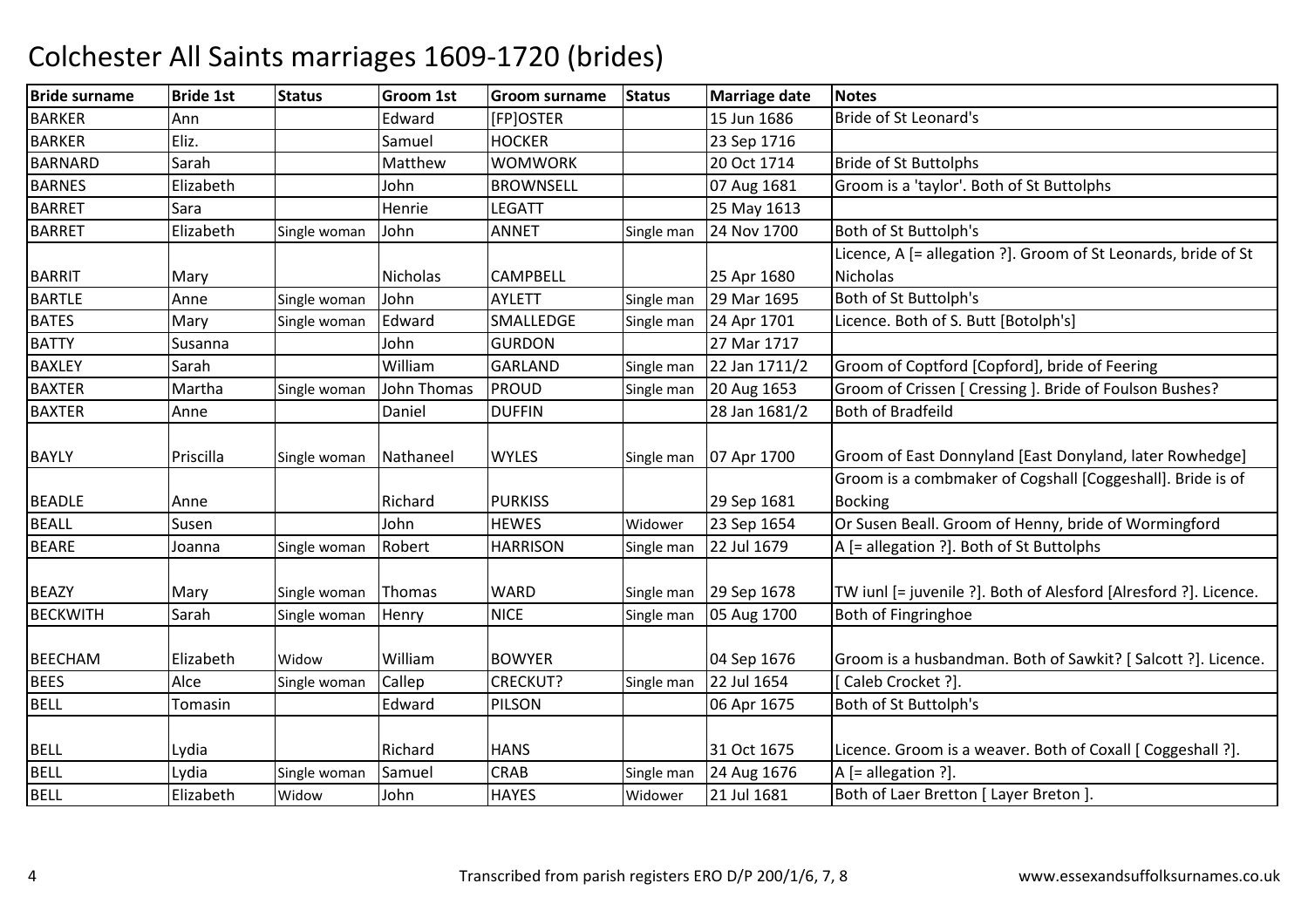#### Bride surnamee |Bride 1st |Status | Groom 1st | Groom surname | Status | Marriage date | Notes BELL Sarah William HARVEY 09 Aug 1681 21 Aug 1720 Both of Tolleston Becknam [ Tolleshunt Beckingham= T Magna/Major ]. BELL Sarahh 1991 Thomas CROSS 1992 21 Aug 1720 BEMISHMary Single woman John JAILEWARD Single man 24 Dec 1675 Licence. Both of Inworth Institute Unit and Single man 12 Nov 1696 Both of St Buttolph's **BENNET**  ElizabethHARVY Single man 12 Nov 1696 Both of St Buttolph's<br>HEWES Widower 23 Sep 1654 Or Susen Beall. Groot BENTT SusenJohn HEWES Widower 23 Sep 1654 Or Susen Beall. Groom of Henny, bride of Wormingford<br>George MONK Widower 28 Mar 1695 Groom of St Gyles, bride of St Buttolphs BETTSS Mary George George MONK<br>John NORTHY Widower 28 Mar 1695 Groom of St Gyles, bride of St Buttolphs<br>Widower 21 Oct 1679 A l= allegation ?l. Both of St Leonard's BEZOARR Mary Widow Vidow John NORTHY Widower 21 Oct 1679 A [= allegation ?]. Both of St Leonard's<br>Samuel DEEKS Widower 17 Aug 1690 Both of St Buttolph's **BIBBYF**  ElizabethDEEKS Widower 17 Aug 1690 Both of St Buttolph's<br>BACKHOUSE 04 Sep 1718 BIGGG Eliz. Robert BACKHOUSE 04 Sep 1718 BIGGS AnneSingle woman Richard NIGHTINGALE Single man | 07 Apr 1689 | Both of Alesford [ For Alresford ?] BIGSBY Frances Robert DAVY 17 Mar 1678/9 Licence. A [= allegation ?]. Groom of St Leonard's, bride of St Buttolph'sW Single man 31 May 1679 Licence. Both of Thorp<br>12 Oct 1681 Cream of Much Halland **BIGSBY** Frances Single woman John CREW<br>STRUT BIGSBY Anne RichardSTRUT 13 Oct 1681 Groom of Much Holland, bride of St Peters<br>TORY 16 Apr 1682 Groom is a sav weaver of St Peter's BILLYO Elizabeth Peter TORY 16 Apr 1682 Groom is a say weaver of St Peter's BINDER Susan Susan John MYLES Widower 25 Nov 1678 23 May 1681 Bride of Much Bromley. 'where was no setled minist'r but published in St Gyles parish'. A [= allegation ?]. BINES Annee John John John SKIPPER 23 May 1681 Groom of Melford, bride of Bewers [ Bures ].<br>28 Jan 1678/9 Groom of West Marsey [ West Mersea ]. Lice BITMARPhoebe Widow John SMITH 28 Jan 1678/9 Groom of West Marsey [West Mersea ]. Licence.<br>John BALL Single man 30 Jun 1702 Both of St Buttolph's **BLACKSLY** Frances Single woman Both of St Buttolph's BLAGG Tomasin<br>BLAND Ann Single woman William RAM<br>RAM TIOP RURDET Widower 27 Feb 1679/80 Licence. Groom of Brightlingsey, bride of Much Bromley<br>25 Aug 1720 BLANDD Ann John BURDET 25 Aug 1720 BLEAKMary Widow<br>Flizabeth Single v Widow William<br>Single woman Nicholas DOMAN Single man 29 Sep 1708 [ For Dowman ?]. Both of St Buttolph's<br>YOUNG Single man 09 Jan 1710/1 Both of St Buttolph's BLECHENDENN Elizabeth Single woman Nicholas YOUNG Single man 09 Jan 1710/1 Both of St Buttolph's BLEWIT ElizabethSingle woman Thomas EVERETT Widower 17 May 1701 Licence. Groom of Langenhoe, bride of Peldon<br>John MONK 13 Nov 1715 BLOIS Elizabeth John MONK 13 Nov 1715 BLOOME Susan Joseph LEACH 24 Jun 1677 01 Dec 1696 A [= allegation ?]. Groom of St Mary Magdalen, bride of St Martin'sBride of Fingringhoe BLOOMFEILDD Elizabeth Single woman Robt. DALE Widower 01 Dec 1696 Bride of Fingringhoe BLOYCE Hannah John TAYLOR29 Jan 1720/1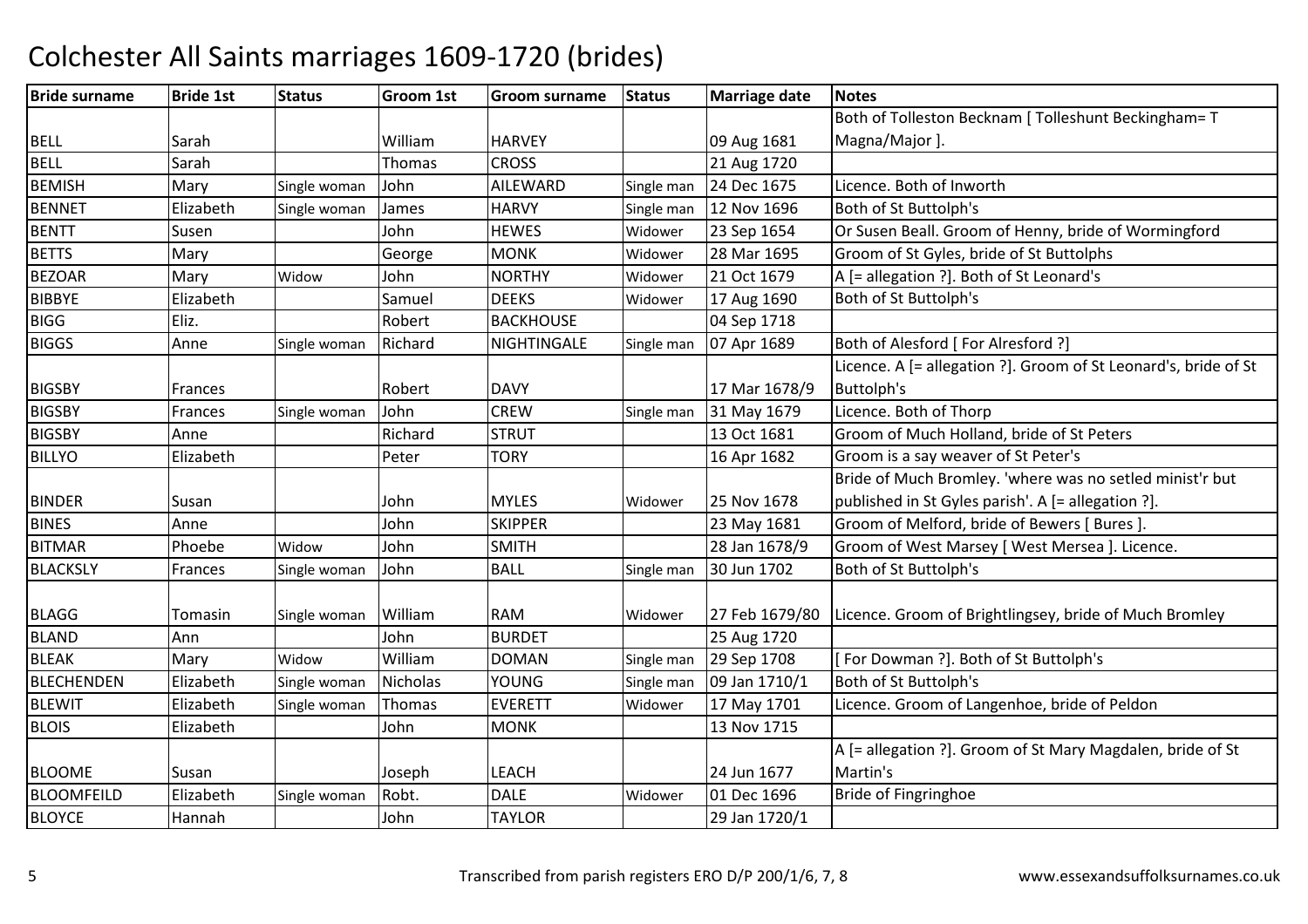| <b>Bride surname</b> | <b>Bride 1st</b> | <b>Status</b> | <b>Groom 1st</b> | <b>Groom surname</b> | <b>Status</b> | Marriage date  | <b>Notes</b>                                             |
|----------------------|------------------|---------------|------------------|----------------------|---------------|----------------|----------------------------------------------------------|
| <b>BLOYS</b>         | Mary             | Single woman  | Robert           | <b>CARD</b>          | Single man    | 22 May 1679    | Licence. Both of Ardley                                  |
| <b>BLOYS</b>         | Sarah            | Widow         | Michaell         | <b>BROOME</b>        | Widower       | 07 Jul 1681    | Both of St Peter's                                       |
| <b>BLUMFEILD</b>     | Grace            |               | Francis          | <b>HALLOWAY</b>      |               | 02 Aug 1668    |                                                          |
| <b>BLUNDEN</b>       | Mary             | Widow         | Benjamin         | <b>BARNS</b>         | Widower       | 12 Oct 1701    | Both of St Buttolph's                                    |
| <b>BLYTHE</b>        | Elizabeth        |               | John             | <b>MANNING</b>       |               | 31 Jul 1716    |                                                          |
| <b>BOCKIN</b>        | Judith           |               | Anthony          | <b>KETTLE</b>        |               | 15 Oct 1677    | Licence. Both of Etherston [ For Thurston ?].            |
| <b>BOGGIS</b>        | C                |               | John             | <b>SHED</b>          |               | 19 Apr 1715    | No bride firstname.                                      |
| <b>BOGGYS</b>        | Mary             | Widow         | William          | <b>WOODWARD</b>      | Widower       | 12 Nov 1694    | Groom of Wakes Colne, bride of Buers. [ Boggis, Bures ]. |
| <b>BONNEE</b>        | Elizabeth        | Single woman  | Nathaneel        | <b>GRAVE</b>         | Widower       | 08 Nov 1697    | [For Bonny / Bonney ?]. Groom of St James                |
| <b>BOREHAM</b>       | Anne             |               | John             | <b>MOOR</b>          |               | 28 Aug 1681    | Groom is a butcher. Both of Wivenhoe.                    |
| <b>BOWIS</b>         | Mary             | Widow         | John             | <b>MARTIN</b>        |               | 22 Nov 1698    | <b>Bride of St Buttolphs</b>                             |
| <b>BOWLY</b>         | Elizabeth        | Widow         | Thomas           | <b>WOOD</b>          | Widower       | 30 Nov 1701    | Licence. Both of Denge, Denger Hundred [Dengie]          |
| <b>BOWTELL</b>       | Sarah            | Single woman  | George           | <b>DRYWOOD</b>       | Widower       | 26 Jun 1676    | Licence. Groom of Great Totham, bride of Little Totham   |
| <b>BOWTELL</b>       | Elizabeth        | Widow         | Robert           | <b>WYBOROUGH</b>     | Single man    | 06 Jan 1679/80 | A [= allegation ?]. Both of St Leonard's                 |
| <b>BOWTLE</b>        | Elizabeth        |               | Simon            | <b>RUDLIN</b>        |               | 21 Aug 1681    | Groom of St Peters, bride of St Maryes                   |
| <b>BOWTLE</b>        | Anne             | Widow         | Robert           | APPLEBEE             | Widower       | 03 Mar 1700/1  | [Appleby ?]. Both of St Buttolphs                        |
| <b>BRACKIT</b>       | Judith           |               | Joseph           | <b>HILL</b>          |               | 14 Dec 1679    | A [= allegation ?]. Both of St Buttolphs                 |
| <b>BRADLEY</b>       | Mary             | Widow         | Golding          | <b>RAND</b>          | Single man    | 13 May 1677    | Licence. Groom of St Peters, bride of St Buttolphs       |
| <b>BRAGG</b>         | Sarah            | Widow         | Samuel           | <b>PARMITER</b>      | Widower       | 01 May 1690    | Groom of Wormingford, bride of Fordham                   |
| <b>BRAGG</b>         | Hannah           |               | Robt.            | <b>WILSON</b>        |               | 11 Oct 1709    | Both of St Peter's                                       |
| <b>BRAKET</b>        | Mary             | Single woman  | Thomas           | <b>WING</b>          | Single man    | 03 Feb 1701/2  | Licence. Groom of St Buttolphs, bride of St Rumwalls     |
| <b>BRANCH</b>        | Elizabeth        |               | John             | <b>BLACKSILL</b>     |               | 29 May 1683    | Groom of St Nicholas, bride of Ye Hith [ The Hythe ]     |
| <b>BRAND</b>         | Mary             | Single woman  | John             | <b>NASH</b>          |               | 26 Feb 1673/4  | Both of St Peter's                                       |
| <b>BRANSON</b>       | Margaret         |               | Richard          | <b>BUCKELL</b>       |               | 04 Oct 1681    | Both of Inworth                                          |
| <b>BRANSON</b>       | Eliz.            |               | Robert           | <b>BARILL</b>        |               | 08 Sep 1700    | Bride of Butt. [St Botolph's]                            |
| <b>BRANWOOD</b>      | Grace            |               | Thomas           | WELLAM               |               | 02 Feb 1681/2  | Both of St Buttolphs. 'a' = allegation?                  |
| <b>BREAME</b>        | Elizabeth        | Single woman  | Nathaneel        | <b>STONE</b>         | Single man    | 11 Jan 1685/6  | Licence. Both of Fingringhoe                             |
| <b>BRETT</b>         | Elizabeth        | Single woman  | Thomas           | <b>RICHARD</b>       | Single man    | 24 Apr 1709    | Groom of St Buttolphs                                    |
| <b>BRETT</b>         | Anne             | Single woman  | John             | <b>MALLARD</b>       | Single man    | 03 Nov 1710    | Both of St Buttolph's                                    |
| <b>BRETTLE</b>       | Anne             | Single woman  | Thomas           | LONG                 | Single man    | 17 Jan 1640/1  |                                                          |
| <b>BREWER</b>        | Elizabeth        | Single woman  | Francis          | <b>BAKER</b>         | Single man    | 09 Oct 1677    | A [= allegation ?]. Both of Fingringhoe                  |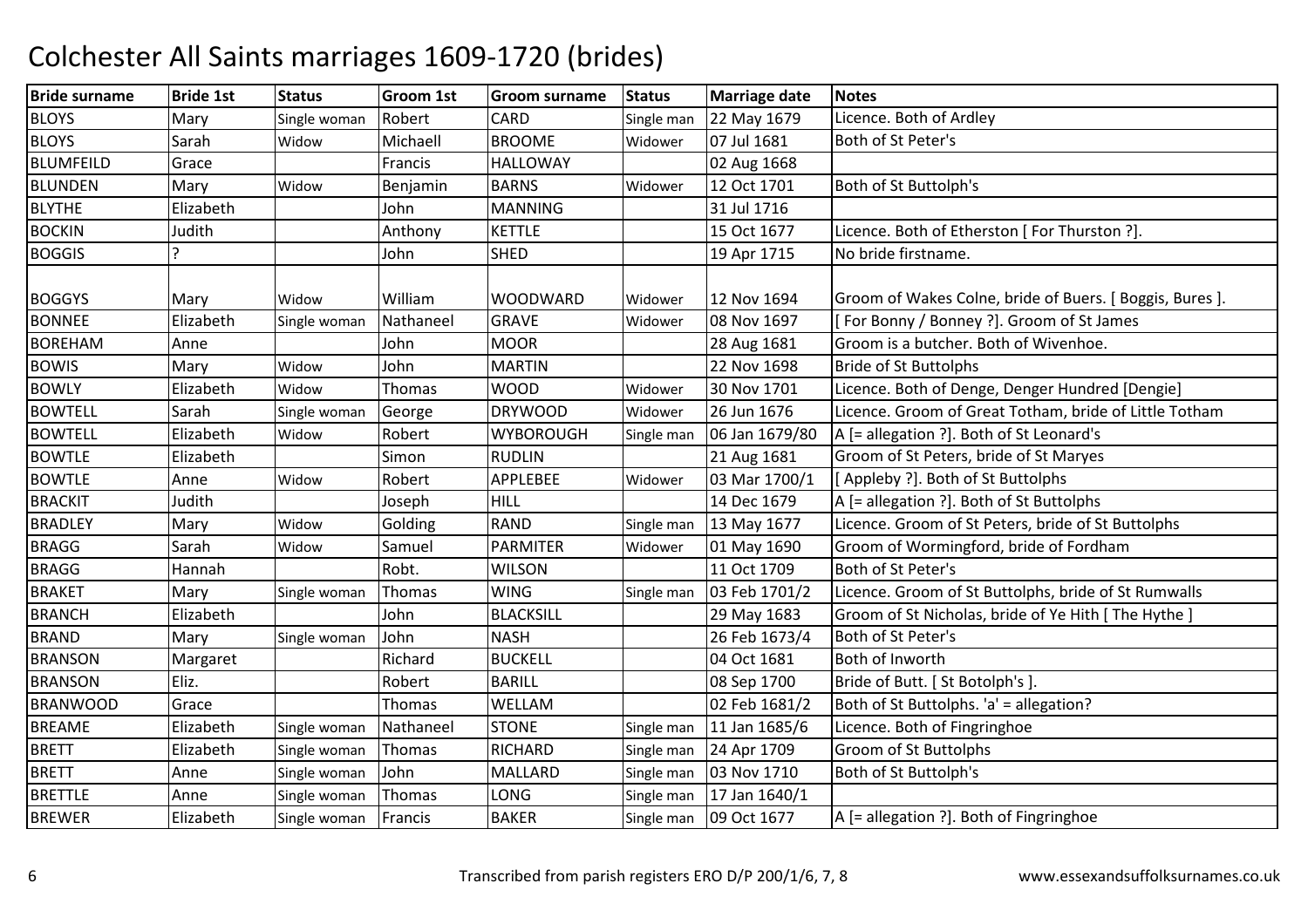| <b>Bride surname</b> | <b>Bride 1st</b> | <b>Status</b> | <b>Groom 1st</b> | <b>Groom surname</b> | <b>Status</b> | <b>Marriage date</b> | <b>Notes</b>                                                    |
|----------------------|------------------|---------------|------------------|----------------------|---------------|----------------------|-----------------------------------------------------------------|
| <b>BREWER</b>        | Magdalina        | Widow         | John             | <b>SYMONDS</b>       |               | 27 Sep 1679          | A [= allegation ?]. Both of Fingringhoe                         |
|                      |                  |               |                  |                      |               |                      |                                                                 |
| <b>BREWER</b>        | Anne             |               | Thomas           | YELL                 | Widower       | 27 Jun 1680          | A [= allegation ?]. Groom of St Nicholas, bride of St Leonards  |
| <b>BRIAND</b>        | Hannah           | Widow         | John             | <b>LEYSTER</b>       | Widower       | 03 Oct 1704          | Groom of St Rumballs, bride of St Buttolphs                     |
| <b>BRIDGE</b>        | Prudence         | Widow         | John             | <b>FREEMAN</b>       |               | 20 Sep 1677          | Licence. Both of Little Okeley                                  |
| <b>BRIDGE</b>        | Elizabeth        | Single woman  | Daniel           | <b>COCK</b>          | Single man    | 27 May 1679          | Licence. Both of Moze                                           |
| <b>BRIDGES</b>       | Anne             | Widow         | John             | <b>SYMONDS</b>       |               | 24 Jul 1694          | JS, Sen'r. Groom of Fingringhoe, bride of Chich St Osyth        |
| <b>BRIDGMAN</b>      | Martha           |               | William          | <b>COOK</b>          |               | 30 Oct 1623          |                                                                 |
| <b>BRIDGMAN</b>      | Jane             | Single woman  | Henry            | <b>KNIGHTS</b>       | Single man    | 25 Sep 1692          | Groom of St James, bride of St Buttolphs                        |
| <b>BRIGGS</b>        | Mary             | Single woman  | Thomas           | <b>TURNER</b>        | Single man    | 28 Mar 1681          | Both of St Maryes                                               |
| <b>BRIGLIN</b>       | Elizabeth        |               | Thomas           | <b>GATER</b>         |               | 04 Sep 1681          | Groom is a gardiner of Greenstead, bride is of St James         |
| <b>BRIGNALL</b>      | Margaret         | Widow         | Robt.            | WOOLBRIDGE           | Widower       | 14 Oct 1674          | Groom of St Nicholas, bride of St Leonard                       |
| <b>BRIGS</b>         | <b>Bridgett</b>  |               | John             | LAMBE                |               | 27 Mar 1630          |                                                                 |
| <b>BROCK</b>         | Jane             |               | Samuell          | [BR]USSE             |               | 05 Sep 1677          | Licence. Both of Feareing                                       |
|                      |                  |               |                  |                      |               |                      | Licence. Groom is a collarmaker of St Maryes, bride is of       |
| <b>BROCK</b>         | Martha           |               | James            | <b>DOWNES</b>        |               | 13 Feb 1680/1        | Stystead [Stisted].                                             |
|                      |                  |               |                  |                      |               |                      |                                                                 |
| <b>BROCK</b>         | Mary             |               | Thomas           | <b>TURNER</b>        |               | 07 Aug 1681          | Groom is a husbandman of Fordham. Bride is of Earles Colne      |
| <b>BROCK</b>         | Mary             | Single woman  | William          | <b>CRICK</b>         | Single man    | 17 Dec 1689          | Both of Fingringhoe                                             |
| <b>BROCKIT</b>       | Sarah            | Widow         | John             | LYSSIMAN             | Single man    | 25 Dec 1690          |                                                                 |
| <b>BROMWELL</b>      | Jane             | Widow         | Robert           | <b>STEVENS</b>       | Widower       | 12 Nov 1695          | Licence. Both of Harwich                                        |
| <b>BROOKER</b>       | Sarah            | Single woman  | William          | <b>CURTIS</b>        | Single man    | 06 Feb 1693/4        | Licence.                                                        |
| <b>BROOKS</b>        | Mary             | Single woman  | Peter            | <b>ALDIS</b>         | Single man    | 26 Mar 1676          | A [= allegation ?]. Both of St Leonard's                        |
| <b>BROWNE</b>        | Elizabeth        | Single woman  | Thomas           | <b>JORDAN</b>        | Single man    | 30 Jul 1677          | Licence. Groom is a carpenter of Wivenhoe.                      |
| <b>BROWNE</b>        | Anne             | Single woman  | Malachy          | <b>MOOR</b>          | Single man    | 25 Dec 1679          | Licence.                                                        |
|                      |                  |               |                  |                      |               |                      | Licence. [ St Aegyd=St Egidius=St Giles ?]. Groom of St Aegyds, |
| <b>BROWNE</b>        | Katherine        | Widow         | Joseph           | <b>CLARK</b>         | Widower       | 30 Jan 1680/1        | bride of St Buttolphs                                           |
| <b>BROWNE</b>        | Mary             |               | John             | <b>BOWERS</b>        |               | 11 Oct 1681          | Groom is a weaver. Both of Etherston [Thurston?]                |
| <b>BROWNE</b>        | Elizabeth        |               | George           | <b>MONCK</b>         |               | 07 Jan 1682/3        |                                                                 |
| <b>BROWNE</b>        | Anne             | Widow         | William          | <b>ESTELL</b>        | Single man    | 07 Feb 1691/2        | <b>Both of Bradfeild</b>                                        |
| <b>BROWNEEL</b>      | Judeth           |               | John             | <b>HORNE</b>         | Single man    | 28 Aug 1621          | Groom of St Martins. Bride is a Dutchwoman                      |
| <b>BROWNING</b>      | Hannah           | Single woman  | Robert           | <b>HARDIN</b>        | Single man    | 24 Aug 1680          | A [= allegation ?]. Both of St Buttolphs                        |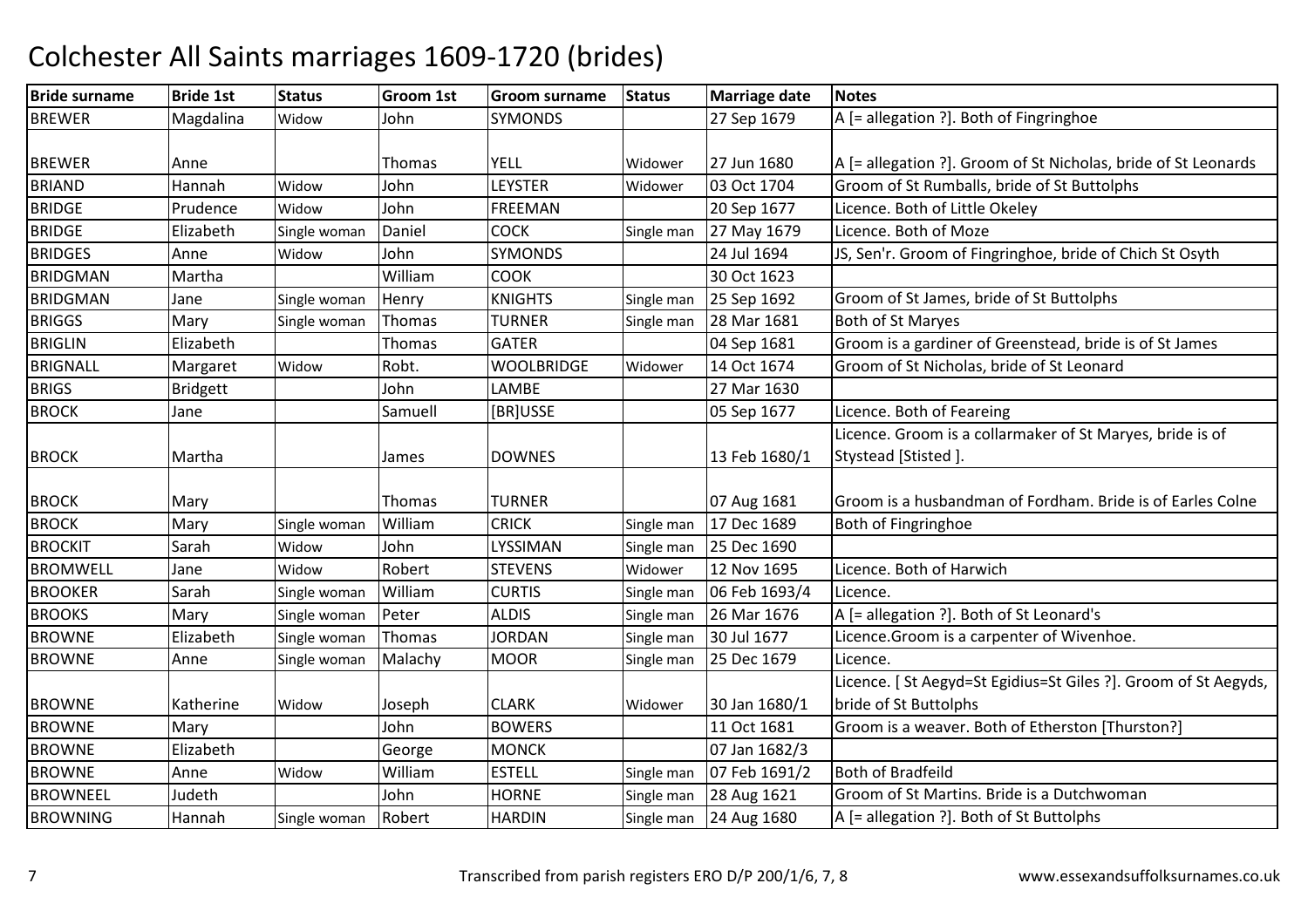#### Bride surnamee |Bride 1st |Status | Groom 1st | Groom surname | Status | Marriage date | Notes **BROWNING** Margaret William<br>
Mary Robt. GODWARD 21 Oct 1680 Licence. Groom is of Thorp, bride of Fearing<br>DAVY Widower 14 Apr 1691 Licence. Groom of St Buttolphs, bride of St G **BRUCE** E Mary Robt. DAVY Widower 14 Apr 1691 Licence. Groom of St Buttolphs, bride of St Gyles **BRYNET**  Abigail Single woman WilliamHOLLOWAY Single man 02 Jan 1706/7 Both of St Buttolph's BUCKNAM Mary Single woman Henry TEVERSON<br>BUDDS Sarah Charles PHILIPPS Single man 27 Feb 1689/90 Licence. [ Bucknam = Buckingham ?]. Groom of Lexden, bride of Fingringhoeh Charles PHILIPPS 20 Oct 1677 Bride of Milden [ For Maldon or Mildenhall ?]. Licence. BUDDS SarahBULL SusannaSingle woman Daniel BIRKIT Single man 24 May 1692 Groom of St Leonard's, bride of St Buttolph's BULL Margrett GeorgeCANT 18 Dec 1720<br>ROOT Widower 26 Oct 1703 26 Oct 1703 **BUMPSTEAD** Sarah Single woman John BOOT Widower 26 Oct 1703 Licence. Groom of St Buttolphs<br>Anne William MUNNINGS 24 Jul 1679 Groom of Bilson I Bilston/Bildes BUMSTEADD Anne William William MUNNINGS 24 Jul 1679 Groom of Bilson [ Bilston/Bildeston Suffolk ?]. Licence.<br>William WHITE 24 Feb 1714/5 BUMSTEDD Rose William William WHITE 24 Feb 1714/5<br>William HALL Single man 20 Apr 1712 BUNNERMary Single woman William<br>Alice Single woman Thomas HALL Single man 20 Apr 1712 Both of St Buttolphs<br>FLACK Single man 27 Sep 1705 Groom of St Buttolpl BURDITAlice<br>Mary Single woman Thomas FLAC Groom of St Buttolph's **BURGESS** S Mary **James** HOW 14 Dec 1716<br>06 Jul 1691 **BURGESSE**  Hannah Robert WILLIAMSON06 Jul 1691 Licence. Groom of Frinton<br>Widower 29 Jan 1681/2 Both of St Buttolph's BURNELL Joannaa | Isaac | POTTER POTTER Widower 29 Jan 1681/2 Both of St Buttolph's<br>SCOWEN 27 Dec 1681 Bride of Newton, Suffolk BURNHAMM Susan Daniel SCOWEN 27 Dec 1681 Bride of Newton, Suffolk<br>COOK 221 Dec 1681 BURRESusan<br>Susan John COOK 24 Nov 1631 BURTONPeter **ALDRIDGE** 12 Feb 1677/8 Licence. Groom of Malden, bride of Langford BURTON Mary Robert SPARLING 02 May 1681 Groom is a weaver of St James. Bride is of Layer de Laye [ Layer de la Haye ]. BUSBRIDGE SusanSingle woman Bishop FELBRICK Single man 12 Jul 1696 Both of St Buttolph's BUSBRIDGE Grace | Grace Edmund SEWELL | 25 Aug 1713 26 Oct 1714 Grom of St Martins, bride of St Mary Magdalen. [ Bride baptised 1713 ]. BUSBRIDGE ElizabethSweeting **BARRINGTON** [ Bride baptised 1713 ]. BUSHELL Sarah Joseph NUTMAN**NUTMAN** 08 Jan 1716/7<br>PINNOKE 25 Apr 1614 BUSKINN Margerie Alexander PINNOKE 25 Apr 1614 **BUTCHER** R Mary Single woman Nathaneel DOWNES Single man 28 Jul 1696 Both of St Buttolph's BUTTONN Anne Adam Adam PAXON 02 Nov 1684 Bride of St Buttolphs<br>
William MOORE 22 Jun 1684 BUTTONN Hannah William m MOORE 22 Jun 1684 BYFORDD Mary William William WARREN | 19 Jun 1687<br>| Edward FRENCH Widower 21 Oct 1680 CADE ElizabethSingle woman Licence. Both of Fingringhoe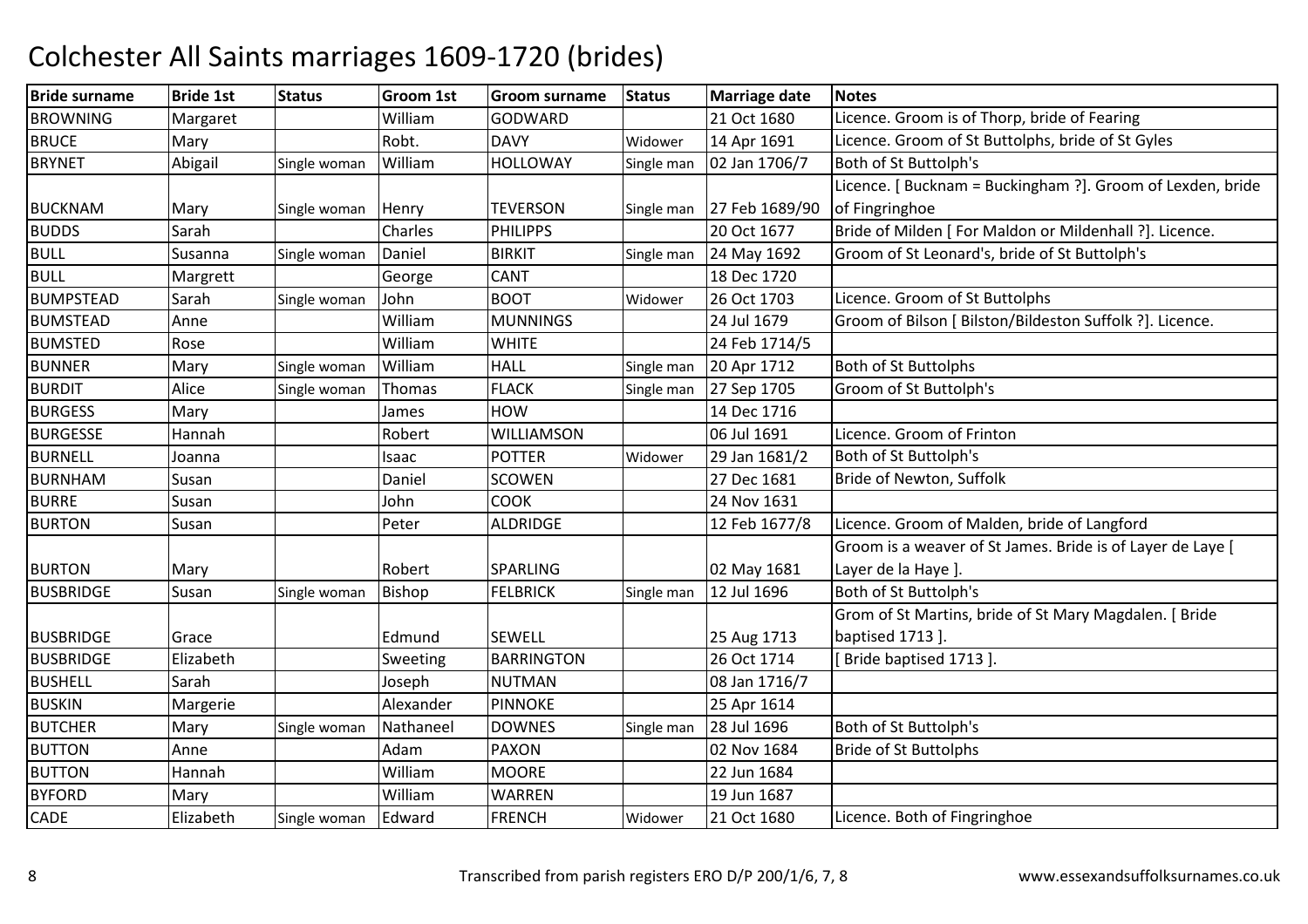| <b>Bride surname</b> | <b>Bride 1st</b> | <b>Status</b> | Groom 1st | <b>Groom surname</b> | <b>Status</b> | <b>Marriage date</b> | <b>Notes</b>                                                    |
|----------------------|------------------|---------------|-----------|----------------------|---------------|----------------------|-----------------------------------------------------------------|
| <b>CADGE</b>         | Martha           | Single woman  | Thomas    | <b>PEIRCE</b>        | Single man    | 19 Feb 1676/7        | A [= allegation ?]. Both of St Buttolphs                        |
| <b>CALEY</b>         | Mary             | Widow         | Samuel    | <b>HORSMAN</b>       |               | 26 Aug 1694          | Licence. Both of Clackton                                       |
| <b>CALFE</b>         | Mary             | Single woman  | William   | CHAMBERLIN           | Single man    | 24 Nov 1699          | At Fingringhoe. Both of St Buttolph's                           |
| <b>CAMPION</b>       | Elizabeth        |               | Thomas    | LAZILL               |               | 25 Jul 1687          | Bride of St Leonard's                                           |
|                      |                  |               |           |                      |               |                      | JE, a Drum of Coll. Charles Churchill's Regm't in Flanders & DC |
| <b>CANTWELL</b>      | Dorothy          |               | John      | <b>EVANS</b>         |               | 20 Jan 1689/90       | an Irish Woman and Leaguer Lady                                 |
|                      |                  |               |           |                      |               |                      |                                                                 |
| <b>CAR</b>           | Hannah           | Single woman  | John      | <b>BUTCHER</b>       | Single man    | 05 Oct 1693          | Licence. Groom of Acton, Suffolk, bride of Cockford [Copford?]  |
| CARD                 | Elizabeth        | Widow         | Thomas    | <b>REYNOLDS</b>      | Single man    | 06 Feb 1676/7        | Licence. Both of East Marsey. [East Mersea]                     |
| CARDINALL            | Elizabeth        |               | Tho.      | <b>SALLOWS</b>       |               | 26 Aug 1723          | Both of Tendring. [Out of order, within 1715/6 pages].          |
| CARR                 | Mary             |               | Joseph    | <b>COLLINS</b>       |               | 05 Mar 1692/3        |                                                                 |
| <b>CARTER</b>        | Mary             | Widow         | Thomas    | <b>NEATHERCOTT</b>   | Widower       | 12 Nov 1674          | Groom of St Gyles                                               |
| <b>CARTER</b>        | Susan            | Single woman  | Jeffrey   | <b>TANNER</b>        |               | 26 Jun 1681          | Groom is a yeoman. Both of Buers. [ Bures ].                    |
| <b>CARTER</b>        | Martha           |               | John      | <b>NUTTON</b>        |               | 02 Oct 1684          | <b>Both of Little Clackton</b>                                  |
| <b>CARVER</b>        | Elizabeth        | Widow         | Francis   | <b>TAYSPILL</b>      | Widower       | 09 Apr 1680          | Licence. Groom of St Martin's                                   |
| <b>CARY</b>          | Ann              |               | Thomas    | <b>LISTER</b>        |               | 22 Oct 1719          |                                                                 |
| <b>CASKETER</b>      | Anne             | Single woman  | Joseph    | <b>GAUNT</b>         | Single man    | 18 Oct 1692          | Groom of St Buttolphs, bride of St Mary Magdalen                |
| <b>CASTLE</b>        | Elizabeth        |               | Robert    | <b>GAZE</b>          |               | 14 Oct 1667          |                                                                 |
| <b>CASTLE</b>        | Anne             | Single woman  | Joseph    | <b>SMITH</b>         | Single man    | 27 Mar 1698          | Groom of Fingringhoe, bride of Peldon                           |
| <b>CATCHPOOL</b>     | Rebecca          | Widow         | John      | <b>DOD</b>           | Single man    | 07 Nov 1700          | Groom of Fingringhoe                                            |
| <b>CATCHPOOLE</b>    | Susan            |               | James     | LUFKIN               |               | 19 Nov 1677          | Licence. Both of Wivenhoe                                       |
|                      |                  |               |           |                      |               |                      | Licence. Groom of Maldon. Groom's surname hard to read -        |
| <b>CATMUR</b>        | Elizabeth        | Single woman  | Nehemiah  | <b>FITCH</b>         | Widower       | 16 Jul 1693          | Hitch or Fitch? [ For Cutmer/Cutmore etc ?].                    |
|                      |                  |               |           |                      |               |                      | Licence. Groom of Maldon. Groom's surname hard to read -        |
| <b>CATMUR</b>        | Elizabeth        | Single woman  | Nehemiah  | <b>HITCH</b>         | Widower       | 16 Jul 1693          | Hitch or Fitch? [ For Cutmer/Cutmore etc ?].                    |
| <b>CAUSTON</b>       | Anne             | Single woman  | John      | <b>BEAUMONT</b>      | Single man    | 12 Oct 1678          | Licence. Groom of Lavenham                                      |
|                      |                  |               |           |                      |               |                      |                                                                 |
|                      |                  |               |           |                      |               |                      | Licence. [Layer de la Haye]. Groom is a husbandman of Laer      |
| <b>CAUSTON</b>       | Mary             | Widow         | Thomas    | <b>UNDERWOOD</b>     | Widower       | 14 Jun 1680          | de Lay [Layer de la Haye]. Bride is of West Donnyland           |
| <b>CECILL</b>        | Elisabeth        |               | John      | <b>SMYTH</b>         | Single man    | 25 Aug 1640          |                                                                 |
| CHAMBERLAINE         | Martha           |               | Anthony   | <b>COLEMAN</b>       |               | 2 Dec 1714           |                                                                 |
| CHAMBERLAYN          | Alice            | Widow         | Abraham   | <b>WHEELER</b>       |               | 25 Jun 1691          |                                                                 |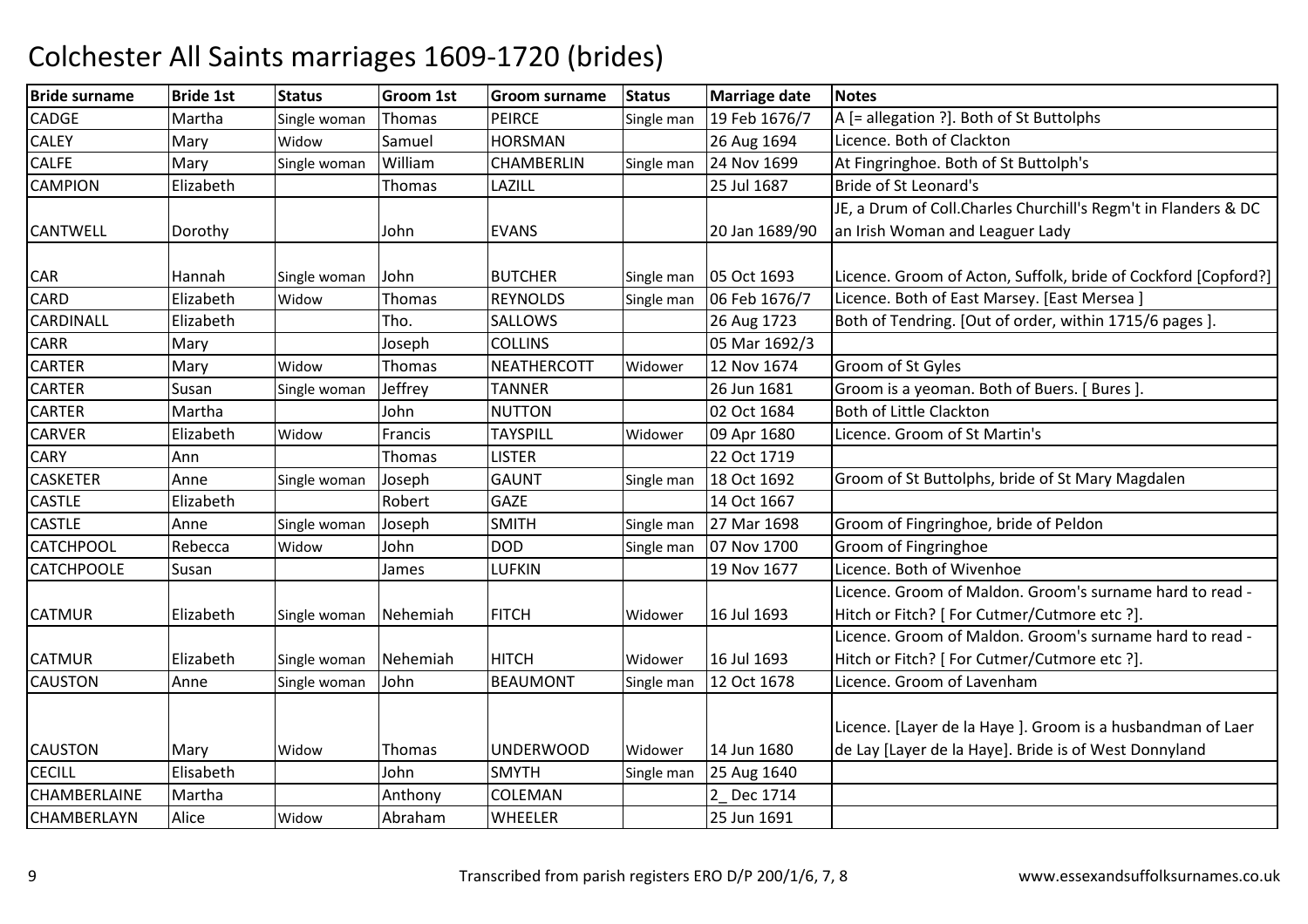| <b>Bride surname</b> | <b>Bride 1st</b> | <b>Status</b> | Groom 1st | Groom surname     | <b>Status</b> | <b>Marriage date</b> | <b>Notes</b>                                                    |
|----------------------|------------------|---------------|-----------|-------------------|---------------|----------------------|-----------------------------------------------------------------|
| <b>CHAMPNES</b>      | Mary             | Single woman  | Robert    | <b>WYLES</b>      | Single man    | 02 Jan 1676/7        | Licence. Groom of Great Bromley, bride of Frating               |
| <b>CHAPMAN</b>       | Elizabeth        |               | Thomas    | <b>WOODHAM</b>    |               | 15 Apr 1707          | Groom of St Leonard's, bride of St Buttolph's                   |
| <b>CHARMAN</b>       | Mary             |               | Robert    | <b>BRAGG</b>      |               | 02 Nov 1712          | Both of St Buttolphs                                            |
| <b>CHASE</b>         | Sarah            |               | John      | <b>FOX</b>        |               | 04 May 1680          | Licence. Both of Malden                                         |
| <b>CHEARCOCK?</b>    | Elizabeth        |               | William   | SAMMON            | Single man    | * * 1679             | Undated and crossed out. Probably late April / early May.       |
|                      |                  |               |           |                   |               |                      | Groom is a yeoman of Tayne Parva [ Little Tey ?]. Bride is of   |
| <b>CHILD</b>         | Elizabeth        | Single woman  | John      | <b>COCKERTON</b>  |               | 26 Oct 1680          | East Donnyland. Licence.                                        |
| <b>CHILDS</b>        | Hannah           |               | William   | <b>RICHARDSON</b> |               | 16 Mar 1675/6        | Both of East Dullyland. [ East Donyland ?].                     |
| CHRISTENWHAYT        | Mary             | Single woman  | James     | <b>VENT</b>       | Single man    | 21 Apr 1681          | Groom of St Gyles                                               |
| <b>CHRISTMAS</b>     | Mary             | Single woman  | Thomas    | <b>DOUGHTY</b>    | Single man    | 27 Mar 1698          | Both of Fingringhoe                                             |
| <b>CHURCH</b>        | Trefany          |               | Nicholas  | <b>CLARK</b>      | Widower       | 18 Feb 1693/4        | Both of St Buttolph's                                           |
| <b>CLARK</b>         | Ann              | Widow         | Necholes  | <b>CURTHEN</b>    | Single man    | 16 Jun 1654          | Both of Manetree [ Maningtree ]                                 |
| <b>CLARK</b>         | Sarah            | Widow         | John      | <b>DAMMOND</b>    | Single man    | 10 Oct 1676          | Licence.                                                        |
| <b>CLARK</b>         | Mary             |               | Beniamin  | <b>SKINNER</b>    |               | 28 Dec 1677          | Licence. Both of Bergeholt                                      |
| <b>CLARK</b>         | Sarah            | Single woman  | Nathaneel | GOLD              | Single man    | 01 Mar 1678/9        | Licence. Both of Great Bentley                                  |
| <b>CLARK</b>         | Anne             | Widow         | Clare     | <b>SIDEY</b>      | Widower       | 25 Dec 1679          | Licence.                                                        |
| <b>CLARK</b>         | Johanna          | Single woman  | John      | <b>RAND</b>       | Single man    | 25 Dec 1679          | Licence. Both of Magdalen                                       |
| <b>CLARK</b>         | Mary             |               | Thomas    | <b>MOULSON</b>    | Single man    | 15 Apr 1681          | Both of St Maryes                                               |
| <b>CLARK</b>         | Sarah            |               | Thomas    | <b>COLE</b>       |               | 11 Jul 1681          | Both of St Peter's                                              |
|                      |                  |               |           |                   |               |                      | Groom is a husbandman of Water Belsham [ Belchamp               |
| <b>CLARK</b>         | Jane             | Single woman  | Joseph    | <b>PEPPER</b>     |               | 15 Sep 1681          | Walter], Bride is of Acton [in Suffolk?].                       |
| <b>CLARK</b>         | Sarah            |               | John      | <b>BIRD</b>       |               | 12 Jan 1681/2        | Groom is a blacksmith, of Lannam [ Langham ?].                  |
| <b>CLARK</b>         | Mary             |               | John      | <b>CLARK</b>      | Single man    | 27 Dec 1711          | Groom of Weathersfild, bride of St Butts.                       |
| <b>CLARK</b>         | Elizabeth        |               | William   | <b>ANDREWS</b>    |               | 11 Aug 1714          |                                                                 |
| <b>CLARK</b>         | Frances          |               | John      | GAGE              |               | 29 Sep 1717          |                                                                 |
| <b>CLARK</b>         | Martha           |               | John      | <b>WARD</b>       |               | 03 Jul 1720          |                                                                 |
| <b>CLARK</b>         | Jemima           |               | Nicholas  | <b>HAZLE</b>      |               | 22 Sep 1720          |                                                                 |
| <b>CLAYPOL</b>       | Elizabeth        |               | John      | <b>WEB</b>        |               | 26 Nov 1708          | Bride of St Buttolph's                                          |
|                      |                  |               |           |                   |               |                      |                                                                 |
| CLEER?               | Elizabeth        | Widow         | John      | <b>RAND</b>       | Widower       | 23 Aug 1680          | A [= allegation ?]. Groom of St Leonards, bride of St Buttolphs |
| <b>CLEMENTS</b>      | Tabitha          | Single woman  | William   | BURLA[NU]D        | Single man    | 16 May 1698          |                                                                 |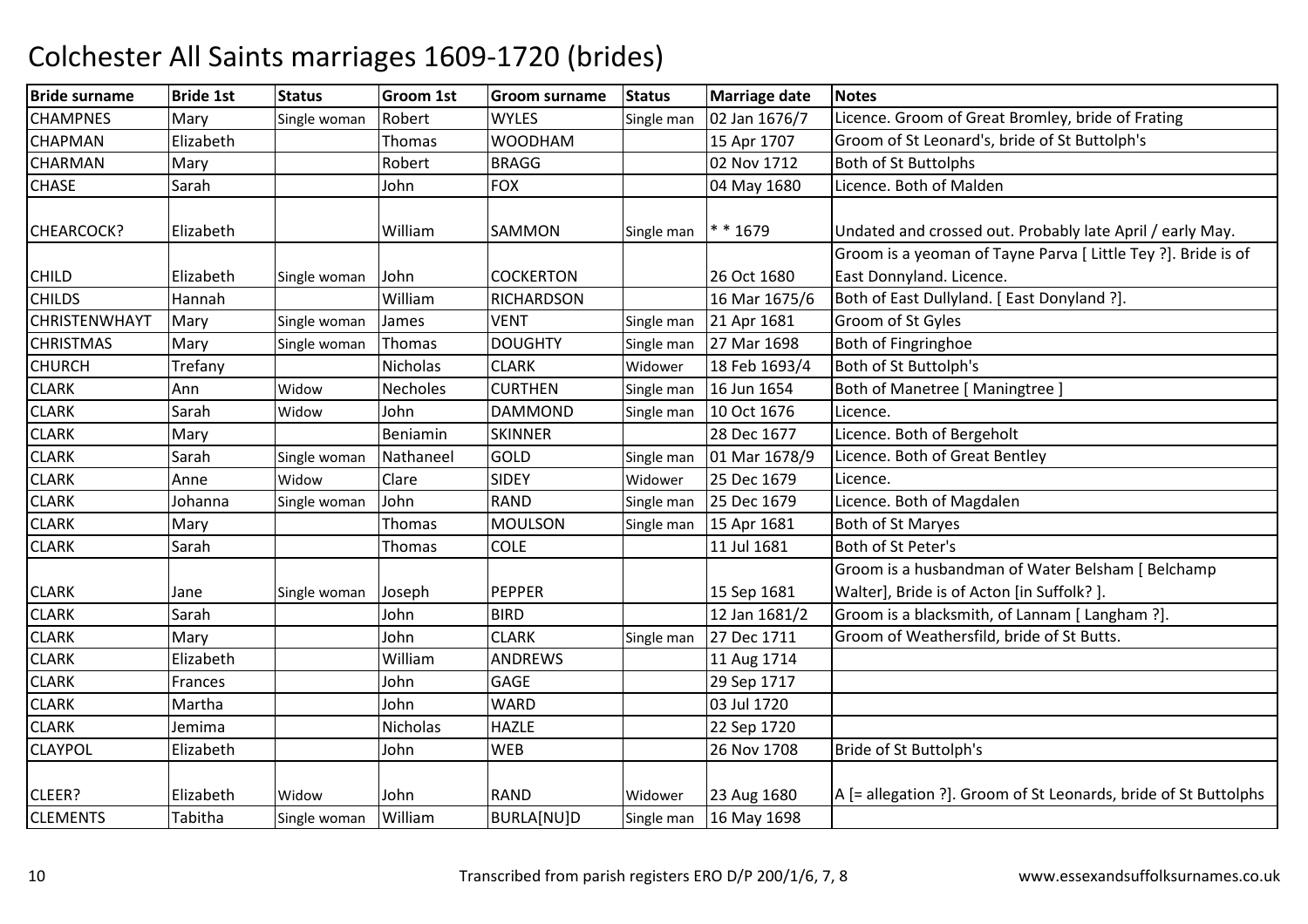| <b>Bride surname</b> | <b>Bride 1st</b> | <b>Status</b> | Groom 1st       | <b>Groom surname</b> | <b>Status</b> | <b>Marriage date</b> | <b>Notes</b>                                                                                     |
|----------------------|------------------|---------------|-----------------|----------------------|---------------|----------------------|--------------------------------------------------------------------------------------------------|
| <b>CLERK</b>         | Elizabeth        |               | Jonathan        | <b>CROUCH</b>        |               | 02 Apr 1676          | Licence. Bride of Broome, Suffolk                                                                |
| <b>CLEVE</b>         | Anne             |               | George          | <b>HARRINGTON</b>    |               | 07 Oct 1679          | Licence. Both of St Leonard's                                                                    |
| <b>CLOY</b>          | Mary             |               | Nathaneel       | <b>MILLER</b>        |               | 20 Dec 1681          | Groom of St Buttolph's                                                                           |
| <b>CLUB</b>          | Jane             |               | Anthony         | <b>WODDOM</b>        |               | 03 Jan 1681/2        | [Wadham ?]. Both of St Buttolph's                                                                |
| <b>COBBALL</b>       | Anne             |               | William         | <b>ELLIS</b>         |               | 15 Sep 1681          | Groom is a husbandman of Long Melford, bride is of Nayland                                       |
| <b>COBBOLD</b>       | Anne             | Widow         | James           | <b>TOMSON</b>        | Widower       | 26 Dec 1678          | Licence. Both of Law ?                                                                           |
| <b>COCK</b>          | Elizabeth        |               | James           | <b>HANNAH</b>        |               | 17 Oct 1698          | Groom of St Gyles, bride of St Buttolphs                                                         |
| <b>COCKERTON</b>     | Mary             |               | Thomas          | <b>CLARK</b>         | Widower       | 28 Jun 1681          | Groom of Tayn Magna [ Great Tey ?], bride of Coggeshall.                                         |
| <b>COFEILD</b>       | Sarah            |               | Jeremy          | <b>BRABEE</b>        | Widower       | 30 Jun 1680          | Licence. [ Braby ?] Groom of Laer de Lay [Layer de la Haye],<br>bride of Bearchurch [Berechurch] |
| <b>COGER</b>         | Elizabeth        |               | John            | <b>WILLIS</b>        |               | 27 Apr 1682          | Both of St Buttolph's                                                                            |
|                      |                  |               |                 |                      |               |                      | Suspect written in wrong place, crossed out and not replaced                                     |
| <b>COLE</b>          | Mary             |               | <b>Nicholas</b> | <b>STRUTT</b>        |               | 09 Oct 1673          | where it should be.                                                                              |
| <b>COLE</b>          | Sarah            | Widow         | Matthias        | <b>HALL</b>          | Single man    | 22 Dec 1678          | Licence. Groom of St Peters                                                                      |
| <b>COLE</b>          | Anne             | Widow         | Isaac           | <b>BEMIS</b>         | Widower       | 04 Nov 1680          | Licence. Both of Boxted                                                                          |
|                      |                  |               |                 |                      |               |                      | Groom of St Nichol., bride of St James. 'halfe-marryed' written                                  |
| <b>COLE</b>          | Mary             |               | John            | <b>BLACKSALL</b>     |               | 05 May 1681          | after the bride.                                                                                 |
| <b>COLE</b>          | Margaret         | Widow         | John            | <b>CLARE</b>         |               | 13 Oct 1681          | Both of St Maryes                                                                                |
| COLE                 | Mary             |               | Abraham         | <b>HEDGETHORNE</b>   |               | 20 Oct 1681          | <b>Bride of St Martin's</b>                                                                      |
| <b>COLE</b>          | Mary             | Single woman  | George          | LEWIS                | Single man    | 01 Nov 1681          | Both of St Peter's                                                                               |
| <b>COLE</b>          | Elizabeth        |               | Benjamin        | SOUTHGATE            |               | 25 Dec 1681          | Both of St Buttolph's                                                                            |
|                      |                  |               |                 | <b>MARCH</b>         |               |                      | Groom is a chayrmaker of St Buttolphs, bride is of Trinity [ Holy                                |
| <b>COLE</b>          | Elizabeth        |               | John            |                      |               | 30 Jan 1681/2        | Trinity ].                                                                                       |
| <b>COLE</b>          | Sarah            |               | Richard         | <b>MORDAN</b>        |               | 27 May 1695          | Groom of St Nicholas, bride of St Buttolph's                                                     |
| <b>COLE</b>          | Shusan           |               | William         | <b>CRUSSEL</b>       |               | 18 Feb 1704/5        | Both of St Buttolph's                                                                            |
|                      |                  |               |                 |                      |               |                      | [Reynolds ?]. Groom of St Mary Magdalen, bride of St                                             |
| <b>COLE</b>          | Lydia            | Single woman  | Joseph          | <b>RENNALLS</b>      | Widower       | 04 Apr 1711          | Buttolph's                                                                                       |
| <b>COLEMAN</b>       | Sarah            | Single woman  | Thomas          | SADLER               | Single man    | 12 Oct 1692          | Both of Fingringhoe                                                                              |
| <b>COLEMAN</b>       | Rebecca          |               | Abraham         | <b>FITCH</b>         |               | 17 Sep 1716          |                                                                                                  |
| <b>COLES</b>         | Mary             | Single woman  | William         | <b>BARNS</b>         | Single man    | 14 Apr 1706          | Groom of St Buttolph's                                                                           |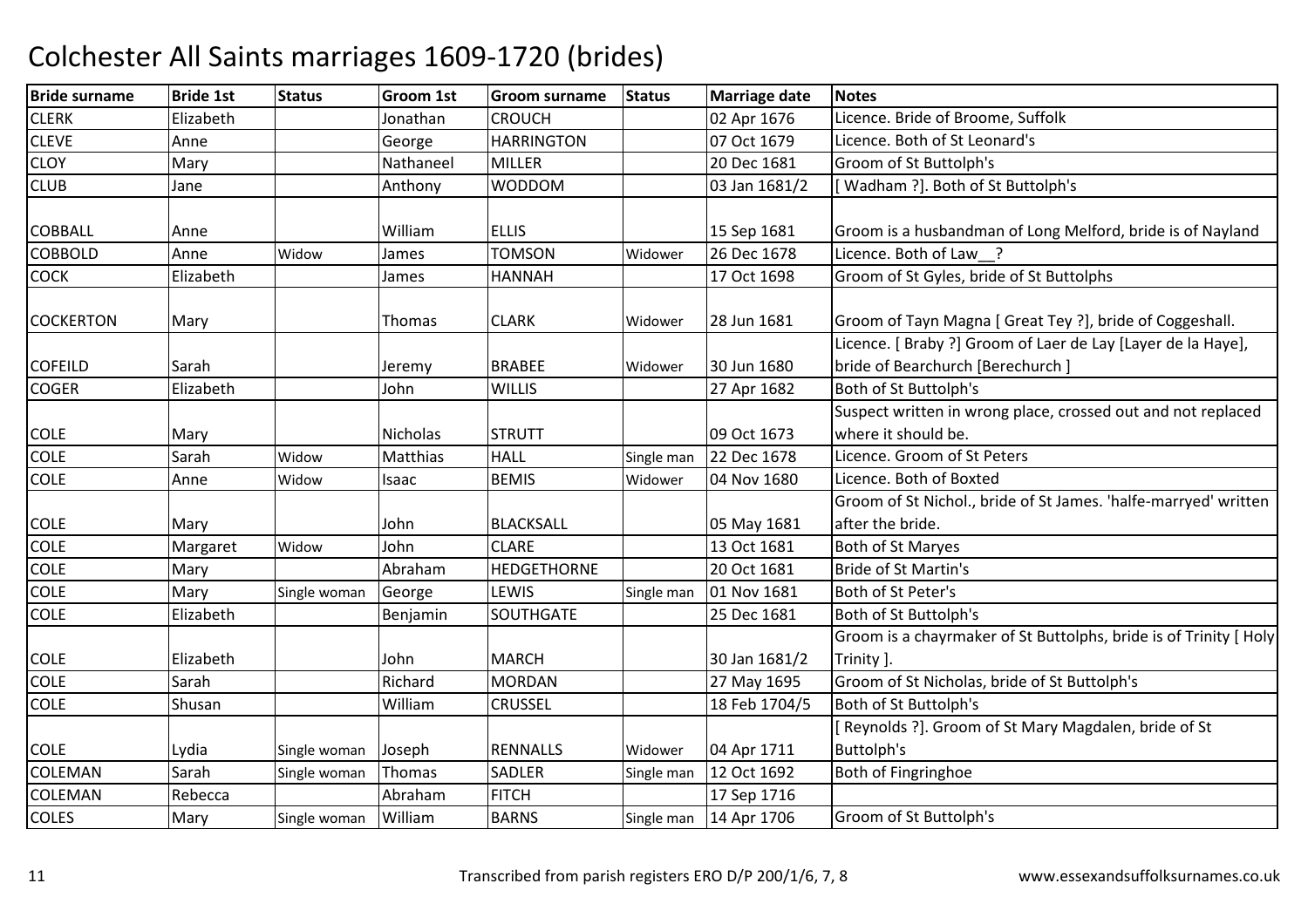| <b>Bride surname</b> | <b>Bride 1st</b> | <b>Status</b> | Groom 1st   | Groom surname      | <b>Status</b> | <b>Marriage date</b> | <b>Notes</b>                                                  |
|----------------------|------------------|---------------|-------------|--------------------|---------------|----------------------|---------------------------------------------------------------|
| <b>COLLEWAY</b>      | Mary             |               | Thomas      | <b>WITHEY</b>      |               | 06 Sep 1711          | Both of St Butts.                                             |
| <b>COLLIER</b>       | Elizabeth        |               | Robt.       | <b>CURTES</b>      | Single man    | 12 Nov 1674          | Groom of St Mary's, bride of St Buttolphs                     |
| <b>COLLIN</b>        | Sarah            | Single woman  | John        | <b>PLANTIN</b>     | Single man    | 24 Sep 1706          | Groom of St Maryes, bride of St Buttolph's                    |
| <b>COLLIN</b>        | Susan            |               | Jonas       | <b>CARTER</b>      |               | 11 Nov 1718          |                                                               |
| <b>COLLINS</b>       | Elizabeth        | Single woman  | George      | <b>WILES</b>       | Single man    | 27 Dec 1710          | Both of St Buttolph's                                         |
| <b>COLLINSON</b>     | Susan            | Widow         | John        | <b>BACON</b>       | Single man    | 09 May 1704          | Both of St Buttolph's                                         |
| <b>COLLYER</b>       | Sarah            | Single woman  | William     | <b>HARVEY</b>      | Widower       | 29 Jul 1677          | A [= allegation ?]. Both of Little Totham                     |
| <b>COMBES</b>        | Anne             | Single woman  | Stephen     | <b>GOSTON</b>      | Single man    | 26 Mar 1676          | A [= allegation ?]. Both of St Buttolphs                      |
| <b>COOK</b>          | Mercy            | Single woman  | Thomas      | <b>HAWES</b>       | Single man    | 03 Jul 1677          | TH, Jun'r Both of West Marsey .[ West Mersea ]. Licence.      |
| <b>COOK</b>          | Sarah            | Single woman  | Nathaniel   | <b>GIBBS</b>       | Single man    | 29 Oct 1677          | Licence. Groom of Wivenhoe, bride of St Mary                  |
| COOK                 | Mary             |               | John        | <b>HUMPHREYS</b>   |               | 21 Apr 1679          | Licence. Bride of Little Waldingfeild, Suffolk                |
| COOK                 | Mary             | Single woman  | Stephen     | SPARROW            | Single man    | 11 Oct 1679          | A [= allegation ?]. Both of Fingringhoe                       |
| <b>COOK</b>          | Elizabeth        | Single woman  | Thomas      | <b>THOMPSON</b>    | Widower       | 29 Feb 1679/80       | A [= allegation ?]. Both of St Buttolphs                      |
| COOK                 | Mary             | Single woman  | Isaac       | <b>CASKETER</b>    | Single man    | 16 Apr 1704          | Both of St Buttolph's                                         |
| COOK                 | Mary             |               | Thomas      | <b>EVERITT</b>     |               | 04 Aug 1713          | <b>Both of St Buttolphs</b>                                   |
| <b>COOKER</b>        | Alice            | Single woman  | John        | <b>HANKIN</b>      | Widower       | 13 May 1707          | <b>Groom of St Buttolphs</b>                                  |
| <b>COON</b>          | Rebecah          | Single woman  | Nicholas    | <b>COOPER</b>      | Single man    | 17 Feb 1701/2        | Groom of St James                                             |
| <b>COOPER</b>        | Mary             | Widow         | Henry       | SPEARPOYNT         |               | 18 Apr 1682          | Both of St Nicholas                                           |
| <b>COOPER</b>        | Deborah          |               | Henry       | <b>STEPHENS</b>    |               | 17 Oct 1686          |                                                               |
| <b>COOPER</b>        | Annebull         | Single woman  | John        | <b>SHARP</b>       | Single man    | 15 Apr 1697          | JS, Jun'r. [ Annabel ?]. Both of St Buttolph's                |
| <b>COOTE</b>         | Susan            |               | Simon       | <b>HARVEY</b>      |               | 09 Jun 1719          |                                                               |
| <b>COPPING</b>       | Eliz.            | Single woman  | Joseph      | <b>DUNNINGHAM</b>  | Single man    | 01 Apr 1716          |                                                               |
| <b>CORBY</b>         | Alice            |               | John        | <b>SEQUILPRIZE</b> | Widower       | 29 Apr 1707          | Groom of St Buttolphs                                         |
|                      |                  |               |             |                    |               |                      | Licence. Groom is a 'cordwinder' (cordwainer) of St Leonards, |
| <b>CORDER</b>        | Phoebe           | Single woman  | John        | <b>BLANKS</b>      | Single man    | 26 Dec 1678          | bride is of Stannaway (Stanway)                               |
| <b>CORNHEAD</b>      | Elizabeth        |               | Robert      | <b>MATHEWMAN</b>   |               | 20 Jul 1685          |                                                               |
| CORNWAL              | Martha           | Single woman  | Christopher | <b>HAWKINS</b>     | Single man    | 16 Apr 1704          | Both of St Buttolph's                                         |
| <b>CORNWALL</b>      |                  |               | John        | <b>HARVEY</b>      |               | 11 Nov 1720          | No bride firstname.                                           |
| <b>CORNWALL</b>      | Sarah            |               | William     | COX                |               | 15 Nov 1720          |                                                               |
| <b>COSENS</b>        | Sarah            |               | John        | <b>MAKENS</b>      |               | 07 Dec 1712          | Both of St Buttolphs                                          |
| <b>COTTIS</b>        | Elizabeth        |               | Thomas      | <b>COOK</b>        |               | 17 Oct 1679          | Both Hastead [ Halstead ]. Licence.                           |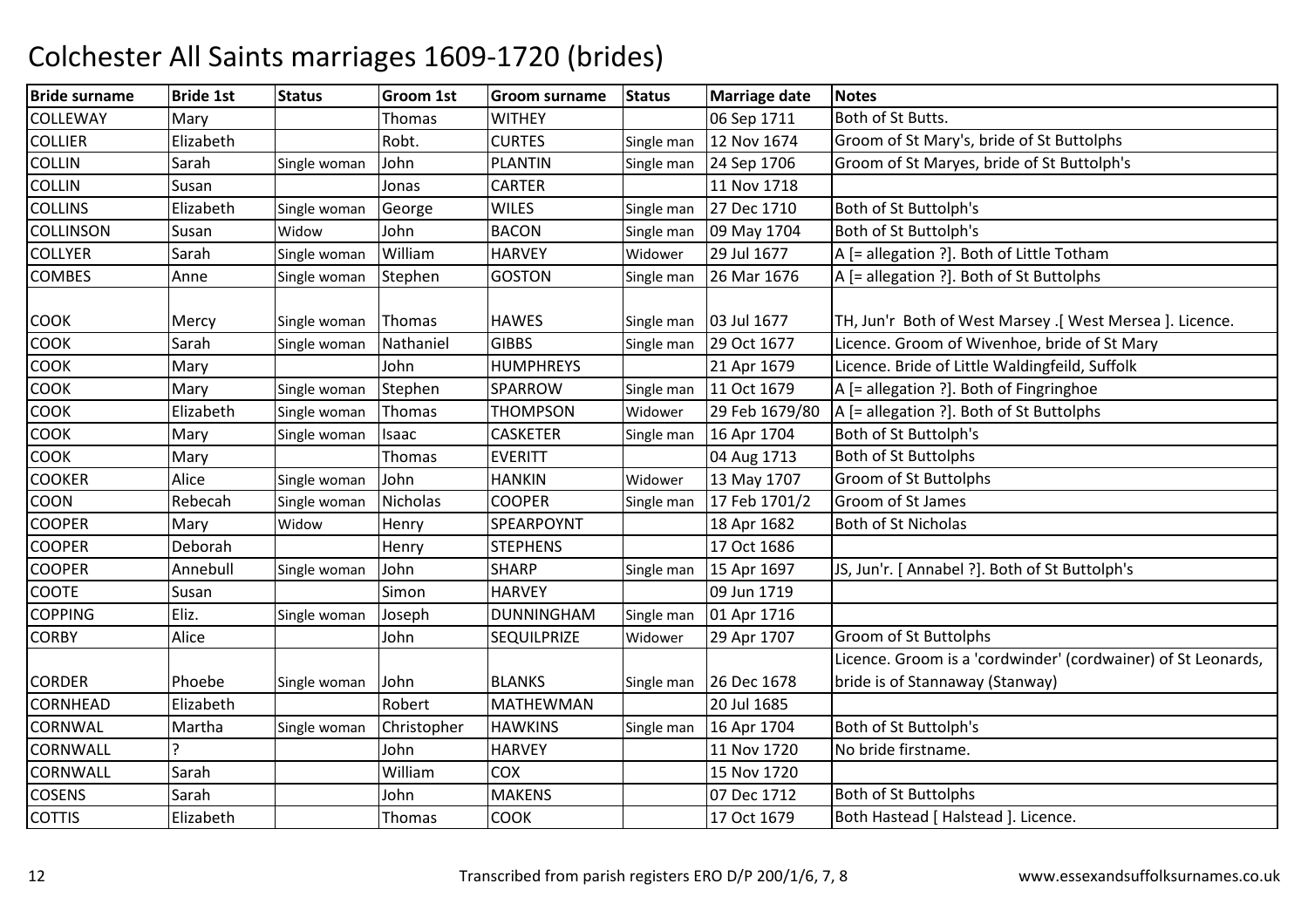| <b>Bride surname</b> | <b>Bride 1st</b> | <b>Status</b> | <b>Groom 1st</b> | <b>Groom surname</b> | <b>Status</b> | <b>Marriage date</b> | <b>Notes</b>                                                    |
|----------------------|------------------|---------------|------------------|----------------------|---------------|----------------------|-----------------------------------------------------------------|
| <b>COUNCELLOR</b>    | Elizabeth        | Single woman  | Thomas           | LAMB                 | Widower       | 20 Apr 1712          | <b>Both of St Buttolphs</b>                                     |
| <b>COURTMAN</b>      | Anne             | Widow         | John             | <b>BUTTON</b>        | Single man    | 22 Jul 1677          | A [= allegation ?]. Both of St Buttolphs                        |
| <b>COURTNALL</b>     | Margaret         | Widow         | James            | <b>BRABANT</b>       | Widower       | 23 Aug 1696          | Both of St Buttolph's                                           |
| <b>COURTNELL</b>     | Christian        |               | Robert           | <b>HOBS</b>          | Single man    | 10 Oct 1700          | Both of St Butt. [ St Botolph's ].                              |
| <b>COWELL</b>        | Elizabeth        | Widow         | Ralph            | <b>WELLS</b>         | Widower       | 10 Aug 1681          | Both of Miland [ Myland ]                                       |
| <b>COWLEDGE</b>      | Elizabeth        | Single woman  | Henry            | <b>HUBBARD</b>       | Single man    | 27 Dec 1692          |                                                                 |
| CRACKNALL            | Dorothy          |               | William          | <b>NOKES</b>         |               | 31 Dec 1681          | Bride of West Marsey [ West Mersea ].                           |
| <b>CRANE</b>         | Elizabeth        | Single woman  | Robert           | <b>PIPER</b>         | Single man    | 30 Jun 1680          | Licence. Groom of Stannoway [Stanway], bride of Earles Colne    |
|                      |                  |               |                  |                      |               |                      | Groom of Gestingthorp, bride of Gayns Colne [ Colne Engaine     |
| <b>CRANFEILD</b>     | Sarah            |               | William          | <b>HOY</b>           |               | 24 Jun 1681          |                                                                 |
| <b>CRANFIN</b>       | Sarah            |               | Israel           | <b>RAM</b>           |               | 17 Jan 1681/2        | Both of St Peter's                                              |
| <b>CRASK</b>         | Mary             | Single woman  | Edward           | <b>BLY</b>           | Single man    | 12 Oct 1676          | Licence. Groom of Wormingford, bride of Totham                  |
| CRASSALL             | Margeret         | Single woman  | Thomis           | <b>WRIGHT</b>        | Single man    | 27 May 1656          | Bride of Millend [ Possible for Cressall, Mile End or Myland ]. |
| CREAMER              | Elizabeth        |               | Esra             | <b>WEAVER</b>        |               | 04 Jul 1715          |                                                                 |
| CRESSELL             | Grace            | Single woman  | Richard          | <b>COLLIN</b>        | Single man    | 25 Dec 1681          | Both of St Peter's                                              |
| <b>CRICKET</b>       | Sarah            | Widow         | George           | <b>BULL</b>          | Widower       | 07 Apr 1681          | A [= allegation ?]. Groom is a weaver. Both of St Peters        |
| <b>CRICKIT</b>       | Abigail          | Single woman  | Phillip          | <b>PARKER</b>        | Single man    | 30 Apr 1696          | Both of St Buttolph's                                           |
| <b>CROPLEY</b>       | Magrett          |               | William          | LILLY                |               | 23 Feb 1716/7        |                                                                 |
| <b>CROSE</b>         | Priselle         | Single woman  | Robert           | <b>WAB</b>           | Widower       | 11 Feb 1655/6        | Both of Weckes [Wix] [ Webb, Cross].                            |
| <b>CROSIER</b>       | Anne             | Single woman  | John             | <b>BRIDGE</b>        | Single man    | 22 Apr 1701          | Both of Fingrige [ Fingringhoe ]                                |
| <b>CROSMAN</b>       | Jane             |               | John             | <b>LAMBERT</b>       |               | 17 Oct 1681          | Groom is a porter of St Mary Magdalen, bride is of St Leonard's |
| <b>CROSSE</b>        | Elizabeth        | Widow         | Jonas            | <b>STOKES</b>        |               | 11 Oct 1680          | Licence. Groom of Cogshall [Coggeshall], bride of St Peters     |
| <b>CROSSMAN</b>      | Rebecca          |               | William          | WELLS                |               | 09 Jan 1680/1        | Licence. Groom of Ballington, bride of St Leonard's             |
| <b>CROUCH</b>        | Mary             | Widow         | Richard          | <b>TOPLEE</b>        | Widower       | 27 Dec 1675          | A [= allegation ?]. Groom of St Buttolphs, bride of St Maryes   |
| <b>CROXAM</b>        | Martha           |               | James            | <b>FISHER</b>        |               | 30 Apr 1700          |                                                                 |
| <b>CRUMPLIN</b>      | Lydia            | Single woman  | John             | <b>COLE</b>          | Single man    | 24 Apr 1677          | A [= allegation ?].                                             |
| <b>CRYSP</b>         | Mary             |               | John             | <b>DUDLEY</b>        |               | 28 Dec 1684          | <b>Groom of St Buttolphs</b>                                    |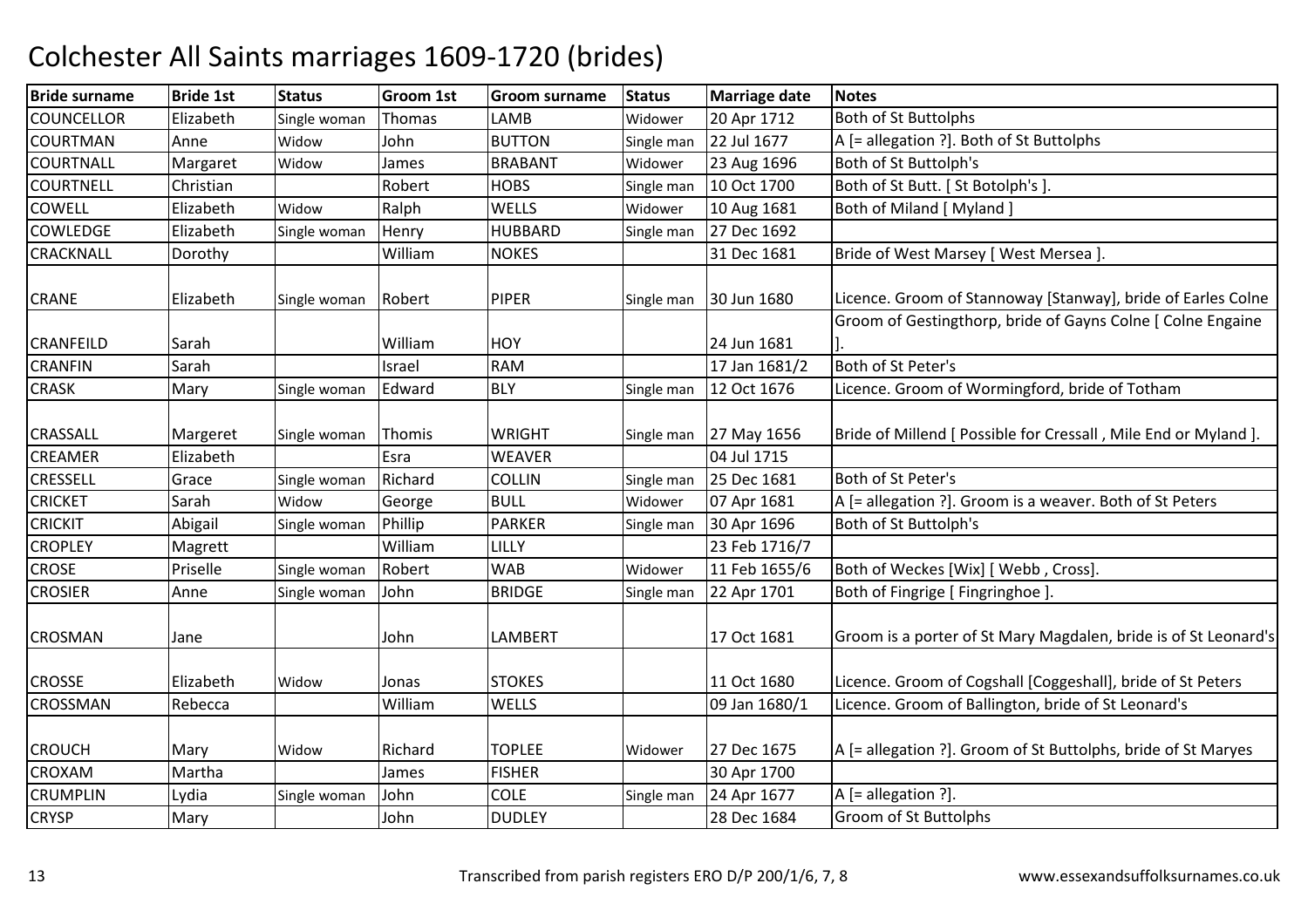| <b>Bride surname</b> | <b>Bride 1st</b> | <b>Status</b> | Groom 1st | Groom surname     | <b>Status</b> | <b>Marriage date</b> | <b>Notes</b>                                                                                             |
|----------------------|------------------|---------------|-----------|-------------------|---------------|----------------------|----------------------------------------------------------------------------------------------------------|
| <b>CUMPLIN</b>       | Susan            | Single woman  | Solomon   | <b>BOND</b>       | Single man    | 22 Sep 1681          | Groom is a weaver. Both of St Buttolphs                                                                  |
| <b>CURB</b>          | Margaret         |               | Adam      | <b>KISHER</b>     |               | 03 Sep 1715          | [Should this have been Fisher ?].                                                                        |
| <b>CURKYS</b>        | Elizabeth        | Widow         | Thomas    | PANNELL           |               | 13 Jan 1681/2        | [For Curtis ?]. Both of St Peters                                                                        |
| <b>CURTES</b>        | Mary             | Single woman  | Joseph    | <b>MIDLEDITCH</b> | Single man    | 20 May 1707          |                                                                                                          |
| <b>CUTTES</b>        | Susen            | Widow         | Richard   | WOODWARD          | Widower       | 16 Jun 1656          | Both of Wex [ Wix ?]                                                                                     |
| <b>DAMMON</b>        | Sarah            |               | William   | <b>SMITH</b>      |               | 06 Jun 1678          | Bride of Markes Stay [ Marks Tey ]. Licence.                                                             |
| <b>DAMMON</b>        | Rebecca          | Single woman  | John      | <b>SCOTT</b>      | Single man    | 18 Jan 1711/2        | Groom of Mark Stay [ Mark's Tey ]. Bride of Birch Magna                                                  |
| <b>DAMMOND</b>       | Joanna           | Single woman  | Gilbert   | <b>RICHARDSON</b> | Single man    | 20 Mar 1689/90       | Licence. Groom of Aldham, bride of Mark's Stay [Marks Tey]                                               |
|                      |                  |               |           |                   |               |                      | Licence. Groom is a weaver of St Leonard's. Bride is of Layer de                                         |
| <b>DANBY</b>         | Sarah            | Widow         | Edward    | <b>WISBY</b>      |               | 15 Feb 1680/1        | Lay [Layer de la Haye].                                                                                  |
| <b>DANIEL</b>        | Sarah            | Single woman  | Isaac     | LEWIS             | Single man    | 24 Oct 1689          | Licence. Groom of Langham, bride of Wivenhoe                                                             |
| <b>DARBY</b>         | Mary             | Single woman  | Thomas    | <b>HORNIDGE</b>   | Single man    | 19 Jun 1692          | Licence.                                                                                                 |
| <b>DARBYE</b>        | Mary             | Single woman  | Lewis     | <b>MAKEIN</b>     | Single man    | 25 Jun 1678          | A [= allegation ?]. Both of St Buttolphs                                                                 |
| <b>DAVIS</b>         | Hannah           | Single woman  | Jerimy    | <b>BRADY</b>      | Single man    | 14 Aug 1709          | Both of St Butts. [St Botolph's].                                                                        |
| <b>DAVY</b>          | Sarah            |               | Daniel    | <b>GIBSON</b>     |               | 29 Jun 1680          | Licence. Groom of Nayland, bride of Wakes Colne                                                          |
| <b>DAVY</b>          | Elizabeth        |               | John      | <b>KEAME</b>      |               | 11 Oct 1681          | Groom of Much Tayne [ Great Tey ?], bride of Aldham.                                                     |
| <b>DAVY</b>          | Susanna          |               | Ralph     | <b>TURPIN</b>     |               | 24 Mar 1684/5        | Licence. Groom of St Leonards, bride of Trinity [Holy Trinity ].                                         |
| <b>DAVY</b>          | Mary             | Single woman  | Aaron     | CAVALL            | Single man    | 05 Aug 1700          | Both of Fingringhoe                                                                                      |
| <b>DAVY</b>          | Mary             | Single woman  | Richard   | <b>ROOT</b>       | Single man    | 22 Aug 1700          | Both of Fingringhoe                                                                                      |
| <b>DAVYS</b>         | Rachel           | Single woman  | William   | <b>GERMANE</b>    | Single man    | 27 Apr 1682          | <b>Bride of St Peters</b>                                                                                |
| <b>DAWES</b>         | Sarah            |               | John      | <b>RISBY</b>      |               | 10 Feb 1679/80       | A [= allegation ?]. Both of St Buttolphs                                                                 |
| <b>DAWES</b>         | Abigail          | Single woman  | Thomas    | <b>NEALE</b>      | Single man    | 09 May 1697          | Bride of St Botolph's                                                                                    |
| <b>DAWKING</b>       | Sarah            |               | John      | LITTLEWORTH       |               | 05 Aug 1680          | Ask't in St Gyles prlib_? Abraham Byford + John Stebbin' ? A [=<br>allegation ?]. Bride of St Leonards   |
| <b>DAY</b>           | Mary             |               | Edward    | <b>HAMMOND</b>    |               | 18 Apr 1672          | Groom is a blacksmith. Both of Fusleigh?                                                                 |
| <b>DAY</b>           | Anne             | Widow         | Mathew    | <b>PAMPLIN</b>    |               | 02 Sep 1681          | Groom is a glover of Hinningham Sybill [ Sible Hedingham],<br>bride is of Gaynes Kolne [Colne Engaine ]. |
| <b>DAY</b>           | Mary             | Single woman  | Jacob     | <b>RAND</b>       | Single man    | 06 May 1706          | Both of St Buttolph's                                                                                    |
| <b>DAY</b>           | Mary             |               | John      | RIGSDELL          |               | 19 Dec 1719          | Altered to Riddlesdale by a later hand.                                                                  |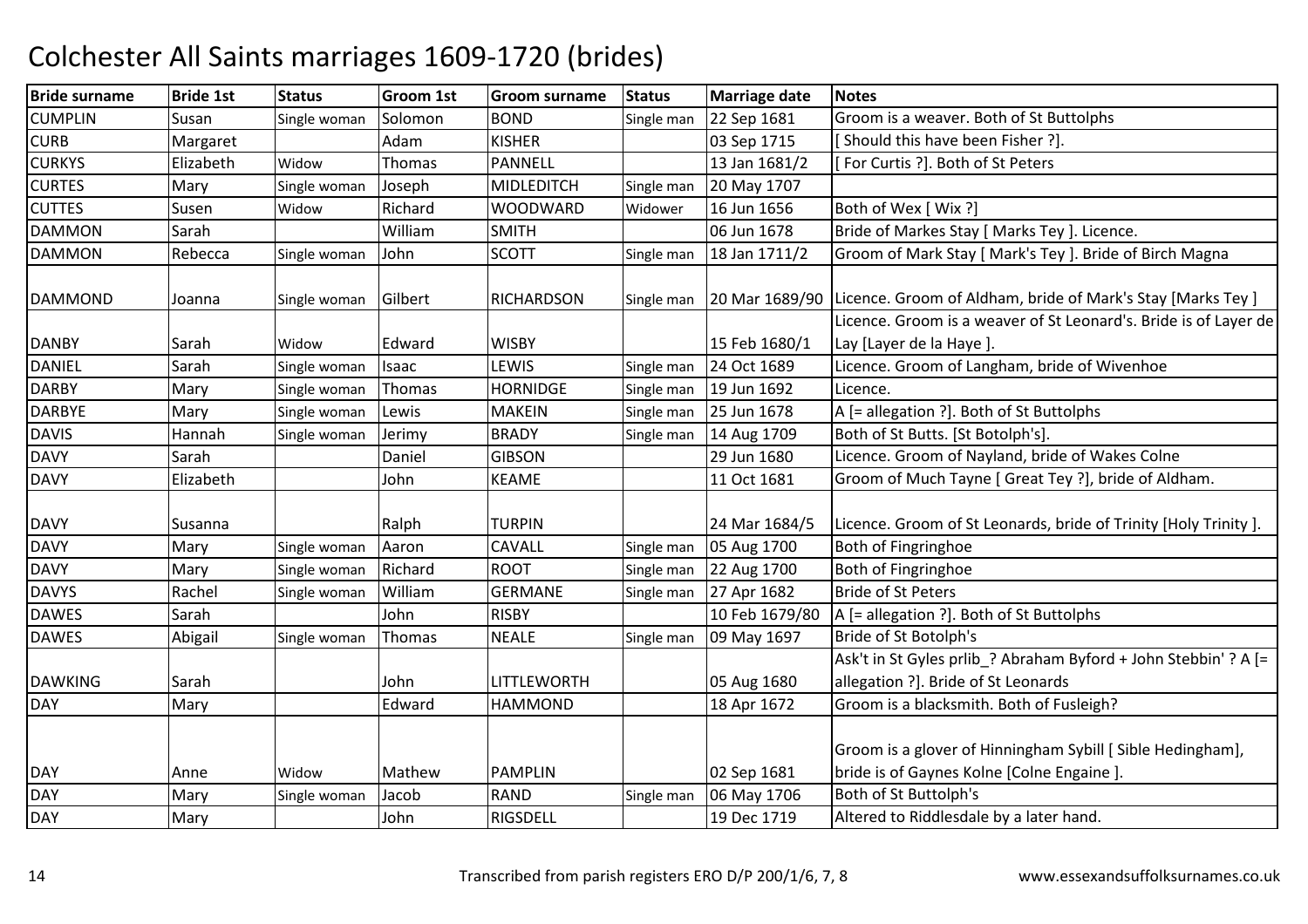| <b>Bride surname</b> | <b>Bride 1st</b> | <b>Status</b> | <b>Groom 1st</b> | <b>Groom surname</b> | <b>Status</b> | <b>Marriage date</b> | <b>Notes</b>                                                     |
|----------------------|------------------|---------------|------------------|----------------------|---------------|----------------------|------------------------------------------------------------------|
| <b>DAY</b>           | Mary             |               | John             | RIDDLESDALE          |               | 19 Dec 1719          | Altered from Rigsdale by a later hand.                           |
| <b>DECKER</b>        | Mary             | Single woman  | Gardiner         | <b>COOK</b>          | Single man    | 17 Apr 1693          | Groom of St James                                                |
| <b>DEEKES</b>        | Mary             | Single woman  | Ric'd            | <b>JAMES</b>         | Widower       | 12 Oct 1709          | Groom of St Buttolph's, bride of St Mary Magdalen                |
| <b>DEEKS</b>         | Marie            |               | John             | <b>STREET</b>        |               | 17 Apr 1625          |                                                                  |
|                      |                  |               |                  |                      |               |                      | A [= allegation ?]. Groom of St Buttolph's, bride of Bocksforth? |
| <b>DEEKS</b>         | Mary             |               | Charles          | <b>STEBBIN</b>       | Widower       | 05 Aug 1680          | [Boxford ?].                                                     |
| <b>DEEKS</b>         | Elizabeth        | Single woman  | Abraham          | <b>GARRET</b>        | Single man    | 20 May 1697          | Groom of West Bergeholt, bride of St Buttolph's                  |
| <b>DELIGHT</b>       | Elizabeth        |               | John             | <b>THIRSBY</b>       |               | 10 Jul 1712          |                                                                  |
|                      |                  |               |                  |                      |               |                      | Licence. Groom of East Mersey, [East Mersea ]. Bride of          |
| <b>DEMMON</b>        | Sarah            | Single woman  | John             | LAY                  | Widower       | 14 Dec 1678          | Peldon                                                           |
| <b>DENNER</b>        | Abigall          |               | George           | <b>HOPKINSON</b>     |               | 01 Nov 1631          |                                                                  |
|                      |                  |               |                  |                      |               |                      | Groom of Stanneway, bride of Laer Bretton [ Stanway, Layer       |
| <b>DENNIS</b>        | Elizabeth        |               | Roger            | <b>FRENCH</b>        |               | 24 Dec 1681          | Breton ].                                                        |
| <b>DENNIS</b>        | Susan            |               | <b>Tobias</b>    | <b>BOYS</b>          |               | 22 Dec 1689          |                                                                  |
| <b>DENNIS</b>        | Anne             | Widow         | George           | LAY                  | Widower       | 08 Oct 1693          | Groom of Trinity [ Holy Trinity ], bride of St Buttolphs.        |
| <b>DEUCH</b>         | Sarah            |               | Richard          | <b>SHERWOOD</b>      |               | 15 Jul 1711          | Both of St Butts.                                                |
| <b>DEVOURAX</b>      | Elizabeth        | Single woman  | John             | <b>FOKES</b>         | Widower       | 19 Jun 1676          | Licence. Groom of Stoke, Suffolk                                 |
| <b>DICKESON</b>      | Anne             |               | William          | <b>TAYLOR</b>        |               | 19 Apr 1685          | Groom of Aldham                                                  |
| <b>DICKSON</b>       | Alice            | Widow         | Robert           | CHAMBERLAIN          |               | 01 Dec 1681          | Bride of Fingringhoe                                             |
| <b>DICKSON</b>       | Anne             | Single woman  | William          | <b>BRUCE</b>         | Single man    | 10 Nov 1693          | Groom of St Margarets, Ipswich                                   |
| <b>DILLOW</b>        | Mary             |               | George           | <b>WOMACK</b>        |               | 19 Feb 1692/3        | Licence. Groom of St Buttolphs, bride of St Leonards             |
|                      |                  |               |                  |                      |               |                      | Groom of Laerdelay Hay, bride of Laer Britton [ Layer de la      |
| <b>DINE</b>          | Jane             |               | <b>Thomas</b>    | <b>REED</b>          |               | 13 Jan 1665/6        | Haye, Layer Breton ].                                            |
| <b>DINES</b>         | Mary             | Widow         | John             | <b>RAY</b>           | Single man    | 08 Apr 1705          | Both of St Buttolph's                                            |
| <b>DINKTELLO</b>     | Esther           |               | Jacob            | <b>BYAT</b>          |               | 17 Jan 1720/1        |                                                                  |
| <b>DIRRICK</b>       | Sarah            | Single woman  | Samuel           | <b>HOLBECK</b>       | Single man    | 10 Oct 1676          | A [= allegation ?].                                              |
|                      |                  |               |                  |                      |               |                      |                                                                  |
| <b>DIXEE</b>         | Hannah           | Single woman  | Daniel           | <b>FRANK</b>         | Single man    | 26 Oct 1690          | Licence. Groom of Peldon, bride of St Buttolphs [Dixey]          |
| <b>DIXON</b>         | Elizabeth        |               | William          | <b>WARREN</b>        |               | 01 Mar 1681/2        | Groom of St Osyth, bride of Greenstead                           |
| DO[RW]MAN            | Sarah            |               | Samuell          | <b>BIGSBY</b>        |               | 26 Aug 1680          | A [= allegation ?]. Both of St Leonard's                         |
| <b>DOD</b>           | Mary             | Widow         | George           | <b>BURTON</b>        | Single man    | 28 Feb 1675/6        | Groom of St Mary Magdalen                                        |
| <b>DOD</b>           | Elizabeth        |               | Thomas           | <b>LODGE</b>         |               | 07 Dec 1681          | Groom is a sadler. Both of St Maryes                             |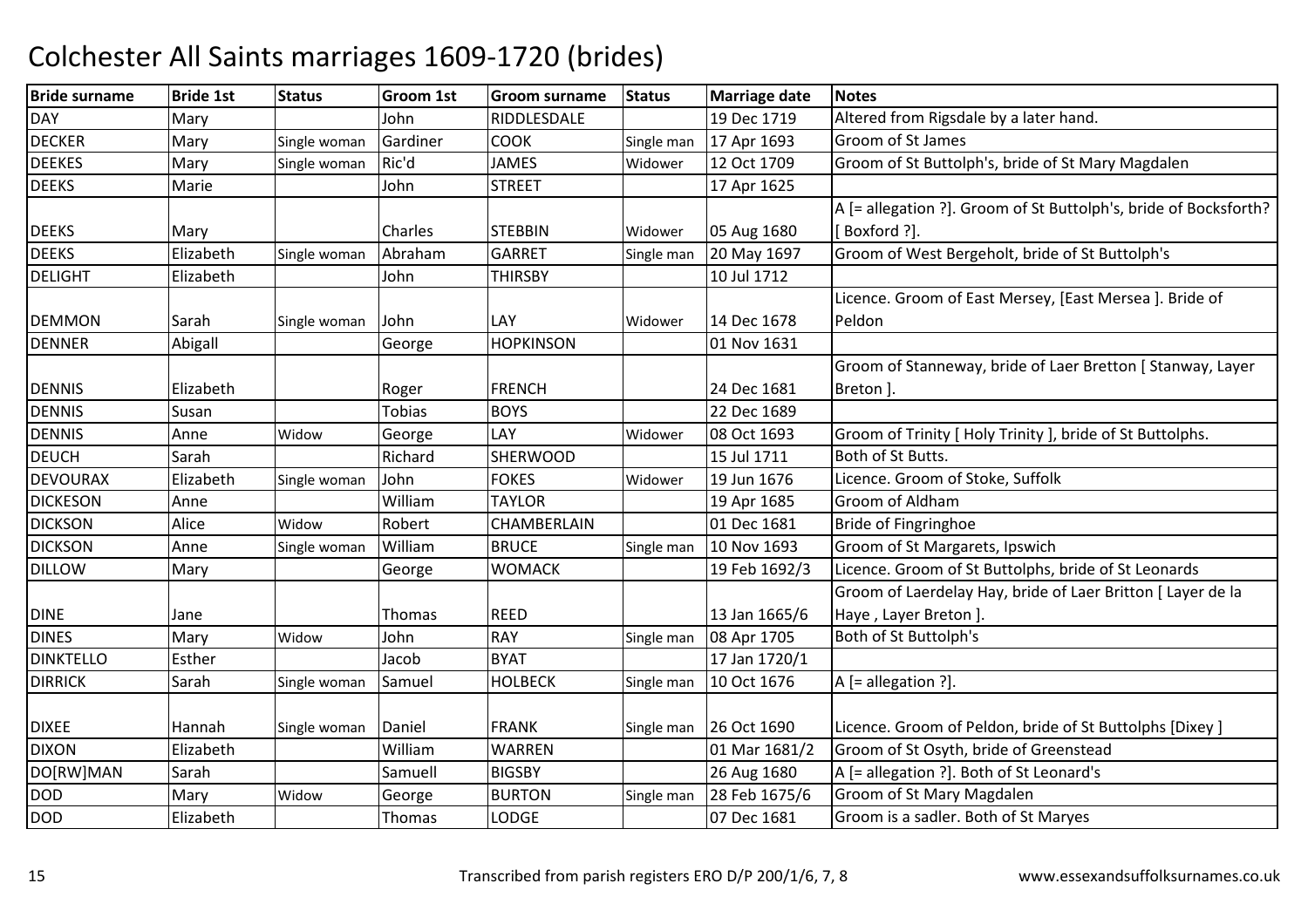| <b>Bride surname</b> | <b>Bride 1st</b> | <b>Status</b> | <b>Groom 1st</b> | Groom surname     | <b>Status</b> | <b>Marriage date</b> | <b>Notes</b>                                                 |
|----------------------|------------------|---------------|------------------|-------------------|---------------|----------------------|--------------------------------------------------------------|
| <b>DOGET</b>         | Abigail          |               | Benjamin         | <b>BARNS</b>      |               | 11 Feb 1704/5        | Both of St Buttolph's                                        |
| <b>DOUGHTY</b>       | Hannah           | Single woman  | John             | <b>MOOR</b>       | Single man    | 18 Nov 1680          | Licence. Both of Boxted                                      |
| <b>DOULING</b>       | Elizabeth        |               | John             | <b>GARLAND</b>    |               | 21 Jul 1715          |                                                              |
| <b>DOWE</b>          | Marie            |               | Thomas           | SPILMAN           |               | 03 Oct 1614          |                                                              |
| <b>DOWMAN</b>        | Elizabeth        | Single woman  | Thomas           | <b>WARD</b>       |               | 10 Apr 1681          | Groom is a husbandman. Both of Stoke, Suffolk.               |
| <b>DOWNING</b>       | Lydea            |               | James            | WENDEN            |               | 18 Oct 1683          |                                                              |
| <b>DOWNS</b>         | Abigail          |               | John             | <b>SERLES</b>     |               | 02 Jun 1717          |                                                              |
| <b>DRAPER</b>        | Abigail          |               | Daniel           | <b>HUM</b>        |               | 17 Dec 1719          |                                                              |
| <b>DRYLAND</b>       | Rachael          |               | Jonas            | COTEMAN           |               | 18 Feb 1719/20       |                                                              |
| <b>DUFTY</b>         | Rebecca          |               | Samuel           | SHOCKFOOT         |               | 06 Nov 1712          | <b>Both of St Buttolphs</b>                                  |
|                      |                  |               |                  |                   |               |                      |                                                              |
| <b>DUNCAN</b>        | Sarah            |               | William          | <b>EDWARDS</b>    |               | 18 Jul 1683          | Licence. Groom of Brunthun [ Brantham ?], bride of Ardleigh  |
| <b>DUNMOW</b>        | Susan            | Widow         | George           | <b>WARREN</b>     | Widower       | 26 May 1681          | Groom of Redgwell, bride of Laer [ Layer ].                  |
| <b>DUTCH</b>         | Rachel           |               | John             | SANDALL           |               | 09 Oct 1687          |                                                              |
| <b>DUTCH</b>         | Alice            |               | Thomas           | <b>CLAYPOOLL</b>  |               | 02 Sep 1690          |                                                              |
|                      |                  |               |                  |                   |               |                      | Licence. Groom is a husbandman of Tolleston Bushes, bride of |
| <b>DYER</b>          | Hannah           | Widow         | Richard          | <b>WRIGHT</b>     | Widower       | 02 Mar 1679/80       | Much Totham [ QV Tolleshunt Knights ?].                      |
| <b>DYRRICK</b>       | Sarah            | Single woman  | James            | <b>CLARKE</b>     | Single man    | 26 Jul 1676          | Licence.                                                     |
| <b>EARTHUP</b>       | Mary             | Widow         | John             | <b>GREENLIFFE</b> | Widower       | 28 Oct 1684          | Date uncertain. Banns. Groom of St Maryes                    |
| <b>EASTERSON</b>     | Mary             | Widow         | Robert           | <b>FIDDIMAN</b>   | Widower       | 12 Apr 1711          |                                                              |
| <b>EDDS</b>          | Elizabeth        |               | William          | <b>WESTUPP</b>    |               | 06 Jun 1715          | [Should have been Westrup ?].                                |
| <b>EDWARDS</b>       | Elizabeth        | Single woman  | John             | <b>WARD</b>       | Single man    | 19 Oct 1676          | Licence. Both of St Ousyth [ St Osyth ].                     |
|                      |                  |               |                  |                   |               |                      | Licence. A [= allegation ?]. Groom of St Marys upon ye Wall, |
| <b>EDWARDS</b>       | Anne             | Widow         | John             | <b>GAGER</b>      | Widower       | 12 Jul 1679          | bride of Langenhoe                                           |
| <b>EDWARDS</b>       | Mary             |               | John             | SALMON            |               | 23 Oct 1718          |                                                              |
| <b>ELLENETES</b>     | Mary             |               | Edward           | <b>SMIETH</b>     | Single man    | 07 Apr 1656          | Both of Buttles [ St Botolphs parish ].                      |
| <b>ELLIS</b>         | Mary             | Single woman  | Thomas           | SYMPSON           | Single man    | 02 May 1693          | Both of St Buttolph's                                        |
| <b>ELSING</b>        | Sarah            |               | Tristram         | <b>BARRY</b>      |               | 31 May 1691          | Groom of St Maryes, bride of St Buttolph's                   |
| <b>ELWINE</b>        | Elizabeth        |               | William          | LAY               |               | 17 Feb 1716/7        |                                                              |
| <b>EMERSON</b>       | Lidia            | Single woman  | John             | <b>HARKIN</b>     | Widower       | 11 Apr 1714          | <b>Bride of St Botolphs</b>                                  |
| <b>EMMON</b>         | Eliz.            | Single woman  | James            | <b>BRABERTON</b>  | Widower       | 31 Aug 1710          | Both of St Buttolph's                                        |
| EUAR?                | Eli'h            | Single woman  | Samuell          | <b>WALKER</b>     | Single man    | 10 Sep 1653          | [For Ewer ?].                                                |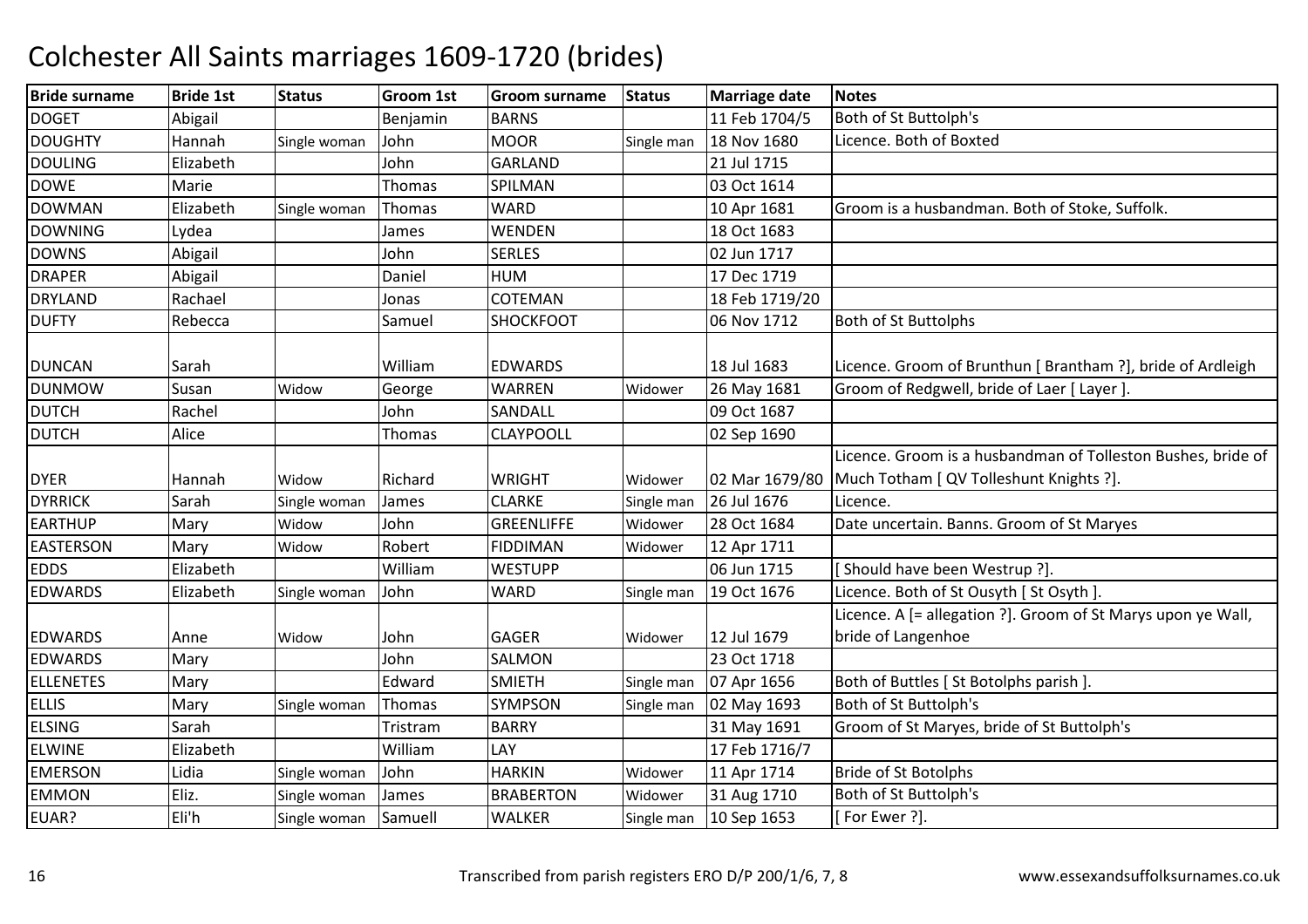| <b>Bride surname</b> | <b>Bride 1st</b> | <b>Status</b> | Groom 1st | <b>Groom surname</b> | <b>Status</b> | <b>Marriage date</b> | <b>Notes</b>                                                 |
|----------------------|------------------|---------------|-----------|----------------------|---------------|----------------------|--------------------------------------------------------------|
| <b>EVERIT</b>        | Elizabeth        |               | John      | <b>CLARK</b>         |               | 01 Apr 1700          | Licence. Groom of St Buttolph's, bride of St Maryes          |
| <b>EVINS</b>         | Anne             | Single woman  | Thomas    | <b>DOUGHTY</b>       | Widower       | 20 Aug 1702          | Both of Fingrighoe [Fingringhoe]                             |
| <b>EWELL</b>         | Esther           |               | William   | <b>HANKIN</b>        |               | 25 Apr 1716          |                                                              |
| <b>EWERS</b>         | Elizabeth        | Widow         | John      | <b>WHEELER</b>       |               | 11 Sep 1681          | Groom is a weaver. Both of St James                          |
| FARNHAM              | Anne             | Single woman  | Thomas    | <b>FROST</b>         | Single man    | 07 Oct 1689          | Both of St Buttolph's                                        |
| <b>FARRE</b>         | Elizabeth        | Single woman  | Jeremy    | <b>WHITEING</b>      | Single man    | 24 May 1676          | Licence. Groom of Fingringhoe                                |
| <b>FAWSTICK</b>      | Sarah            | Single woman  | William   | <b>PARK</b>          |               | 19 Apr 1682          | Groom is a weaver. Both of Langham                           |
| FEEDAM               | Frances          | Single woman  | Samuel    | HEENINGHAM           | Single man    | 30 Sep 1703          | Licence. Groom of Halsted, bride of Weevenhoe                |
| <b>FENNER</b>        | Mary             | Single woman  | Anthony   | COLEMAN              | Single man    | 15 Dec 1674          |                                                              |
| <b>FENNER</b>        | Elizabeth        |               | Andrew    | WARREN               |               | 26 Apr 1681          | Groom is a weaver. Both of St Buttolphs                      |
| <b>FETCH</b>         | Ann              | Single woman  | lesec     | <b>DEGRAVE</b>       | Single man    | 26 May 1656          | Both of Martens [ Isaac, St Martins ]                        |
| <b>FILBRICK</b>      | Elizabeth        | Single woman  | John      | DE HORN              | Single man    | 02 May 1697          | Groom of St Mary Magdalen, bride of St Buttolph's            |
| <b>FILBRICK</b>      | Mary             | Single woman  | John      | <b>BROWN</b>         | Single man    | 13 Feb 1698/9        | Both of St Buttolph's                                        |
| <b>FILER</b>         | Anne             |               | Mathew    | <b>DENNIS</b>        |               | 08 Oct 1693          | Groom of St Gyles, bride of St Buttolphs                     |
| <b>FIRMIN</b>        | Mary             |               | Joshua    | <b>TANN</b>          |               | 10 Jul 1710          | Both of St Buttolph's                                        |
| <b>FIRMWOOD</b>      | Martha           | Single woman  | Henry     | <b>CROOKES</b>       | Single man    | 28 Aug 1677          | A [= allegation ?].                                          |
|                      |                  |               |           |                      |               |                      |                                                              |
| <b>FISHPOOLE</b>     | Anne             |               | Daniel    | <b>STEARE</b>        |               | 15 Feb 1680/1        | Licence. Groom of St Mary Magdalen, bride of St Leonards     |
|                      |                  |               |           |                      |               |                      |                                                              |
| <b>FISHPOOLE</b>     | Sarah            |               | Roger     | <b>MUNNINGS</b>      |               | 26 Jun 1683          | Licence. Groom of Coggeshall, bride of Keldon [ Kelvedon ?]  |
| <b>FITCH</b>         | Mary             |               | Thomas    | <b>COATS</b>         |               | 13 Jun 1687          |                                                              |
| <b>FOAKES</b>        | Mary             |               | James     | <b>ALCOCK</b>        |               | 31 Jul 1681          | Both of West Marsey [ West Mersea ].                         |
|                      |                  |               |           |                      |               |                      | [For Bailey ?]. Licence. Groom of Fingringhoe, bride of East |
| <b>FOKES</b>         | Anne             | Widow         | John      | <b>BALLEE</b>        | Widower       | 15 Feb 1676/7        | Marsey (East Mersey)                                         |
| <b>FOLLER</b>        | <b>Betterus</b>  | Widow         | William   | <b>FILLER</b>        | Widower       | 11 Feb 1657/8        | Bride of St Osef. [ St Osyth ]                               |
| <b>FORD</b>          | Alice            | Widow         | John      | <b>MUNSON</b>        |               | 21 Jun 1681          | Groom is a husbandman of Bradfeild, bride is of Thorp        |
| <b>FORD</b>          | <b>Bridget</b>   |               | Joseph    | <b>LOCK</b>          |               | 17 Sep 1699          | Both of St Buttolph's                                        |
| <b>FOSTER</b>        | Elizabeth        |               | John      | <b>UNDERWOOD</b>     |               | 22 Apr 1679          | Licence. Bride of Peldon                                     |
| <b>FRANCIS</b>       | Sarah            |               | William   | <b>GOLDING</b>       |               | 10 Oct 1680          | A [= allegation ?].                                          |
| FREEMAN              | Sarah            |               | Robert    | SYMPSON              |               | 08 Nov 1681          | Both of St Buttolph's                                        |
| FRENCH               | Anne             |               | William   | <b>ASKIN</b>         |               | 16 Mar 1680/1        | Groom of Birch Magna, bride of Markes Tay                    |
| <b>FROST</b>         | Rachel           | Single woman  | John      | <b>WILKIN</b>        | Single man    | 25 Dec 1700          | Both of St Buttolph's                                        |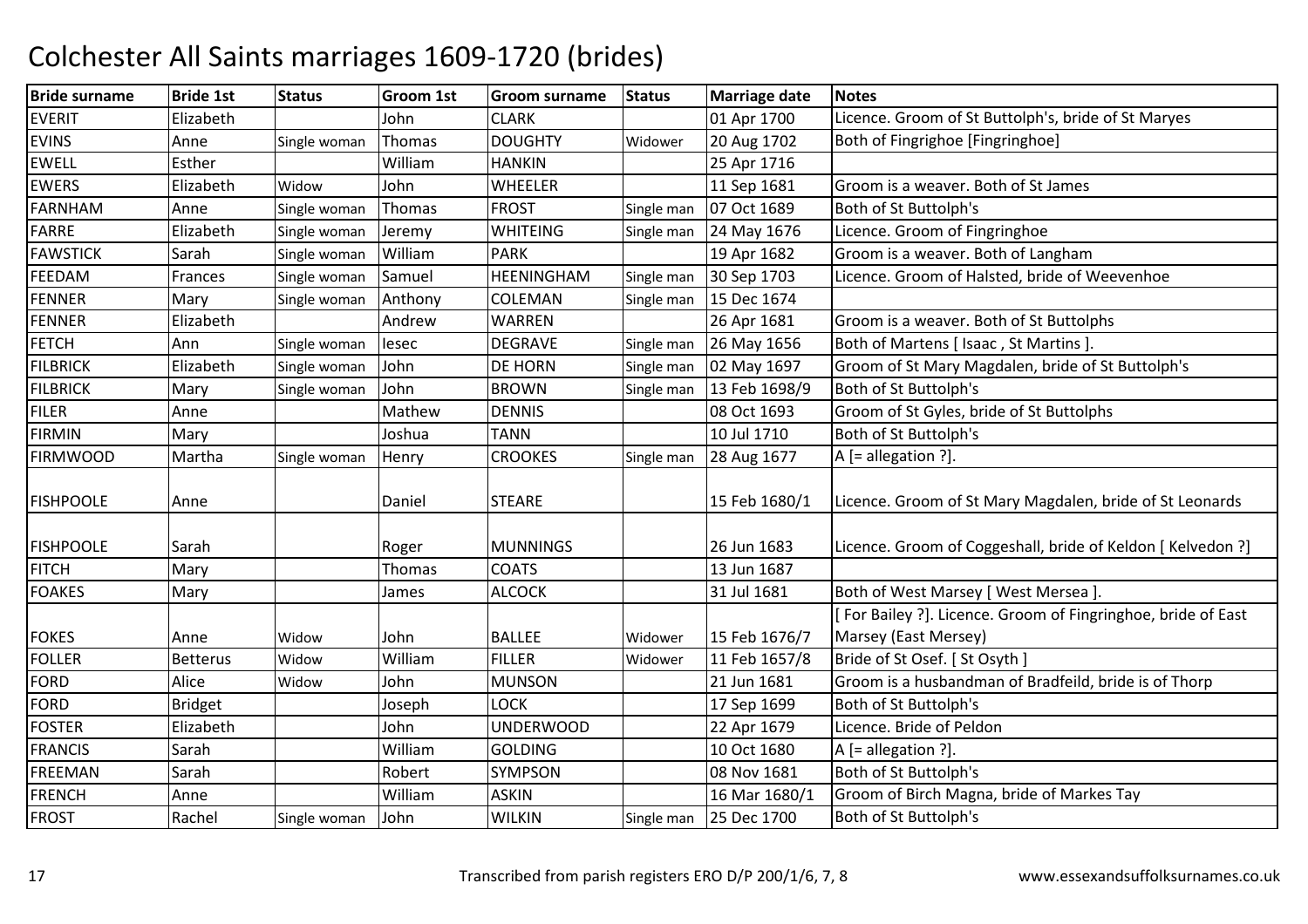| <b>Bride surname</b> | <b>Bride 1st</b> | <b>Status</b> | Groom 1st | Groom surname     | <b>Status</b> | <b>Marriage date</b> | <b>Notes</b>                                                |
|----------------------|------------------|---------------|-----------|-------------------|---------------|----------------------|-------------------------------------------------------------|
| <b>FULBURN</b>       | Elizabeth        | Single woman  | John      | <b>RICHARDSON</b> | Single man    | 18 Feb 1693/4        | Both of St Buttolph's                                       |
| <b>FULLER</b>        | Sarah            |               | John      | <b>TURNER</b>     |               | 04 Jun 1667          | Groom of Aldham, bride of Wigborough                        |
| <b>FULLER</b>        | Mary             | Single woman  | Thomas    | <b>PARMAFOY</b>   | Single man    | 23 Sep 1679          | Licence. Both of Wivenhoe                                   |
| GAD                  | Mary             |               | Samuell   | <b>JAMES</b>      |               | 11 Sep 1687          | Bride of St Leonard's                                       |
| <b>GADD</b>          | Elizabeth        |               | John      | <b>COOK</b>       |               | 22 Oct 1710          | Both of St Buttolph's                                       |
| <b>GADD</b>          | Mary             |               | Allen     | <b>HOW</b>        |               | 22 Jul 1711          | Groom of St Butts                                           |
|                      |                  |               |           |                   |               |                      |                                                             |
| <b>GAGE</b>          | Lydia            |               | John      | <b>GIBBONS</b>    | Single man    | 18 Oct 1692          | Licence. Groom of Stradgwell?, Suffolk, bride of St Martin  |
| <b>GALLOWAY</b>      | Susan            | Single woman  | Abraham   | LAWRENCE          | Single man    | 26 Aug 1676          | Licence. Groom is of Wivenhoe                               |
| <b>GALLOWAY</b>      | Susan            |               | Richard   | ELI               |               | 26 Jul 1681          | Both of St Leonard's                                        |
| <b>GARDINER</b>      | Margaret         | Single woman  | Daniell   | <b>WAMBECK</b>    | Single man    | 12 Jun 1681          | Groom of St Buttolphs, bride of St Nicholas                 |
| <b>GARDINER</b>      | Elizabeth        |               | Isaac     | <b>MILLS</b>      |               | 14 Jul 1689          | Groom of Stoke                                              |
| <b>GARLAND</b>       | Elizabeth        | Single woman  | Henry     | <b>TURNER</b>     | Single man    | 22 Jan 1677/8        | Licence. Both of Fingringhoe                                |
| <b>GARRARD</b>       | Frances          | Single woman  | Henry     | <b>CRAMPHORNE</b> | Single man    | 09 Jan 1680/1        | Licence.                                                    |
| <b>GARRARD</b>       | Mary             | Single woman  | Daniel    | SIDAY             | Single man    | 06 Jun 1690          | Licence. Both of Dedham                                     |
| <b>GARRARD</b>       | Martha           | Single woman  | Edward    | <b>CORNWELL</b>   | Single man    | 29 May 1705          | Both of St Buttolph's                                       |
| <b>GAUNT</b>         | Martha           | Widow         | William   | <b>BRETTON</b>    | Single man    | 01 Aug 1676          | Licence                                                     |
| GAY                  | Mary             | Widow         | Joseph    | <b>BAYLY</b>      |               | 03 Oct 1681          | Both of St Leonard's                                        |
|                      |                  |               |           |                   |               |                      |                                                             |
| <b>GAY</b>           | Sarah            |               | Robert    | <b>COLE</b>       |               | 18 Apr 1682          | Groom is a 'marriner' of St Leonard's, bride is of St Osyth |
| <b>GAYMER</b>        | Hannah           | Single woman  | George    | <b>PARKINS</b>    | Single man    | 12 Oct 1676          | Groom of Thorp, bride of Langhnoe [ Langenhoe ].            |
| <b>GAYNAM</b>        | Esther           | Single woman  | Thomas    | <b>BOWTLE</b>     | Widower       | 09 May 1676          | Licence. Bride of Mumquick? [ Monkwick ].                   |
| <b>GEEN</b>          | Sarah            | Single woman  | Robert    | APPLEBY           | Widower       | 23 Jun 1706          | Probably error for Green].                                  |
| <b>GENTRY</b>        | Mary             |               | Robert    | LARE              |               | 17 Jul 1681          | Groom of St Buttolphs, bride of St Leonards                 |
| <b>GERRARD</b>       | Susan            | Widow         | William   | <b>BROOK</b>      |               | 29 Jul 1681          | <b>Both of St Buttolphs</b>                                 |
| <b>GIBBS</b>         | Mary             | Single woman  | John      | GAY               | Widower       | 21 Jan 1676/7        | Licence.                                                    |
| <b>GIBS</b>          | Catharine        | Widow         | Richard   | <b>HUMPHRY</b>    | Widower       | 09 Apr 1700          | Licence. Groom of Wivenhoe, bride of St Gyles               |
| <b>GILDERSLEY</b>    | Sarah            |               | John      | <b>FRESHFEILD</b> |               | 06 Jan 1679/80       | Licence. Bride of Bilson. [Bilston/Bildeston ?].            |
|                      |                  |               |           |                   |               |                      | Groom is a 'marriner' of East Dunnyland [ East Donyland].   |
| <b>GILL</b>          | Martha           |               | Jonathan  | <b>TABOR</b>      |               | 15 Sep 1681          | Bride is of Bricklesea [Brightlingsea].                     |
| <b>GILLINGS</b>      | Damaris          | Single woman  | John      | SHEPHEARD         | Single man    | 01 Feb 1680/1        | Licence. Both of St Leonard's                               |
| <b>GLADDEN</b>       | Hannah           | Single woman  | Thomas    | <b>WOLNER</b>     | Single man    | 21 May 1711          | <b>Both of St Buttolphs</b>                                 |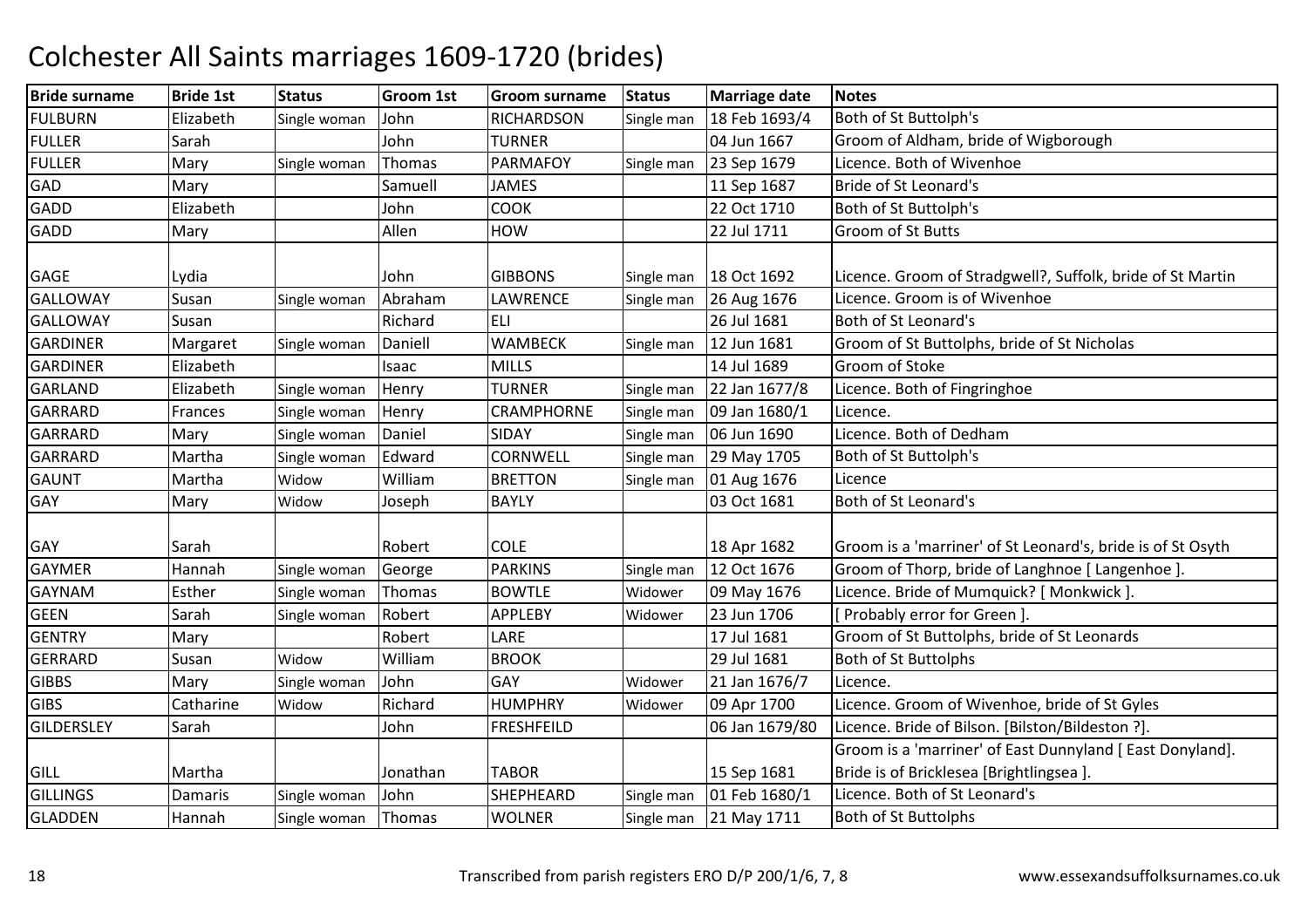| <b>Bride surname</b> | <b>Bride 1st</b> | <b>Status</b> | <b>Groom 1st</b> | <b>Groom surname</b> | <b>Status</b> | <b>Marriage date</b> | <b>Notes</b>                                                      |
|----------------------|------------------|---------------|------------------|----------------------|---------------|----------------------|-------------------------------------------------------------------|
|                      |                  |               |                  |                      |               |                      | The bride is Rebecca Samms alias Gladwin. Licence. Groom of       |
| <b>GLADWIN</b>       | Rebecca          | Widow         | Andrew           | <b>DAY</b>           |               | 11 Sep 1679          | Stannaway [Stanway], bride of Ledexn                              |
| <b>GLADWIN</b>       | Sarah            | Single woman  | Symon            | <b>DENNY</b>         | Single man    | 25 Aug 1706          | Both of St Buttolph's                                             |
| <b>GODFREY</b>       | Sarah            |               | John             | <b>MANIN</b>         |               | 25 Jan 1687/8        | [For Manning ?].                                                  |
| <b>GODFREY</b>       | Margaret         |               | James            | JAGGAR[DS]           |               | 21 Sep 1699          | <b>Bride of Fingringhoe</b>                                       |
| <b>GOLD</b>          | Susan            |               | Daniel           | LILLY                |               | 21 Feb 1716/7        |                                                                   |
|                      |                  |               |                  |                      |               |                      | Groom is a weaver of St Buttolphs. Bride is of St Nicholas. 'a' = |
| <b>GOLDING</b>       | Sarah            |               | Joseph           | <b>PINCHBACK</b>     |               | 26 Feb 1681/2        | allegation?                                                       |
| <b>GOLDSBURY</b>     | Alicia           |               | Thomas           | <b>EYERS</b>         |               | 01 Mar 1681/2        | <b>Bride of St Maryes</b>                                         |
| <b>GONNER</b>        | Marie            |               | Henrie           | <b>HALLOWELL</b>     |               | 25 Nov 1616          |                                                                   |
| <b>GONNER</b>        | Susan            |               | Oliver           | <b>MENDHAM</b>       |               | 15 Nov 1624          |                                                                   |
| <b>GOODIN</b>        | Mary             |               | John             | <b>NEWMAN</b>        |               | 16 Jul 1689          | Groom of St Giles, bride of St Buttolph's                         |
| <b>GOODMAN</b>       | Rebecca          |               | Nathaneel        | <b>STONE</b>         |               | 10 May 1692          | Both of Fingringhoe                                               |
| <b>GOODMAN</b>       | Mary             | Widow         | Robert           | <b>BAKER</b>         | Single man    | 13 Jul 1699          | Both of St Buttolph's                                             |
| <b>GOODWIN</b>       | Sarah            |               | John             | <b>FUDGEN</b>        |               | 11 Dec 1673          | Groom of St Nicholas, bride of St Maryes                          |
| <b>GOODWIN</b>       | Mary             | Single woman  | William          | <b>JOLLY</b>         | Single man    | 26 May 1675          | Both of St Maryes                                                 |
| <b>GOODWIN</b>       | Grace            |               | Joseph           | <b>COUT</b>          |               | 14 Dec 1675          | A [= allegation ?]. [For Coote ?]. Bride of St Maryes             |
| <b>GOODWIN</b>       | Margaret         |               | Robert           | <b>PAIN</b>          |               | 12 May 1687          |                                                                   |
| <b>GOOSE</b>         | Mary             |               | William          | WILLIAMSON           |               | 30 Jun 1681          | Groom is a husbandman. Both of St Leonard's                       |
| <b>GOPPIT</b>        | Catherine        | Single woman  | Bernard          | <b>BRAY</b>          | Single man    | 27 Dec 1685          | Both of St Buttolph's                                             |
|                      |                  |               |                  |                      |               |                      | Licence. Groom is a husbandman of Danbury. Bride is of St         |
| <b>GOYMORE</b>       | Sarah            | Widow         | Robert           | <b>BARKER</b>        |               | 09 Oct 1680          | Mary Madg.                                                        |
|                      |                  |               |                  |                      |               |                      | Licence. Groom of Munt Bewers [ Mount Bures], bride of            |
| <b>GRANGE</b>        | Martha           | Single woman  | William          | <b>GORBOWLE</b>      | Single man    | 22 May 1679          | Markes Stay [Marks Tey]                                           |
| <b>GRAVENER?</b>     | Sarah            | Single woman  | John             | SKINGSLEY            | Single man    | 20 Sep 1691          | Licence. Groom of St Maryes, bride of Hadly [Hadleigh]            |
| <b>GRAVES</b>        | Katherine        | Single woman  | John             | <b>FOTHERGILL</b>    | Single man    | 27 Sep 1680          | A [= allegation ?].                                               |
| <b>GRAY</b>          | Margarot         |               | Henrie           | <b>KEMP</b>          |               | 05 Nov 1624          |                                                                   |
| <b>GREEN</b>         | Sarah            | Widow         | Henry            | <b>DEN</b>           |               | 26 Jul 1681          | Groom of St Leonard's, bride of Fearing [Feering]                 |
| <b>GREEN</b>         | Elizabeth        | Widow         | Richard          | <b>COAL</b>          | Widower       | 23 Jan 1698/9        | Both of St Buttolph's                                             |
| <b>GREEN</b>         | Eliz.            |               | Jonathan         | <b>MANNING</b>       |               | 23 Apr 1717          |                                                                   |
| <b>GREENEHAUKES</b>  | Jane             |               | Robt.            | <b>FAYRE</b>         |               | 03 Nov 1631          |                                                                   |
| <b>GREENFEILD</b>    | Phoebe           |               | John             | <b>AGAR</b>          |               | 25 Dec 1693          | <b>Bride of Greenstead</b>                                        |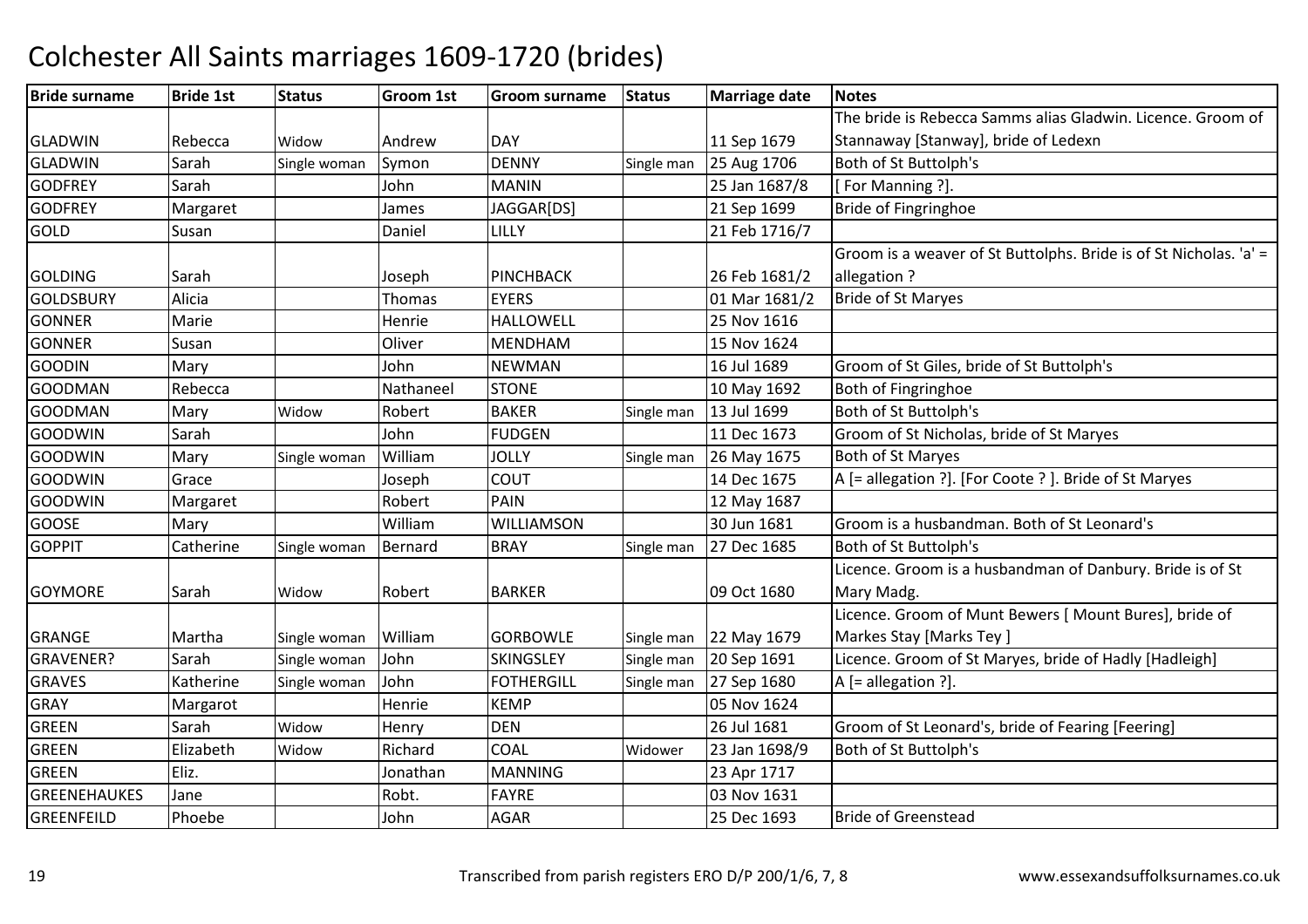| <b>Bride surname</b> | <b>Bride 1st</b>      | <b>Status</b> | Groom 1st       | <b>Groom surname</b>       | <b>Status</b> | <b>Marriage date</b> | <b>Notes</b>                                                   |
|----------------------|-----------------------|---------------|-----------------|----------------------------|---------------|----------------------|----------------------------------------------------------------|
| <b>GREENLIFFE</b>    | Mary                  | Single woman  | John            | <b>THOMSON</b>             | Single man    | 21 Aug 1692          | Both of St Buttolph's                                          |
| <b>GREY</b>          | Hannah                | Widow         | John            | <b>MARCH</b>               | Widower       | 22 Dec 1698          | Both of St Buttolph's                                          |
| <b>GRIGGS</b>        | Mary                  | Widow         | George          | <b>CLARK</b>               |               | 01 Jan 1681/2        |                                                                |
| <b>GRIGS</b>         | Abigale               |               | Richard         | <b>FINER</b>               |               | 03 Feb 1683/4        |                                                                |
| <b>GRIMSTON</b>      | Elizabeth             |               | Ambrose         | <b>HARRISON</b>            |               | 08 Dec 1681          | <b>Groom of St Peters</b>                                      |
| <b>GRIMWOOD</b>      | Sarah                 | Single woman  | Edward          | <b>HARRIS</b>              | Widower       | 06 Feb 1676/7        | A [= allegation ?]. Both of St Buttolphs                       |
| <b>GRIMWOOD</b>      | Elizabeth             | Single woman  | John            | <b>HAYWARD</b>             | Single man    | 24 Oct 1684          | Banns. Both of St Buttolphs                                    |
| <b>GROOM</b>         | Mary                  | Widow         | Edward          | <b>HARTLEY</b>             |               | 20 Mar 1680/1        | Groom of St Nicholas, bride of St Leonard                      |
| <b>GROOM</b>         | Martha                | Single woman  | John            | <b>INNOES</b>              | Single man    | 03 May 1689          | <b>Bride of Messing</b>                                        |
| <b>GROOM</b>         | Sarah                 | Single woman  | John            | CHANDELER                  | Widower       | 24 Dec 1693          | Groom of St Mary Magdalen, bride of St Buttolph's              |
| <b>GROOME</b>        | Elizabeth             | Single woman  | William         | <b>CRICK</b>               | Single man    | 14 May 1676          | Licence. Groom of Wivenhoe, bride of St Buttolphs              |
| <b>GROUSE</b>        | Ann                   |               | John            | <b>BISCOE</b>              |               | 08 May 1625          |                                                                |
| <b>GRUB</b>          | Susan                 |               | Robert          | <b>PEAK</b>                |               | 01 Mar 1684/5        | Groom of St Leonards                                           |
| <b>GUNTROP</b>       | Elizabeth             | Single woman  | Thomas          | <b>FAIRBROTHER</b>         | Single man    | 07 May 1689          | Groom of Maningtre, bride of Bromley parva                     |
| <b>GUYANT</b>        | Mary                  |               | Timothy         | BRE[NW]ER                  |               | 24 Jul 1712          | [For Guyon ?]. Both of St Buttolphs                            |
| GUYON                | Elizabeth             | Single woman  | Edward          | <b>HUM</b>                 | Widower       | 29 May 1699          | Both of St Buttolph's                                          |
| <b>GUYON</b>         | Esther                |               | Will.           | <b>HALLOWAY</b>            |               | 01 Sep 1700          | Bride of Butt. [ St Botolph's ].                               |
| <b>HALL</b>          | Sarah                 |               | William         | <b>STEBBING</b>            |               | 29 Apr 1720          |                                                                |
| <b>HALLOWAY</b>      | Mary                  | Single woman  | John            | <b>PAYN</b>                | Single man    | 26 Dec 1699          | Both of St Buttolph's                                          |
| <b>HALSTEAD</b>      | Mary                  | Widow         | Thomas          | <b>PLAMPIN</b>             |               | 18 Jul 1681          | Both of Boxford [ Boxford ?].                                  |
| <b>HAMMOND</b>       | Hannah                | Single woman  | Samuel          | <b>ENGLISH</b>             | Single man    | 06 Jul 1676          | Licence. Both of Eason, Suffolk [ Easton ].                    |
| <b>HAMMOND</b>       | Katherine             | Single woman  | William         | <b>TIBBALD</b>             | Single man    | 19 Mar 1676/7        | Licence.                                                       |
| <b>HAMMOND</b>       | Rose                  |               | Lawrence        | <b>COLLIN</b>              |               | 27 Feb 1680/1        | Licence. Groom of St Nich. [St Nicholas ], bride of St Maryes. |
| <b>HAMMOND</b>       |                       | Widow         | Robert          | <b>THEOBALD</b>            | Widower       | 07 Nov 1694          | Groom of Great Birch, bride of Lexden                          |
| <b>HANSELL</b>       | Margaret<br>Elizabeth |               |                 | <b>STEPHENS</b>            |               | 30 Jul 1676          | Licence. Both of St Gyles                                      |
| <b>HARBERT</b>       | Sarah                 | Single woman  | George<br>Jacob | CHIGNALL                   | Single man    | 12 Jun 1709          | Licence. Both of St Buttolphs                                  |
|                      | Sarah                 | Single woman  | Robert          | <b>BOAR</b>                | Single man    |                      | Licence. Both of Pols'? [Polstead?]                            |
| <b>HARDWICK</b>      |                       | Single woman  |                 |                            | Single man    | 08 Jan 1677/8        |                                                                |
| <b>HARDY</b>         | Rebecca               |               | Stephen         | <b>BAKER</b><br><b>IVE</b> | Widower       | 27 Sep 1689          | Both of Fingringhoe                                            |
| <b>HARDY</b>         | Elizabeth             | Single woman  | Daniel          |                            | Single man    | 12 Jun 1690          | Licence. Both of Wormingford                                   |
| <b>HARDY</b>         | Eliz.                 |               | Samuel          | <b>MIDDLETON</b>           |               | 25 Dec 1720          |                                                                |
| <b>HARDYE</b>        | Jana                  | Widow         | James           | <b>GILLAM</b>              | Single man    | 17 May 1691          | Both of St Buttolph's                                          |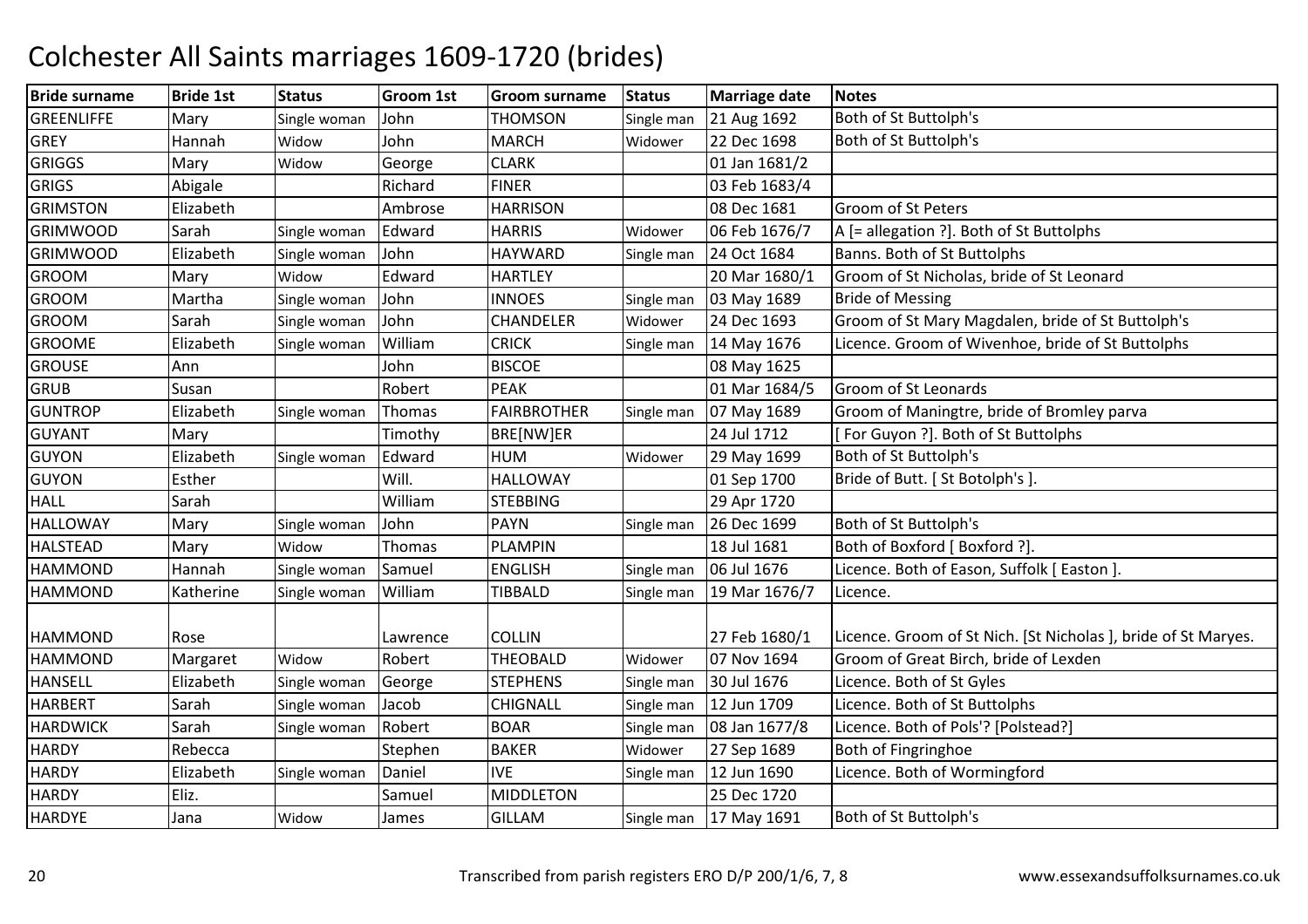| <b>Bride surname</b> | <b>Bride 1st</b> | <b>Status</b> | Groom 1st | Groom surname    | <b>Status</b> | <b>Marriage date</b> | <b>Notes</b>                                                    |
|----------------------|------------------|---------------|-----------|------------------|---------------|----------------------|-----------------------------------------------------------------|
| <b>HARE</b>          | Alice            | Single woman  | John      | <b>JOLLY</b>     | Single man    | 20 Jul 1702          | Both of St Buttolph's                                           |
| <b>HARPER</b>        | Sarah            |               | Thomas    | <b>FOLCKS</b>    |               | 22 Apr 1683          | Groom of St James                                               |
| <b>HARRIS</b>        | Mary             |               | George    | <b>BLUMFIELD</b> |               | 08 May 1715          |                                                                 |
| <b>HARRISON</b>      | Mary             | Widow         | Thomas    | <b>BULL</b>      | Single man    | 26 Aug 1678          | A [= allegation ?]. Both of St Buttolphs                        |
| <b>HARRY</b>         | Joyce            | Single woman  | Robert    | <b>BROWNE</b>    | Single man    | 01 Jan 1699/00       | Licence. Both of Civill Hinningham [ Sible Hedingham ].         |
| <b>HARRYSON</b>      | Elizabeth        |               | Lawrence  | <b>COLLIN</b>    |               | 01 Feb 1681/2        | Both of Langeno [ Langenhoe ]                                   |
|                      |                  |               |           |                  |               |                      | A [= allegation ?]. Groom of St Buttolph's, bride of St Marye   |
| <b>HARVEY</b>        | Margaret         | Single woman  | Samuell   | <b>BARRIT</b>    | Single man    | 22 Jul 1677          | Magdalen                                                        |
| <b>HARVEY</b>        | Sarah            |               | Robert    | <b>COCKLEY</b>   |               | 24 May 1683          | Licence.                                                        |
| <b>HARVEY</b>        | Eliz.            |               | John      | <b>BURGESS</b>   |               | 03 Jun 1716          |                                                                 |
| <b>HARVY</b>         | Mary             | Single woman  | Jacob     | <b>CHURCH</b>    | Single man    | 21 Sep 1696          | Both of St Buttolph's                                           |
| <b>HARVY</b>         | Hannah           | Widow         | John      | <b>BULL</b>      | Single man    | 29 Dec 1707          | Both of St Buttolph's                                           |
| <b>HARWOOD</b>       | Elizabeth        | Widow         | Richard   | <b>HAWKINS</b>   |               | 08 Sep 1681          | Groom is a husbandman. Both of Horksley magna                   |
| <b>HARWOOD</b>       | Margaret         |               | Benjamin  | <b>BURDIT</b>    |               | 18 Apr 1693          | Groom of St Nicholas, bride of St Buttolph's                    |
| <b>HASELWOOD</b>     | Alice            |               | Abraham   | <b>JOHNSON</b>   |               | $* * 1624$           | No date, but probably November.                                 |
|                      |                  |               |           |                  |               |                      | Groom of Crissin by Brantry [ Cressing.] Bride of Fearing       |
| <b>HASLER</b>        | Dorcas           | Widow         | Francis   | <b>MARSH</b>     | Single man    | 02 May 1653          | [Feering].                                                      |
| <b>HATCH</b>         | Mary             |               | John      | <b>GREENE</b>    |               | 16 Oct 1678          | Licence. Bride of Much Bromley                                  |
| <b>HATCH</b>         | Sarah            | Single woman  | Edward    | <b>BROWNE</b>    | Single man    | 03 Oct 1680          | A [= allegation ?]. Both of St Leonard's                        |
| <b>HATCH</b>         | Mary             | Single woman  | John      | <b>WRIGHT</b>    | Single man    | 14 Feb 1680/1        | Licence. Groom is a butcher. Both of Earles Kolne               |
| <b>HATCHER</b>       | Elizabeth        | Widow         | Benjamin  | <b>NICOLS</b>    |               | 18 Feb 1706/7        | Groom of Lexden, bride of S. Buttolphs                          |
| <b>HAWARD</b>        | Hannah           | Single woman  | John      | <b>ENGLISH</b>   | Single man    | 22 Apr 1677          | A [= allegation ?]. Groom of St Leonards, bride of St Buttolphs |
| <b>HAWARD</b>        | Mary             |               | Robert    | <b>CONVIN</b>    |               | 01 Jun 1680          | Licence. Groom of Wicks[ Wix ]. Bride of Wolveston, Suffolk     |
| <b>HAWARD</b>        | Elizabeth        | Widow         | Richard   | <b>HEDGE</b>     |               | 11 Oct 1681          | Groom is a weaver. Both of St James                             |
| <b>HAWARD</b>        | Susan            | Single woman  | William   | <b>CHURCH</b>    | Single man    | 23 Jun 1695          | Both of St Buttolph's                                           |
| <b>HAWARD</b>        | Anna             |               | Jacob     | <b>CHURCH</b>    |               | 13 Oct 1700          | Both of St Buttolph's                                           |
| <b>HAWES</b>         | Susan            |               | James     | <b>FARMER</b>    |               | 03 Jul 1680          | Licence. Groom of St James', bride of Much Holland              |
| <b>HAWES</b>         | Elizabeth        |               | George    | <b>HOWARD</b>    |               | 27 Aug 1691          | Groom of Bricklesea [ Brightlingsea], bride of Ramsey           |
| <b>HAYWARD</b>       | Ann              |               | Henry     | <b>MORRIS</b>    |               | 20 May 1718          |                                                                 |
| <b>HAZELL</b>        | Margaret         | Single woman  | Robert    | <b>MORTLACH</b>  | Single man    | 25 Sep 1677          | Licence.                                                        |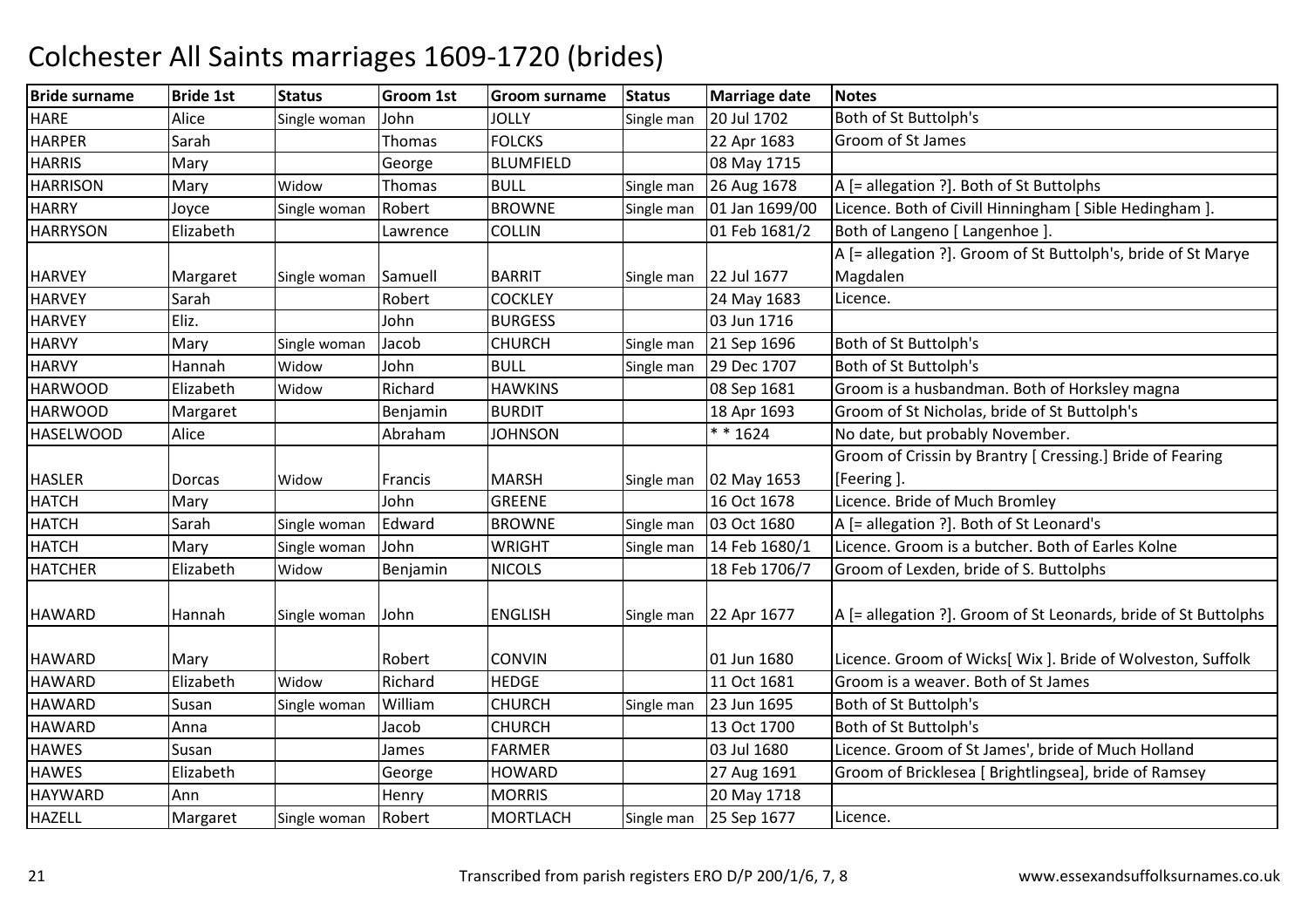| <b>Bride surname</b> | <b>Bride 1st</b> | <b>Status</b> | Groom 1st | Groom surname    | <b>Status</b> | <b>Marriage date</b> | <b>Notes</b>                                                      |
|----------------------|------------------|---------------|-----------|------------------|---------------|----------------------|-------------------------------------------------------------------|
| <b>HAZELL</b>        | Anne             | Widow         | Edward    | <b>SMYTH</b>     |               | 25 Aug 1681          | Groom of St Buttolphs, bride of St Peters                         |
| <b>HEASEL</b>        | Anne             | Single woman  | John      | <b>WARD</b>      | Single man    | 10 Dec 1704          | For Hazel ?]. Both of St Buttolph's                               |
| <b>HEATH</b>         | Anne             | Single woman  | Thomas    | <b>BRAND</b>     | Single man    | 17 Feb 1701/2        | Both of St Buttolph's                                             |
| <b>HECKFORD</b>      | Ann              |               | Richard   | WELLON           |               | 14 Apr 1618          |                                                                   |
| <b>HEDGE</b>         | Susan            |               | Isaac     | <b>PARMINTER</b> |               | 01 Jun 1707          | Groom of St Buttolphs                                             |
| <b>HEDGE</b>         | Sarah            |               | Charles   | <b>STEBBIN</b>   |               | 11 Aug 1714          |                                                                   |
| <b>HEDGTHORNE</b>    | Elizabeth        |               | Samuell   | <b>TODDY</b>     |               | 29 Sep 1713          | <b>Groom of Great Bromley</b>                                     |
| <b>HEFFEILD</b>      | Ursula           |               | John      | <b>STERNE</b>    |               | 14 Aug 1679          | Licence. Both of Great Holland                                    |
| <b>HELLEKEY</b>      | Susan            | Widow         | William   | <b>CLARK</b>     |               | 25 Sep 1681          | Groom is a weaver of St James. Bride is of Greenstead.            |
| <b>HEMPSTEAD</b>     | Margaret         |               | Josias    | <b>FARRING</b>   |               | 11 Jul 1720          |                                                                   |
| <b>HENDRICK</b>      | Elizabeth        | Single woman  | John      | <b>SELLEY</b>    | Single man    | 06 Apr 1708          |                                                                   |
| <b>HERRINGTON</b>    | Elizabeth        | Single woman  | John      | <b>JORDAN</b>    | Single man    | 14 Feb 1677/8        | Licence. Groom of Wivenhoe, bride of St Leonard's                 |
| <b>HICKERINGILL</b>  | Sarah            | Single woman  | Henry     | <b>BURDOCK</b>   | Single man    | 03 Dec 1693          | Licence. At Rabnes? [Wrabness ?].                                 |
| <b>HILL</b>          | Sarah            |               | John      | <b>ROE</b>       |               | 28 Aug 1681          | Groom of St James, bride of Earles Colne                          |
| <b>HOGG</b>          | Susan            | Single woman  | Henry     | LOW              | Single man    | 05 Apr 1702          | Both of St Buttolph's                                             |
| <b>HOLBECK</b>       | Mary             | Single woman  | Cornelius | <b>MASON</b>     | Single man    | 12 Jul 1676          | Licence. Groom is a 'myller'                                      |
| <b>HOLE</b>          | Anne             | Single woman  | Henry     | <b>BETTS</b>     |               | 21 Mar 1680/1        | Groom is a weaver. Bride is of St Peter's                         |
| HOLLOWAY             | Abigail          |               | William   | <b>DAVYS</b>     |               | 01 Jan 1679/80       | Both of St Buttolph's                                             |
| <b>HOLLOWAY</b>      | Rose             |               | George    | <b>CANT</b>      |               | 04 Apr 1714          | Bride of St Bott's                                                |
| <b>HOPKINS</b>       | Mary             | Single woman  | John      | <b>RAYNER</b>    | Single man    | 05 Nov 1667          |                                                                   |
| <b>HOPPER</b>        | Martha           | Single woman  | John      | <b>ENNANS</b>    | Widower       | 04 Mar 1656/7        | Both of Petters [ St Peters ]                                     |
| <b>HORN</b>          | Abigail          | Single woman  | Jacob     | <b>CARR</b>      | Single man    | 14 Oct 1706          | Both of St Buttolph's                                             |
| <b>HORNE</b>         | Abigaill         | Widow         | William   | <b>GRIGGS</b>    |               | 13 Dec 1675          | Groom of St Gyles                                                 |
|                      |                  |               |           |                  |               |                      |                                                                   |
| <b>HORNIDGE</b>      | Anne             | Widow         | Robert    | <b>PARTRIDGE</b> | Widower       | 17 Oct 1676          | Groom of Trinity[ Holy Trinity ]. Bride of St Buttolphs. Licence. |
| <b>HORSINGTON</b>    | Anne             |               | Nathaneel | <b>STEBBIN</b>   |               | 23 Aug 1681          | Groom of Greenstead, bride of St Buttolphs                        |
| <b>HOSTLER</b>       | Mary             | Widow         | John      | <b>SMITH</b>     | Widower       | 24 Aug 1705          | Groom of St James, bride of St Buttolphs                          |
| <b>HOVER</b>         | Susan            |               | Joseph    | <b>PAYNE</b>     |               | 14 Jun 1716          |                                                                   |
|                      |                  |               |           |                  |               |                      | Groom of St Neckholes, bride of Petters [ St Nicholas, St         |
| HOW                  | Eliz.            | Single woman  | Petter    | <b>SHELLETO</b>  | Single man    | 04 Aug 1655          | Peters ].                                                         |
| <b>HOW</b>           | Mary             |               | Edward    | <b>BOWTELL</b>   |               | 25 May 1718          |                                                                   |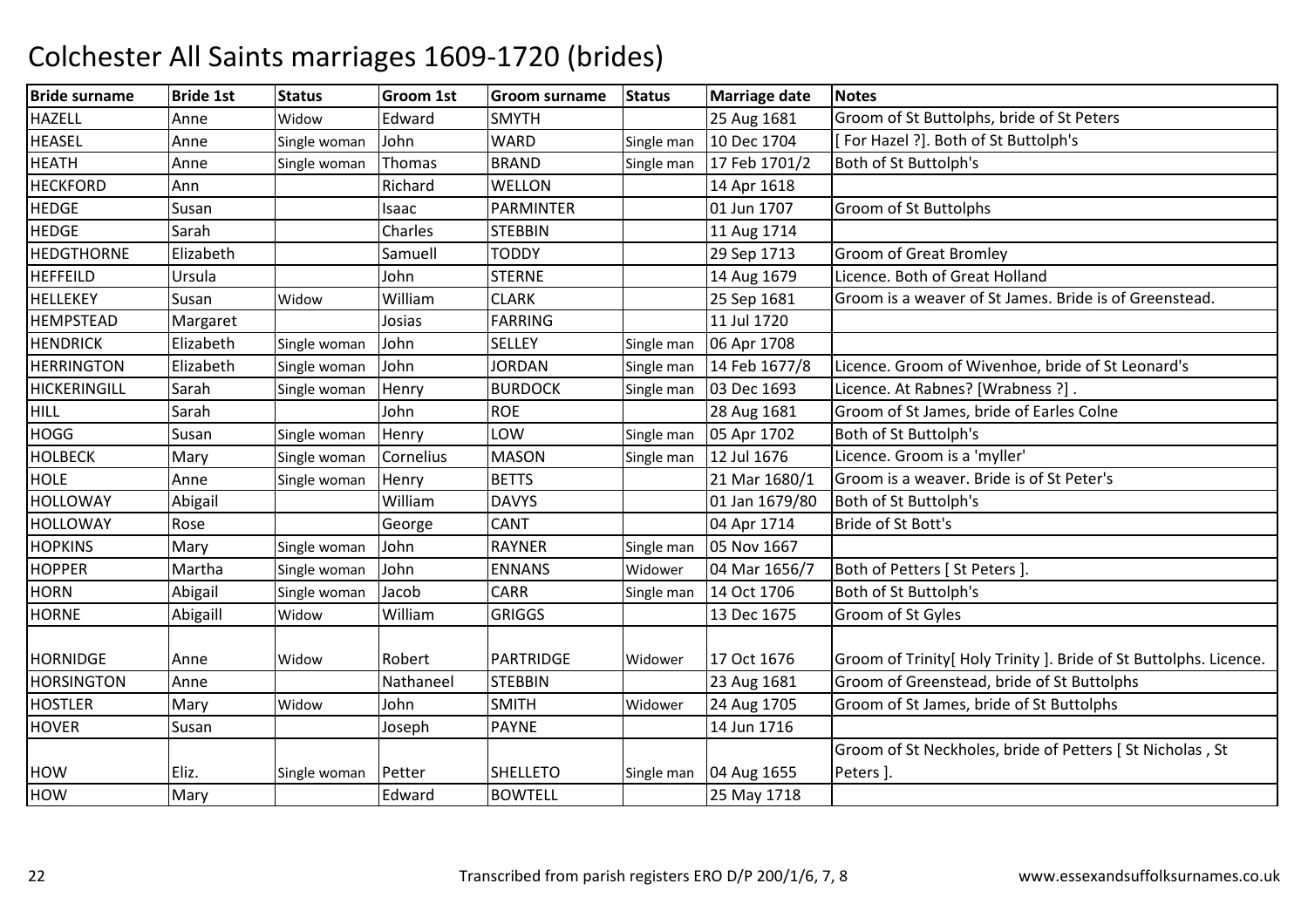#### Bride surnamee |Bride 1st |Status | Groom 1st | Groom surname | Status | Marriage date | Notes HOWARD Mary Samuel ScOT Widower 22 Aug 1676 22 Aug 1676 Licence. Groom is a gent of Ballington, bride is of St Leonards<br>31 Aug 1700 Licence. Both of Long Melford **HOWARD** D Elizabeth William William GLAZEBY 31 Aug 1700 Licence. Both of Long Melford<br>Robert BIRD Single man 28 Jan 1700/1 Both of St Buttolph's **HOWARD** D Elizabeth Single woman Robert BIRD Single man 28 Jan 1700/1 Both of St Buttolph's **HOWARD** D Sarah Single woman Thomas WANE Single man 24 Feb 1706/7 Both of St Buttolph's **HOWARD** D Anne Single woman Steven WEBB Single man 02 Jun 1707 Both of St Buttolph's **HOWARD** D Sarah John BOWDETT 28 Jul 1717 HOWELL ElizabethSingle woman Robert HERON Single man 02 Oct 1677 Licence. Groom of Thorington, bride of Frateing HOWELL Elizabeth**Widow** Vouin WINSTANLEY 15 Jul 1680<br>Edward BAXTER Widower 02 Oct 1691 Licence. Groom is a 'copperas boyler'. Both of Bricklesea. [ Owen/ Ewan ? Brightlingsea ].**HOWELL**  Mary Single woman Edward BAXTERBAXTER Widower 02 Oct 1691 Licence. This record was crossed out.<br>SANDON Single man 24 Dec 1691 Both of Fingringhoe **HOWFLL**  Elizabeth Single woman WilliamSANDON Single man 24 Dec 1691 Both of Fingringhoe<br>MARTIN Widower 18 Oct 1692 Groom of Misley I **HOWGEGOE** Elizabeth<br>Margaret George<br>Single woman Henry Widower 18 Oct 1692 Groom of Misley [ Mistley ], bride of Langham<br>Single man 26 Dec 1706 Groom of St Giles, bride of St Buttolph's **HUBART** T Margaret Single woman Henry BULL Single man 26 Dec 1706 Groom of St Giles, bride of St Buttolph's HUBBARDD Alice Redward MARTIN MARTIN 1689/90 Groom of St Gyles, bride of St Buttolphs<br>
COSENS Widower 13 Aug 1693 Bride of St Buttolph's **HUGGINS** Mary Single woman JohnBride of St Buttolph's **HUGGINS** Bridget Single woman BenjaminCHRISTENWHATE Single man 11 Apr 1699 Both of St Buttolph's<br>DAVIS Single man 04 Oct 1680 A [= allegation ?]. Bot **HUGHES**  Elizabeth**Widow** Stephen DAVIS Single man 04 Oct 1680 A [= allegation ?]. Both of St Buttolphs<br>Richard BOWDEN 12 Oct 1684 Bride of Dedham HULL Elizabeth**BOWDEN Bride of Dedham**  A [= allegation ?] by Mr Smith. Groom of St Mary Magdalen, HUMPHREYES Mary Single woman William WRIGHT Single man 26 Feb 1676/716 Feb 1677/8 bride of St Mary upon ye wall**HUNNOCKS**  Anne WidowGeorge BISHOP Single man 16 Feb 1677/8 Licence. Groom of St Marye's, bride of St Buttolphs<br>William RYSSON Single man 12 Mar 1677/8 Licence. **HUNNOCKS**  AliceSingle woman William RYSSON Single man 12 Mar 1677/8<br>TAYLOR 12 Mar 1681/2 **HUNNOCKS**  Elizabethh John TAYLOR Groom of Walton in le Soken, bride of Thorrington HUNNUCK Susanna Richard SPINK 106 Nov 1712 Licence. [ For Hunwick ]. Groom of Sudbury, bride of St **Buttolphs**  Groom is a husbandman of Ardley, bride is of Earls [ Earles HUNT Hannah James FROST 30 Aug 1681 Colne ]. HURRILL Joanna WidowPeter HUNTER Widower 10 Mar 1680/1 Groom of West Marsey [West Mersea ], bride of Fingringhoe.<br>Edward WRAY 122 Apr 1679 A [= allegation ?]. Bride of St Buttolph's **HURST**  SarahWRAY 
22 Apr 1679 
A [= allegation ?]. Bride of St Buttolph's<br>
LAWRENCE Single man 13 Jun 1699 Both of St Buttolph's HUSBANDD Mary Widow Daniel LAWRENCE Single man 13 Jun 1699 Both of St Buttolph's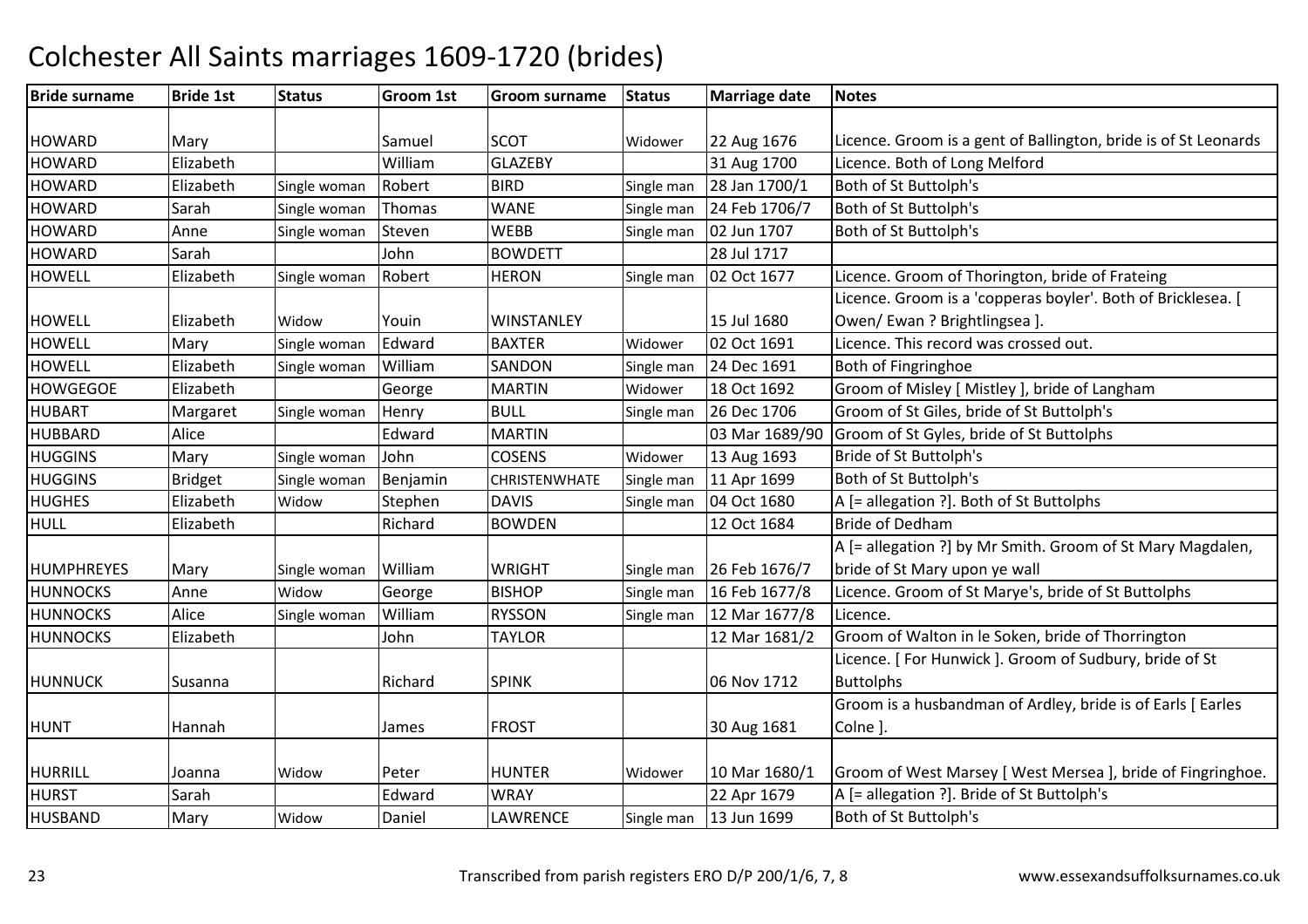| <b>Bride surname</b> | <b>Bride 1st</b> | <b>Status</b> | <b>Groom 1st</b> | <b>Groom surname</b> | <b>Status</b> | <b>Marriage date</b> | <b>Notes</b>                                                  |
|----------------------|------------------|---------------|------------------|----------------------|---------------|----------------------|---------------------------------------------------------------|
| <b>HUSSY</b>         | Sarah            | Widow         | Nathaneel        | <b>CHURCH</b>        |               | 27 Apr 1681          | Hussy alias Hassock ? Groom is a weaver of St Peter's         |
| <b>HUSSYE</b>        | Hannah           |               | William          | <b>RAMPSHIRE</b>     |               | 06 Jan 1681/2        | Both of St Buttolph's                                         |
| <b>HUTCHINS</b>      | Sarah            |               | James            | <b>DAY</b>           |               | 03 Nov 1684          | Both of St Leonard's                                          |
| <b>HUTCHINSON</b>    | Mary             |               | John             | <b>BECKWITH</b>      | Widower       | 24 Jul 1710          | Groom of Wivenho [Wivenhoe], bride of Norwich                 |
| <b>HUTLEY</b>        | Rebecca          |               | John             | <b>DONCASTER</b>     |               | 18 Feb 1666/7        | <b>Bride of East-thorpe</b>                                   |
| <b>HUTLEY</b>        | Eden             | Single woman  | Joseph           | <b>LESWELL</b>       |               | 06 Mar 1681/2        | Groom is a weaver. Both of Coggeshall                         |
|                      |                  |               |                  |                      |               |                      | Groom of Much Tayne [ Great Tey ?], bride of Cogshall Magna   |
| <b>IMMANS</b>        | Rose             |               | John             | <b>WEBB</b>          |               | 29 Dec 1681          | (Coggeshall)                                                  |
| <b>INFIELD</b>       | Frances          |               | John             | <b>STEBBING</b>      |               | 19 Jun 1687          |                                                               |
| <b>INNOES</b>        | Thomasin         | Single woman  | Daniell          | <b>HATCHER</b>       | Single man    | 22 Dec 1675          | A [= allegation ?].                                           |
| <b>ISAAC</b>         | Jane             | Widow         | William          | <b>WISBY</b>         |               | 15 May 1680          | Licence, A [= allegation ?]. Both of Boxted                   |
| <b>IVES</b>          | Hannah           | Widow         | Isaac            | <b>BALL</b>          | Single man    | 27 Jun 1678          | A [= allegation ?]. Both of St Leonard's                      |
| <b>IVES</b>          | Rebecca          |               | John             | <b>WRIGHT</b>        |               | 24 Aug 1680          | Licence. Both of Much Clackton                                |
| <b>JACKSON</b>       | Marie            |               | Robart           | <b>BROOKE</b>        |               | 17 Jan 1613/4        |                                                               |
| <b>JAMES</b>         | Lydia            | Widow         | William          | <b>TURNER</b>        | Widower       | 04 Mar 1700/1        | Groom of S. Martin, bride of St Buttolphs                     |
| <b>JARLINGS</b>      | Mary             |               | David            | <b>WILLIAMS</b>      |               | 21 Apr 1719          |                                                               |
|                      |                  |               |                  |                      |               |                      | RC, Jun'r. [For Jarrod ?]. Groom of St Leonard's, bride of St |
| <b>JAROUD</b>        | Elizabeth        |               | Robert           | <b>COCKLEY</b>       | Widower       | 25 Jan 1703/4        | <b>Buttolph's</b>                                             |
| <b>JEFFREYES</b>     | Martha           | Single woman  | Richard          | <b>BREWER</b>        | Single man    | 24 Dec 1696          | Both of Fingringhoe                                           |
|                      |                  |               |                  |                      |               |                      |                                                               |
| <b>JOHNSON</b>       | Frances          |               | John             | <b>AYLEARD</b>       |               | 15 Jun 1678          | Licence. Groom is a husbandman, of Rattlesden, Suffolk.       |
| <b>JOHNSON</b>       | Mary             | Widow         | James            | <b>BRABAN</b>        |               | 05 Sep 1681          | Groom is a weaver of St Gyles, bride is of St Buttolphs       |
| <b>JOHNSON</b>       | Ruth             | Single woman  | Phillip          | <b>GARWOOD</b>       | Single man    | 02 Oct 1693          | Licence. Groom of Sudbury, bride of Ballington                |
| <b>JOHNSON</b>       | Sarah            | Single woman  | Samuel           | <b>JEFFERIES</b>     | Widower       | 24 Mar 1705/6        | Both of St Buttolph's                                         |
|                      |                  |               |                  |                      |               |                      | Undated, but may be same as previous record, 26th. Both of St |
| <b>JOHNSON</b>       | Martha           | Single woman  | William          | <b>WOOD</b>          | Single man    | * Nov 1708           | Buttolph's                                                    |
| <b>JOHNSON</b>       | Hannah           |               | John             | <b>PAGE</b>          |               | 17 Apr 1715          |                                                               |
| <b>JOHNSON</b>       | Mary             |               | George           | <b>KING</b>          |               | 25 Sep 1715          |                                                               |
| <b>JOYCE</b>         | Mary             | Widow         | Edward           | <b>WARNER</b>        | Widower       | 19 Nov 1679          | A [= allegation ?]. Both of Fingringhoe                       |
| <b>JUDE</b>          | Judith           | Single woman  | William          | <b>FARNAM</b>        | Single man    | 12 Apr 1691          | Both of St Buttolph's                                         |
| <b>JUDE</b>          | Rebeca           | Widow         | Humphrey         | <b>STEVENS</b>       | Widower       | 11 May 1704          | Groom of St Maryes, bride of St Buttolph's                    |
| <b>JUDE</b>          | Anne             | Widow         | Richard          | <b>LAWFLIN</b>       | Single man    | 22 Dec 1706          | Groom of St Nicholas                                          |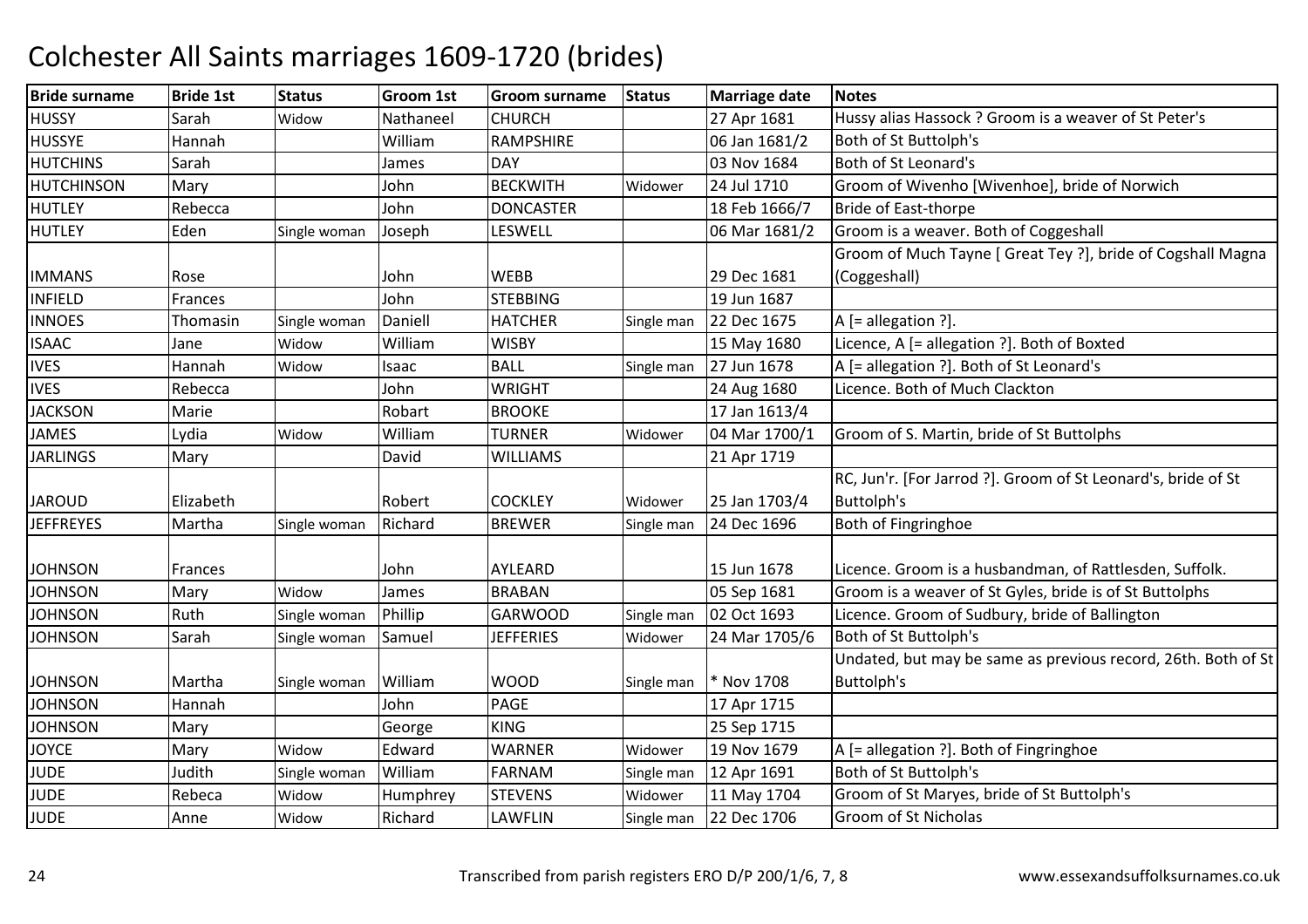| <b>Bride surname</b> | <b>Bride 1st</b> | <b>Status</b>     | <b>Groom 1st</b> | <b>Groom surname</b> | <b>Status</b> | <b>Marriage date</b>     | <b>Notes</b>                                                    |
|----------------------|------------------|-------------------|------------------|----------------------|---------------|--------------------------|-----------------------------------------------------------------|
| <b>JUDE</b>          | Philadelphia     |                   | Isaac            | <b>YOUNG</b>         |               | 12 Jun 1709              | Groom of St James, bride of St Buttolphs                        |
| <b>JUDE</b>          | Mary             |                   | Henry            | <b>KNIGHT</b>        |               | 26 Dec 1717              |                                                                 |
| <b>KEEBLE</b>        | Mary             |                   | Benjamin         | <b>ONYON</b>         |               | 21 Aug 1716              |                                                                 |
| <b>KELLEE</b>        | Susan            | Widow             | Abraham          | <b>NEVILL</b>        |               | 07 Nov 1697              | At Fingringhoe. [ For Kelly ?]. Bride of St Buttolphs           |
| <b>KEMP</b>          | Mary             | Widow             | John             | <b>EWERS</b>         |               | 05 Feb 1677/8            | A [= allegation ?]. Both of St Leonard's                        |
|                      |                  |                   |                  |                      |               |                          | Groom is a husbandman. Both of West Marsey [ West Mersea        |
| <b>KEMPIN</b>        | Sarah            |                   | William          | CRACKNELL            |               | 25 Sep 1681              |                                                                 |
| <b>KEMPING</b>       | Martha           |                   | Charles          | <b>BAKER</b>         |               | 06 Nov 1681              | Both of West Marsey [ West Mersea ].                            |
| <b>KENT</b>          | Sarah            | Single woman      | Joseph           | <b>BAKER</b>         | Single man    | 25 Jun 1711              | Both of St Butts.                                               |
| <b>KERRY</b>         | Elizabeth        |                   | Thomas           | SAMMON               | Single man    | 01 Apr 1690              | Groom is a rower. Both of St Peters                             |
|                      |                  |                   |                  |                      |               |                          |                                                                 |
| KETTERIDGE           | Susan            |                   | John             | <b>HARVY</b>         |               | 10 Jul 1681              | Groom is a 'marriner' of East Donnyland, bride is of St James's |
| <b>KETTLE</b>        | Rebecca          |                   | William          | <b>STAYNES</b>       |               | 17 Jul 1681              | Both of St Buttolphs                                            |
| <b>KETTLE</b>        | Grace            | Single woman      | Mark             | <b>WILKIN</b>        | Single man    | 27 Dec 1703              | Both of St Buttolph's                                           |
| <b>KEYS</b>          | Elizabeth        | Single woman      | Robert           | <b>WILLSON</b>       | Widower       | 21 Apr 1706              |                                                                 |
| <b>KING</b>          | Rose             |                   | Thomas           | <b>GIBBONS</b>       |               | 14 May 1665              | Groom of Buttolphs                                              |
| <b>KING</b>          | Mary             | Single woman      | John             | <b>THIRMWOOD</b>     | Single man    | 04 Apr 1681              | A [= allegation ?]. Both of St Buttolphs                        |
| <b>KING</b>          | Sarah            |                   | Samuel           | <b>MAKEIN</b>        |               | 20 Apr 1682              | Groom is a carpenter. Both of Fingringhoe                       |
| <b>KING</b>          | Elizabeth        | Single woman      | James            | <b>CURTIS</b>        | Widower       | 19 Apr 1685              | Licence. Both of St Buttolphs                                   |
|                      |                  |                   |                  |                      |               |                          | Licence. Groom of Messing, bride of Tolston Knights [           |
| <b>KING</b>          | Mary             |                   | Mathias          | <b>CLEMENTS</b>      |               | 14 Oct 1690              | Tolleshunt Knights ]                                            |
| KING                 | Mary             |                   | William          | <b>COPSEE</b>        |               | 30 Sep 1693              | [Groom surname Copsey] Bride of Wicks [Wix].                    |
| <b>KING</b>          | Susan            | Single woman      | Joseph           | <b>REYNOLDS</b>      | Single man    | 05 May 1701              | Both of St Buttolph's                                           |
| KINGSMAN             | Alicia           | Single woman      | James            | <b>SNELLOCK</b>      | Widower       | 30 Jun 1700              | Both of St Buttolph's                                           |
| <b>KIRDER</b>        | Sarah            |                   | Edward           | <b>WARNER</b>        |               | 30 Oct 1681              | Both of St Buttolph's                                           |
| <b>KISSER</b>        | Mary             |                   | Abraham          | <b>IVE</b>           |               | 10 Dec 1717              |                                                                 |
| <b>KNAP</b>          | Ann              |                   | William          | <b>JOHNSON</b>       |               | 08 Jul 1716              |                                                                 |
| <b>KNIGHTLY</b>      | Katherin         | Widow             | John             | <b>PITCHFORD</b>     | Widower       | 18 Feb 1700/1            |                                                                 |
| <b>KOWELL</b>        | Dorcas           | Single woman      | John             | <b>DELIGHT</b>       | Single man    | 24 Dec 1700              | Both of St Buttolph's                                           |
| <b>LADBROOK</b>      | Frances          |                   | John             | <b>HULK</b>          |               | 08 Sep 1677              | Licence. Both of Chich St Osith                                 |
|                      |                  |                   |                  |                      |               |                          | Both of Laer de lay [ Name Layer , Place Layer de la Hay ].     |
| LAER                 | Sarah            | Single woman John |                  | <b>HOWARD</b>        |               | Single man   10 Nov 1677 | Licence.                                                        |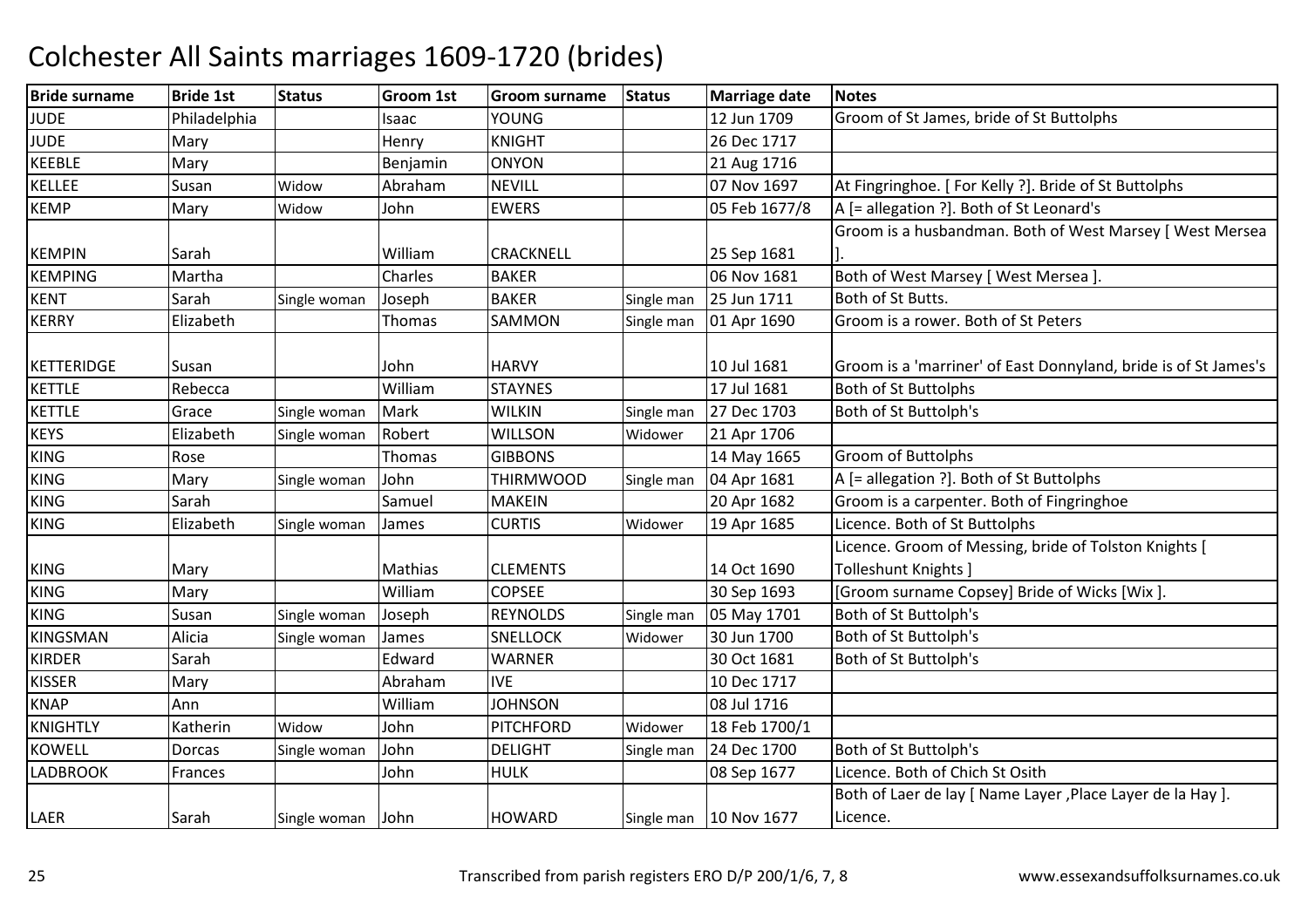| <b>Bride surname</b> | <b>Bride 1st</b> | <b>Status</b> | Groom 1st   | <b>Groom surname</b> | <b>Status</b> | <b>Marriage date</b> | <b>Notes</b>                                                |
|----------------------|------------------|---------------|-------------|----------------------|---------------|----------------------|-------------------------------------------------------------|
| LAMB                 | <b>Tuantin</b>   | Single woman  | Abraham     | <b>CASKETER</b>      | Single man    | 03 Jan 1675/6        | Both Dutch. Both of St Buttolphs                            |
| <b>LAMB</b>          | Mary             | Single woman  | Edward      | <b>HOWE</b>          | Single man    | 17 Sep 1677          | Licence. Both of Chich St Ousyth                            |
|                      |                  |               |             |                      |               |                      | Both of St Buttolph's. Some Banns at Fingringhoe, unclear   |
| LAMB                 | Alice            | Single woman  | William     | <b>UNDERWOOD</b>     | Single man    | 16 Nov 1696          | whether marriage took place there as well.                  |
| <b>LAMB</b>          | Alice            |               | Robert      | <b>THETFORD</b>      |               | 08 May 1716          |                                                             |
| <b>LAMBERT</b>       | Marie            |               | Robart      | <b>GOODWIN</b>       | Single man    | 02 May 1620          | Groom's father: Thomas Goodwin. Groom of St Marie's         |
|                      |                  |               |             |                      |               |                      |                                                             |
| <b>LAMBERT</b>       | Sarah            | Single woman  | Thomas      | THEEDHAM             | Single man    | 20 Feb 1693/4        | Licence. Groom of Great Birch, bride of Stannaway [Stanway] |
| <b>LAMPRILL</b>      | Elizabeth        | Single woman  | Christopher | <b>HARVY</b>         | Single man    | 24 Apr 1699          | Both of St Buttolph's                                       |
| LANGHAM              | Sara             |               | John        | <b>ADLER</b>         |               | 15 Feb 1685/6        | Licence. Both of St Leonard's                               |
| LANGLEY              | <b>Bridget</b>   | Widow         | Jeremy      | <b>BOTTOME</b>       |               | 15 Aug 1676          | Licence. Both of Wivenhoe. Groom is a 'taylor'              |
| LANGLY               | Margaret         | Single woman  | John        | <b>ROSE</b>          | Single man    | 28 Mar 1692          | Licence. Both of Wivenhoe                                   |
| LAPPAGE              | Anne             | Widow         | John        | <b>TESSARD</b>       |               | 26 Jun 1681          | Groom is of Magdalen                                        |
| LARKEN               | Rebacka          |               | Gilbert     | <b>HINDERSON</b>     | Widower       | 02 Sep 1654          | Both of Dadham [ Dedham ]                                   |
| LARRET               | Susan            | Single woman  | William     | <b>WALKER</b>        | Single man    | 28 Sep 1696          | Licence. Groom of Wix, bride of Bradfeild                   |
| LAUD                 | Hannah           | Widow         | Isaac       | <b>BUSBRIDGE</b>     | Single man    | 26 Dec 1697          | [For Lord ?]. Both of St Buttolphs                          |
| <b>LAURENCE</b>      | Sarah            | Single woman  | Isaack      | <b>RAND</b>          | Single man    | 24 Aug 1701          | Both of St Buttolph's                                       |
| <b>LAWRENCE</b>      | Mary             | Single woman  | Henry       | <b>BAKER</b>         | Single man    | 15 Oct 1699          | Both of St Buttolph's                                       |
| <b>LAWRENCE</b>      | Mary             | Single woman  | Alexander   | <b>MILLS</b>         | Widower       | 18 May 1710          |                                                             |
| LAY                  | Anne             | Single woman  | Thomas      | <b>CLARK</b>         | Single man    | 27 Jul 1679          | Licence. Both of Coggeshall                                 |
| LAY                  | Elizabeth        |               | Isaac       | <b>IVE</b>           |               | 28 Sep 1681          | Groom of St Peters, bride of West Bergeholt                 |
| LAY                  | Mary             |               | Francis     | <b>WAKELIN</b>       |               | 28 Mar 1687          |                                                             |
| LAY                  | Abigail          | Widow         | Tho.        | <b>BLICHENDEN</b>    | Single man    | 16 Jan 1711/2        | Groom of Ipswich, bride of Wivenho                          |
| LAY                  | Susan            |               | Jonas       | SANGSTER             |               | 21 May 1715          | Licence.                                                    |
| LAYER                | Mary             | Widow         | John        | <b>COSENS</b>        | Single man    | 31 Mar 1689          | Both of St Buttolph's                                       |
| <b>LEATHERS</b>      | Sarah            | Single woman  | John        | <b>FULLER</b>        | Single man    | 20 Apr 1708          | Groom of St Buttolphs                                       |
| LEEK                 | Mary             |               | Thomas      | <b>GARWOOD</b>       |               | 29 Dec 1681          | Both of Earles Kolne                                        |
| <b>LEFLY</b>         | Elizabeth        | Single woman  | William     | <b>BULL</b>          | Single man    | 25 Dec 1698          | Groom of St Bottolphs                                       |
| <b>LESTER</b>        | Ann              |               | James       | <b>SERLES</b>        |               | 19 Feb 1720/1        |                                                             |
| <b>LESTER</b>        | Mary             |               | Thomas      | <b>SPENSER</b>       |               | 21 Feb 1720/1        |                                                             |
| <b>LETHERWOOD</b>    | Elizabeth        |               | Thomas      | <b>EVERIT</b>        |               | 06 Oct 1715          |                                                             |
| <b>LEVITT</b>        | Anne             |               | William     | <b>LEAPER</b>        |               | 21 Jun 1691          | Licence. Both of Tollesbury                                 |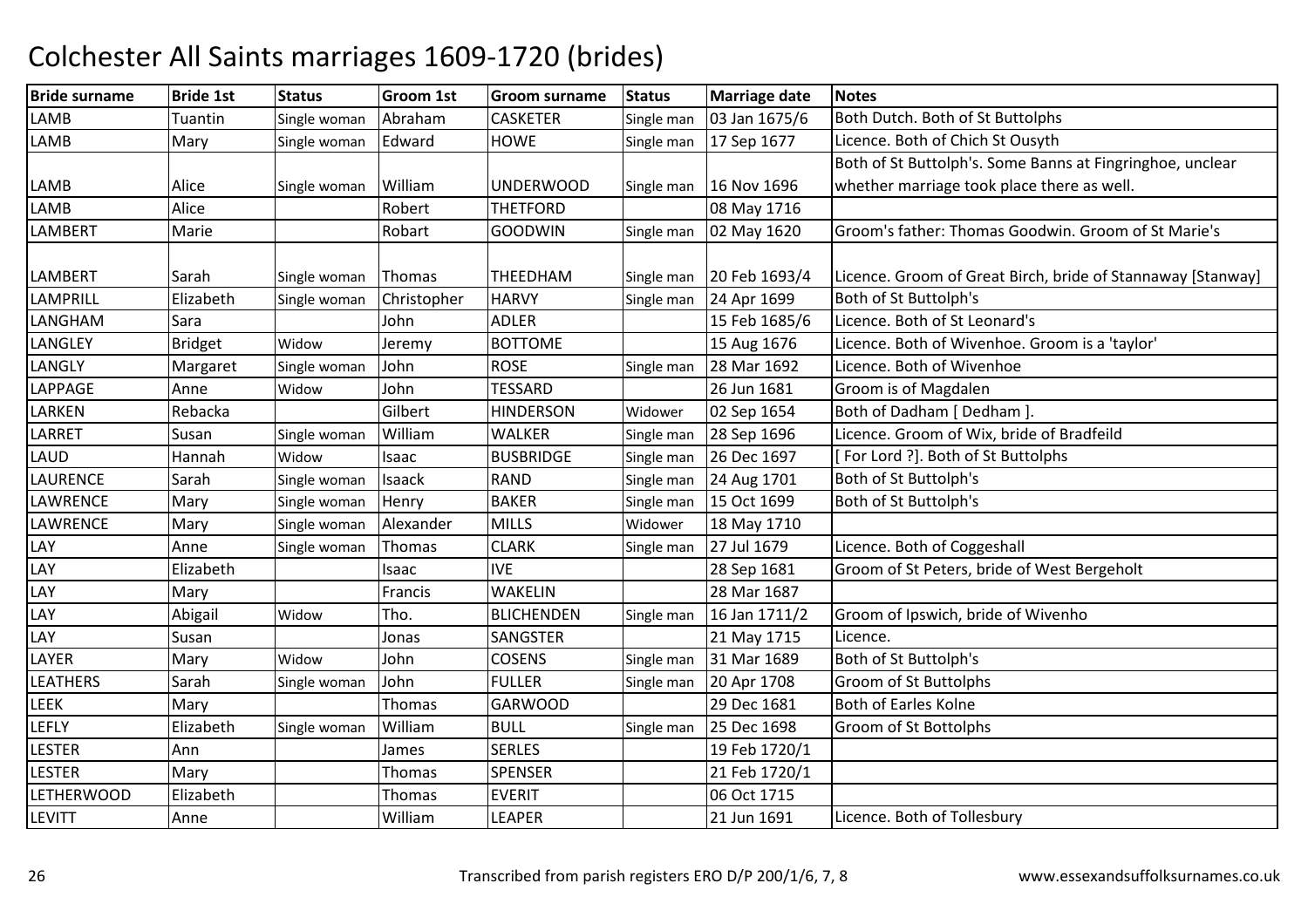| <b>Bride surname</b> | <b>Bride 1st</b> | <b>Status</b> | <b>Groom 1st</b> | <b>Groom surname</b> | <b>Status</b> | <b>Marriage date</b> | <b>Notes</b>                                                    |
|----------------------|------------------|---------------|------------------|----------------------|---------------|----------------------|-----------------------------------------------------------------|
| LEWIS                | Elizabeth        | Single woman  | William          | <b>PECK</b>          | Single man    | 16 Feb 1677/8        | Both of Laer Bretton [ Layer Breton]. Licence.                  |
| <b>LEYSTER</b>       | Sarah            | Single woman  | Richard          | <b>LINTAL</b>        | Single man    | 01 Jun 1707          | Groom of St James, bride of St Buttolphs                        |
| <b>LIGHTE</b>        | Joane            |               | Anthony          | <b>HAYWARD</b>       |               | 28 Sep 1639          |                                                                 |
| <b>LIGHTMAN</b>      | Ellen            | Widow         | <b>Thomas</b>    | PE[NU]TILO           | Single man    | 26 Aug 1705          | Both of St Buttolph's                                           |
|                      |                  |               |                  |                      |               |                      | Groom of Fingringhoe, bride of East Donnyland [East             |
| LILLY                | Anne             | Widow         | John             | <b>SYMONDS</b>       | Widower       | 16 Feb 1696/7        | Donyland, later Rowhedge]                                       |
|                      |                  |               |                  |                      |               |                      | Groom is a yeoman of Stanneway, bride is of Cockfeild [Coe,     |
| <b>LIMMER</b>        | Elizabeth        |               | James            | COO                  |               | 20 Oct 1681          | Stanway, Cockfield Suffolk ]                                    |
| <b>LINCOLN</b>       | Sarah            |               | John             | <b>HOW</b>           |               | 02 May 1718          |                                                                 |
| <b>LINCOLNE</b>      | Martha           | Widow         | John             | LEAVER               | Single man    | 11 Jul 1676          | Licence. Both of Tolesbury                                      |
| <b>LINERE</b>        | Mary             | Widow         | Charles          | <b>STEBIN</b>        | Widower       | 21 May 1711          | Both of St Butts.                                               |
| <b>LINLEY</b>        | Elizabeth        | Single woman  | Edmund           | <b>MARKS</b>         |               | 08 Dec 1675          | Licence. Both of Witham. Groom is a blacksmith                  |
| <b>LINNETT</b>       | Mary             |               | John             | <b>PAYNE</b>         |               | 10 Nov 1719          |                                                                 |
| <b>LINTEN</b>        | Margaret         |               | James            | <b>RAND</b>          |               | 23 Nov 1680          | Licence. Both of St Peters                                      |
| <b>LISLE</b>         | Lydia            | Single woman  | Thomas           | <b>DOBS</b>          | Single man    | 24 May 1698          | Both of St Buttolph's                                           |
| <b>LITTLEBURY</b>    | Judith           | Widow         | <b>Thomas</b>    | <b>WHEELER</b>       | Widower       | 03 Nov 1676          | Licence. Both of Tollesbury                                     |
| <b>LIVERMORE</b>     | Hannah           |               | Richard          | <b>KINGDOME</b>      |               | 29 Sep 1681          | Groom is a woolcomber of St Maryes                              |
| <b>LONDON</b>        | Esther           |               | Matthew          | <b>KELLOCK</b>       |               | 04 Aug 1681          | Groom is of Sawkit? [ Salcott ?]. Bride is of Wigborough        |
| <b>LORD</b>          | Judith           |               | Thomas           | <b>THORP</b>         |               | 25 Sep 1687          |                                                                 |
|                      |                  |               |                  |                      |               |                      | Licence, A [= allegation ?]. Groom is a carpenter of St Maryes, |
| LOVE                 | Jane             | Single woman  | Robert           | <b>BARNES</b>        | Single man    |                      | 04 Mar 1679/80 bride is of St Nicholas                          |
| <b>LOVE</b>          | Margaret         | Widow         | Nathaneel        | <b>MASCHALL</b>      |               | 01 May 1680          | A [= allegation ?]. [ For Maskell ?]. Both of St Leonards       |
|                      |                  |               |                  |                      |               |                      |                                                                 |
| <b>LOVE</b>          | Anne             |               | <b>Thomas</b>    | <b>WIFFIN</b>        |               | 01 Mar 1681/2        | Groom of Sawkit? [Salcott ?], bride of Great Wigborough         |
| LOVEJOY              | Margaret         | Widow         | Thomas           | <b>BOURNE</b>        |               | 28 Sep 1681          | Groom of St Buttolphs, bride of St Peters                       |
| LOW                  | Elizabeth        |               | John             | <b>MAYHEW</b>        | Widower       | 25 Aug 1696          | Licence. Groom of Lexden, bride of St Buttolph's                |
| <b>LUCAS</b>         | Ellen            | Single woman  | John             | <b>BROMLEY</b>       | Single man    | 27 Jun 1676          | A [= allegation ?]. Both of St Buttolphs                        |
| <b>LUCAS</b>         | Anne             | Widow         | William          | <b>HANLEY</b>        | Single man    | 19 Jul 1677          | Licence. Both of Kelvedon                                       |
|                      |                  |               |                  |                      |               |                      | [Perhaps should be Lufkin ]. A [= allegation ?]. Both of St     |
| <b>LUDKIN</b>        | Mary             | Single woman  | Thomas           | <b>BROWNE</b>        | Single man    | 24 Jan 1677/8        | Leonards                                                        |
| <b>LUFKIN</b>        | Elizabeth        |               | Abraham          | <b>PAYNE</b>         |               | 08 Nov 1679          | A [= allegation ?].                                             |
| <b>LUMLY</b>         | Sarah            |               | John             | <b>HUTTON</b>        |               | 01 May 1700          | Groom of St Maryes                                              |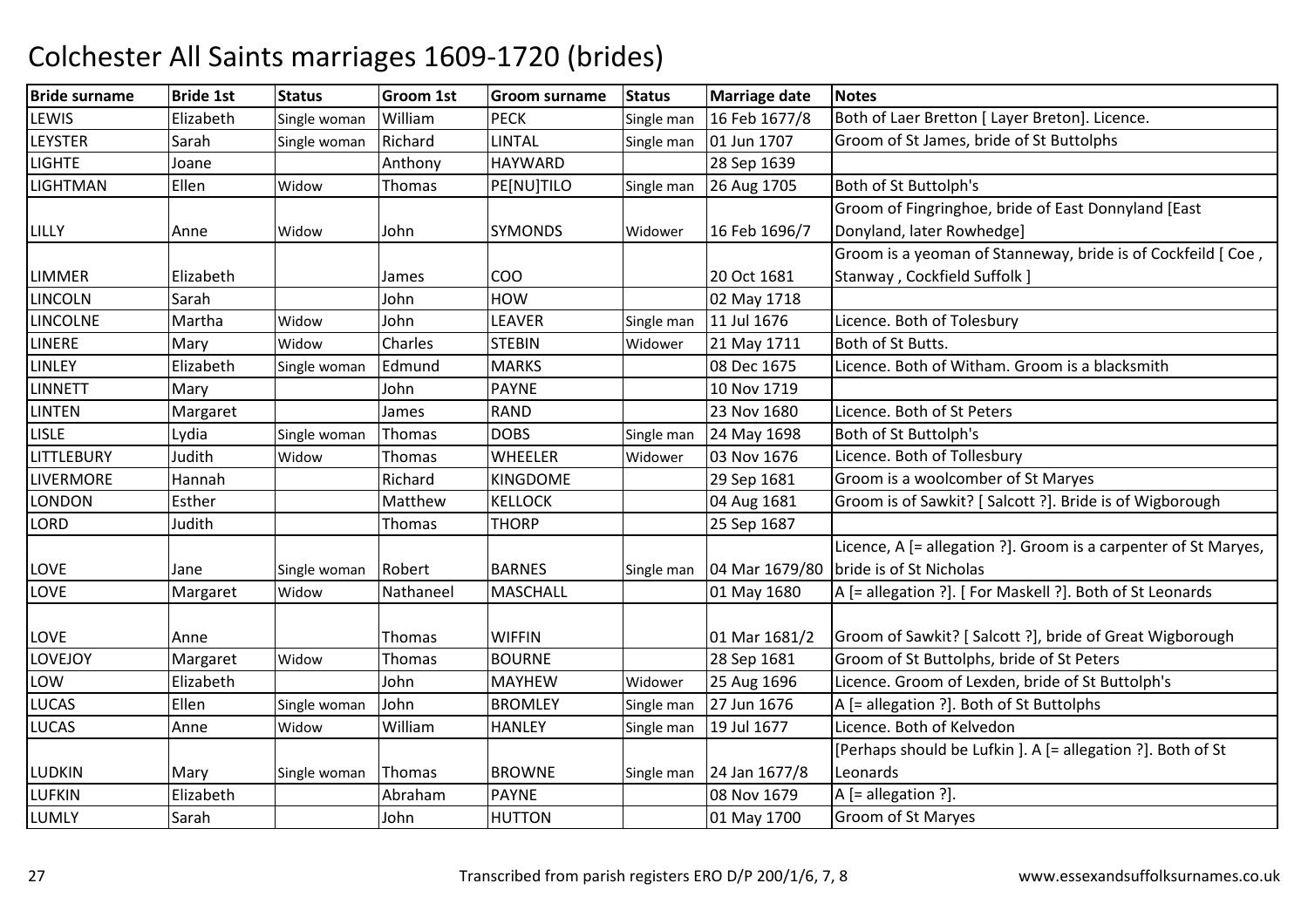| <b>LUSE</b><br>Elizabeth<br>10 Jan 1679/80<br>John<br><b>WATTEE</b><br>Licence. [Watty, and for Lewsey ?].<br><b>MAKIN</b><br><b>ROBINSON</b><br>16 Jan 1699/00<br>Groom of Greenstead<br>Marther<br>John<br>David<br><b>MALDEN</b><br><b>DUTCH</b><br>05 May 1702<br>Both of St Buttolph's<br>Mary<br>Widow<br>Widower<br><b>MALDEN</b><br><b>FREEMAN</b><br>28 Oct 1708<br>Both of St Buttolph's<br>Sarah<br>Robert<br>Single man<br>Single woman<br>Both of Myle End<br><b>MALIN</b><br>Thomas<br><b>STOCKIN</b><br>18 May 1681<br>Mary<br>Widow<br>Widower |  |
|----------------------------------------------------------------------------------------------------------------------------------------------------------------------------------------------------------------------------------------------------------------------------------------------------------------------------------------------------------------------------------------------------------------------------------------------------------------------------------------------------------------------------------------------------------------|--|
|                                                                                                                                                                                                                                                                                                                                                                                                                                                                                                                                                                |  |
|                                                                                                                                                                                                                                                                                                                                                                                                                                                                                                                                                                |  |
|                                                                                                                                                                                                                                                                                                                                                                                                                                                                                                                                                                |  |
|                                                                                                                                                                                                                                                                                                                                                                                                                                                                                                                                                                |  |
|                                                                                                                                                                                                                                                                                                                                                                                                                                                                                                                                                                |  |
| Licence. Groom of Toleshunt major alias Toleshunt                                                                                                                                                                                                                                                                                                                                                                                                                                                                                                              |  |
| Judith<br><b>BAKER</b><br>07 Dec 1693<br>Buckingham, bride of Fordham.<br><b>MALLARD</b><br>Thomas<br>Single woman<br>Single man                                                                                                                                                                                                                                                                                                                                                                                                                               |  |
|                                                                                                                                                                                                                                                                                                                                                                                                                                                                                                                                                                |  |
| Licence. Groom of Wicks[ Wix ]. Bride of Chappell [ Malley ]<br><b>MALLEE</b><br>Samuell<br><b>PAYNE</b><br>13 Apr 1676<br>Mary<br>Single woman<br>Single man                                                                                                                                                                                                                                                                                                                                                                                                  |  |
| MALTSTER<br>Thomes<br><b>PARKER</b><br>Both of Giles [ St Giles ].<br>23 Apr 1656<br>Esster<br>Widower<br>Single woman                                                                                                                                                                                                                                                                                                                                                                                                                                         |  |
| <b>MALTWOOD</b><br>Daniel<br>23 Nov 1683<br>Dorothy<br>SALMON<br>Licence.                                                                                                                                                                                                                                                                                                                                                                                                                                                                                      |  |
| <b>MAN</b><br><b>PORTER</b><br>11 Feb 1677/8<br>Thomasin<br>George<br>A [= allegation ?]. Both of St Leonard's<br>Widow<br>Widower                                                                                                                                                                                                                                                                                                                                                                                                                             |  |
| 16 Jun 1720<br><b>MANN</b><br><b>DRAPER</b><br>Eliz.<br>Joseph                                                                                                                                                                                                                                                                                                                                                                                                                                                                                                 |  |
| <b>MANNING</b><br>Sarah<br><b>RANDALL</b><br>02 Jun 1691<br>Groom of St Buttolphs, bride of St Maryes<br>Widow<br>Isaac                                                                                                                                                                                                                                                                                                                                                                                                                                        |  |
| <b>PIERCE</b><br><b>MANNING</b><br>03 Nov 1715<br>Mary<br>Henry                                                                                                                                                                                                                                                                                                                                                                                                                                                                                                |  |
| <b>MANNING</b><br><b>GRIMWOOD</b><br>22 Dec 1715<br>John<br>Licence.<br>Mary                                                                                                                                                                                                                                                                                                                                                                                                                                                                                   |  |
| <b>MARCH</b><br><b>BACKHOWSE</b><br>Sarah<br>Widow<br>John<br>09 Apr 1681<br>Groom is a weaver. Both of St Mary Magdalen<br>Single man                                                                                                                                                                                                                                                                                                                                                                                                                         |  |
| <b>MARCUM</b><br>Robert<br><b>BRITTY</b><br>[For Markham ]. Both of St Buttolphs<br>30 Nov 1712<br>Mary                                                                                                                                                                                                                                                                                                                                                                                                                                                        |  |
| <b>MARCUM</b><br>Elizabeth<br>Edward<br><b>HAYWOOD</b><br>21 May 1713<br>[Markham ]. Both of St Buttolphs                                                                                                                                                                                                                                                                                                                                                                                                                                                      |  |
| <b>MARSHALL</b><br>22 Jul 1620<br>Elsabeth<br><b>SEELY</b><br>Christopher<br>Single woman<br>Single man                                                                                                                                                                                                                                                                                                                                                                                                                                                        |  |
| MARSHALL<br>27 Oct 1712<br>Bride of Coptford [Copford]<br>Elizabeth<br><b>WALLS</b><br>John                                                                                                                                                                                                                                                                                                                                                                                                                                                                    |  |
| Groom of Much Holand, bride of Greenstrut? [ Greenstreet ?                                                                                                                                                                                                                                                                                                                                                                                                                                                                                                     |  |
| <b>MARTEN</b><br><b>MOSSE</b><br>10 Jun 1655<br>For Greenstead ?].<br>Susen<br>Widow<br>Gorge<br>Widower                                                                                                                                                                                                                                                                                                                                                                                                                                                       |  |
| <b>MARTIN</b><br>John<br>COOK<br>Both of St Buttolph's<br>Alce<br>13 Feb 1698/9<br>Widow<br>Single man                                                                                                                                                                                                                                                                                                                                                                                                                                                         |  |
| <b>MARTINE</b><br>Katharine<br>George<br><b>NUTT</b><br>30 Sep 1616<br>Single man                                                                                                                                                                                                                                                                                                                                                                                                                                                                              |  |
| <b>MARTYN</b><br>John<br><b>GREGGS</b><br><b>Both of St Buttolphs</b><br>Sarah<br>01 Jun 1712<br>Widow<br>Widower                                                                                                                                                                                                                                                                                                                                                                                                                                              |  |
| <b>MASCHALL</b><br>DEARESLEY<br>Grom is a weaver. Both of Stoke<br>10 Dec 1681<br>Thomas<br>Mary<br>Single woman                                                                                                                                                                                                                                                                                                                                                                                                                                               |  |
| Groom of St Nicholas, bride of Chelmmsford<br><b>MASEY</b><br>John<br><b>RUST</b><br>08 Aug 1681<br>Johanna<br>Widow                                                                                                                                                                                                                                                                                                                                                                                                                                           |  |
| For Marsh ?]. Groom of Much Wigborough, bride of                                                                                                                                                                                                                                                                                                                                                                                                                                                                                                               |  |
| <b>DOD</b><br>08 Oct 1695<br>Fingringhoe<br><b>MASH</b><br><b>Bridget</b><br>Henry                                                                                                                                                                                                                                                                                                                                                                                                                                                                             |  |
| Licence. Groom of Stannaway [Stanway]<br><b>DAY</b><br><b>MASON</b><br>Rebecca<br>Widow<br>John<br>10 Apr 1677<br>Widower                                                                                                                                                                                                                                                                                                                                                                                                                                      |  |
| <b>MASON</b><br><b>ENGLISH</b><br>Elizabeth<br>John<br>03 Jan 1681/2<br><b>Both of St Rumwalds</b><br>Widow                                                                                                                                                                                                                                                                                                                                                                                                                                                    |  |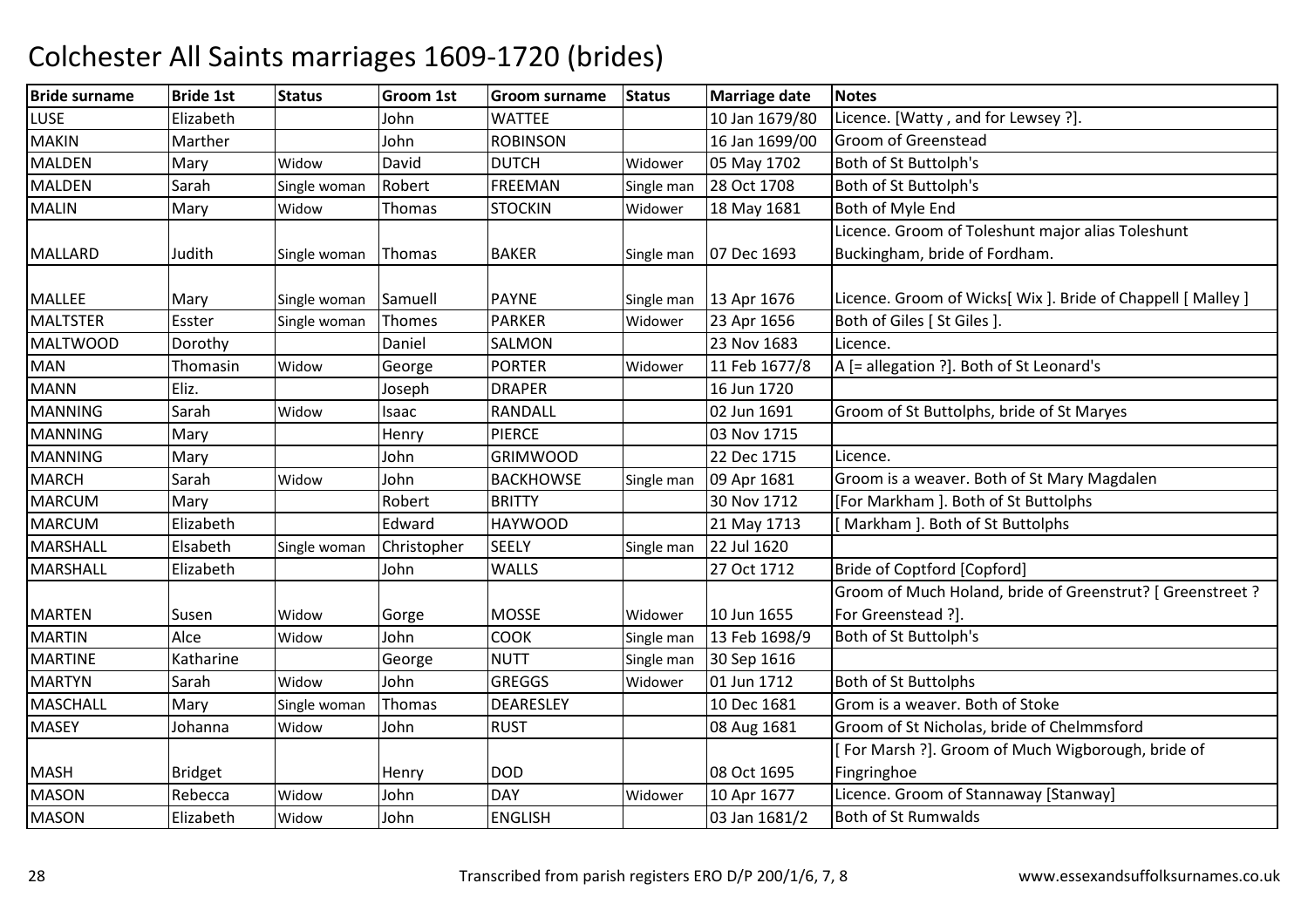| <b>Bride surname</b> | <b>Bride 1st</b> | <b>Status</b> | <b>Groom 1st</b> | <b>Groom surname</b> | <b>Status</b> | <b>Marriage date</b> | <b>Notes</b>                                                  |
|----------------------|------------------|---------------|------------------|----------------------|---------------|----------------------|---------------------------------------------------------------|
| <b>MATHEWES</b>      | Prisalla         |               | Samuel           | <b>PARKER</b>        |               | 01 Aug 1681          | Both of St Leonard's                                          |
|                      |                  |               |                  |                      |               |                      | A [= allegation ?]. Groom of St Buttolph's, bride of St Marye |
| <b>MAY</b>           | Sarah            |               | William          | <b>HALLOWAY</b>      |               | 24 Dec 1676          | Magdalen                                                      |
| <b>MAY</b>           | Hannah           |               | Henery           | WHEEL                |               | 30 Dec 1712          |                                                               |
| <b>MAYBARN</b>       | Martha           | Single woman  | John             | <b>STEARNES</b>      | Single man    | 05 Nov 1699          | At Fingringhoe. Both of St Buttolph's                         |
| <b>MEADOWS</b>       | Eliz.            |               | William          | <b>DAMMANT</b>       |               | 07 Apr 1719          | Mr WD and Mrs EM.                                             |
| <b>MILBANCK</b>      | Martha           | Single woman  | Isaac            | <b>COLLINS</b>       | Single man    | 19 Feb 1679/80       | <b>Both of Great Birch</b>                                    |
| <b>MILLAR</b>        | Mary             | Single woman  | Henry            | <b>ABLET</b>         | Single man    | 20 Feb 1701/2        | Licence. Groom of S. Buttolphs, bride of Hadley               |
| <b>MILLER</b>        | Anne             | Single woman  | John             | <b>SHERLOCK</b>      | Single man    | 28 Feb 1681/2        | Both of Peldon                                                |
| <b>MILLER</b>        | Elizabeth        | Single woman  | Jonathon         | LAKEE                | Single man    | 09 Apr 1700          | [For Lakey ?]. Both of Fingringhoe                            |
| <b>MILLER</b>        | Margerett        |               | Joshuah          | <b>PURCHAS</b>       |               | 01 May 1715          |                                                               |
| <b>MILLS</b>         | Elizabeth        | Single woman  | David            | GREEN                | Single man    | 03 Jun 1706          | Both of St Buttolph's                                         |
| <b>MILLS</b>         | Mary             | Widow         | Samuel           | <b>STEBEN</b>        | Widower       | 25 May 1708          | [For Stebbing etc?].                                          |
| MINSTRELL            | Elizabeth        | Single woman  | Thomas           | <b>JENNINGS</b>      | Single man    | 09 May 1697          | <b>Both of St Buttolphs</b>                                   |
|                      |                  |               |                  |                      |               |                      | Groom of Bricklsea [ Brightlingsea ], bride of Thorington.    |
| <b>MINTER</b>        | Susan            | Widow         | James            | <b>COOK</b>          | Widower       | 25 Apr 1678          | Licence.                                                      |
| <b>MITCHELL</b>      | Hannah           |               | John             | <b>RIDLY</b>         |               | 30 Dec 1715          |                                                               |
| <b>MMANN</b>         | Susen            | Widow         | Robert           | <b>WARD</b>          | Single man    | 06 Apr 1656          | Both of 'Neck.' [St Nicholas parish ].                        |
| <b>MOHAYR</b>        | Susan            | Single woman  | Thomas           | <b>WHITECAKE</b>     | Single man    | 29 Apr 1698          | Groom of Needham, Suffolk                                     |
| <b>MONS</b>          | Mary             |               | Robert           | <b>BUTTON</b>        |               | 25 Dec 1717          |                                                               |
| <b>MOOR</b>          | Anne             | Widow         | John             | <b>WILLIAMSON</b>    | Widower       | 28 Oct 1689          | Both of St Buttolph's                                         |
| <b>MOOR</b>          | Mary             | Single woman  | George           | <b>POOLL</b>         | Single man    | 10 Jul 1700          | Both of St Buttolph's                                         |
| <b>MOORE</b>         | Sarah            |               | William          | <b>SEYMORE</b>       |               | 28 Nov 1678          | Licence.                                                      |
| <b>MORCE</b>         | Anne             |               | Richard          | <b>MARTIN</b>        |               | 21 Dec 1712          | <b>Both of St Buttolphs</b>                                   |
| <b>MORRIS</b>        | Judith           |               | James            | <b>KIRTON</b>        |               | 11 Oct 1681          | Both of St James                                              |
| <b>MORRIS</b>        | Susan            | Single woman  | James            | <b>THOROWGOOD</b>    | Single man    | 27 Sep 1702          | Both of St Buttolph's                                         |
| <b>MOSS</b>          | Margaret         |               | John             | <b>JOHNSON</b>       | Single man    | 10 Feb 1710/1        | Bride of St Buttolph's                                        |
| <b>MOTT</b>          | Frances          | Single woman  | Joseph           | <b>STAPLETON</b>     | Single man    | 27 Nov 1676          | A [= allegation ?]. Both of St Leonard's                      |
| <b>MOTT</b>          | Anne             |               | Edward           | <b>STEEVENS</b>      |               | 01 Jun 1680          | Licence. Groom of West Bergeholt, bride of Wivenhoe           |
| <b>MOTT</b>          | Elizabeth        | Single woman  | John             | <b>FLOWRY</b>        |               | 06 Oct 1681          | Groom is a carpenter                                          |
| MOUNFORDE            | Elsabeth         |               | Thomas           | <b>GRIGGS</b>        |               | 01 Oct 1617          |                                                               |
| <b>MOUNT</b>         | Trephenia        | Single woman  | William          | <b>LEVET</b>         | Single man    | 02 Dec 1679          | Licence. Both of Towlesbury                                   |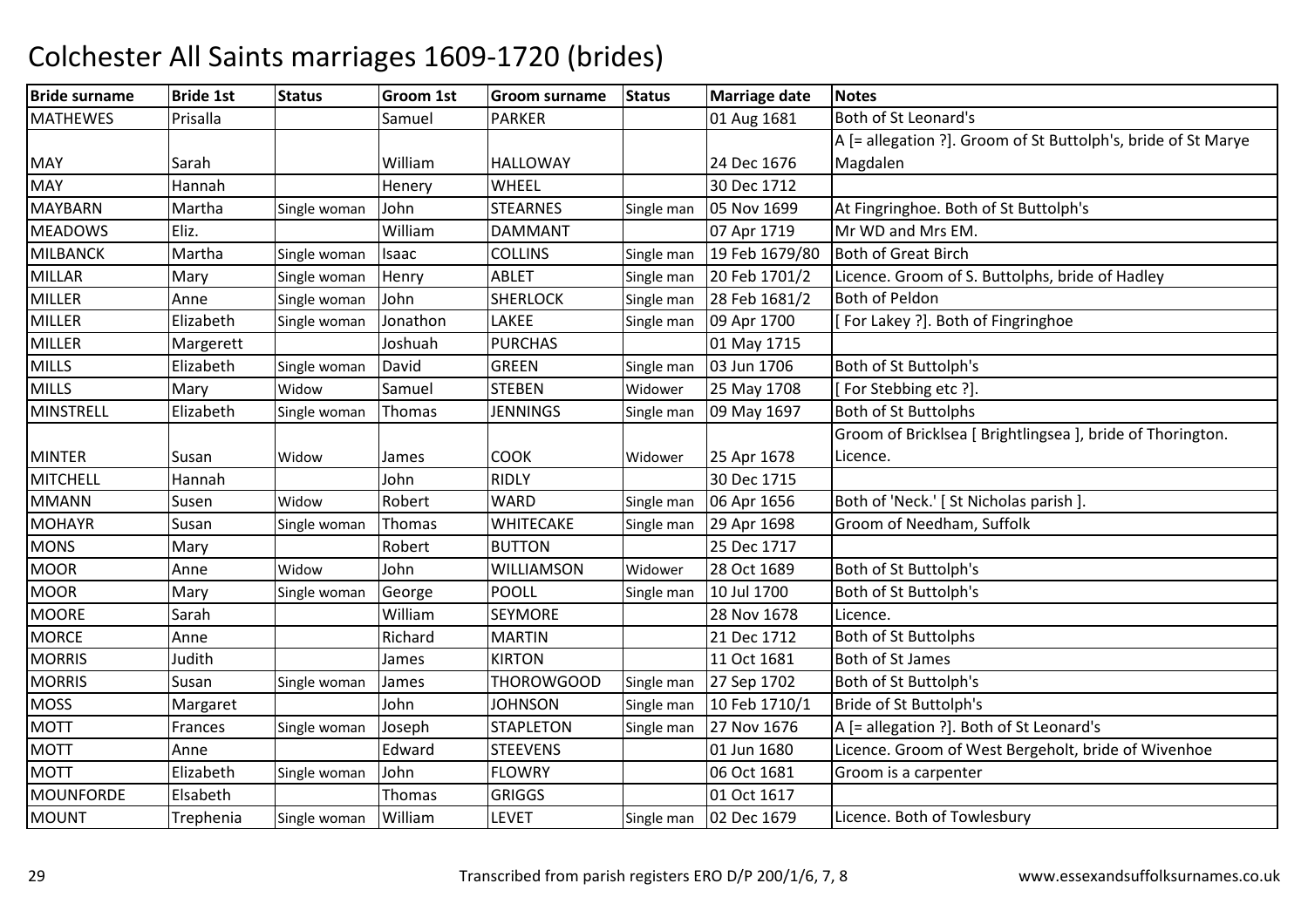| <b>Bride surname</b> | <b>Bride 1st</b> | <b>Status</b> | <b>Groom 1st</b> | <b>Groom surname</b> | <b>Status</b> | <b>Marriage date</b> | <b>Notes</b>                                                    |
|----------------------|------------------|---------------|------------------|----------------------|---------------|----------------------|-----------------------------------------------------------------|
| MOUNTAGUE            | Elizabeth        | Single woman  | Barnaby          | SIDAY                |               | 06 Sep 1681          | Both of Eason, Suffolk [ Easton ?].                             |
| MOUNTAGUE            | Rebecca          | Single woman  | John             | <b>SALMON</b>        | Single man    | 17 Apr 1693          | Groom of St James, bride of St Buttolphs                        |
| <b>MOUTAM</b>        | Miriam           | Single woman  | John             | <b>MILLS</b>         | Widower       | 11 Apr 1705          | Both of St Buttolph's                                           |
| <b>MUMFORD</b>       | Sarah            | Widow         | William          | <b>STEVENS</b>       | Single man    | 25 Dec 1697          | Both of St Buttolph's                                           |
| <b>MUNNINGS</b>      | Rose             | Single woman  | Joshua           | RIDDLESDALE          | Single man    | 21 Nov 1676          | Licence. Both of Tolleshen Darcy                                |
|                      |                  |               |                  |                      |               |                      | Groom of Tollesbury, bride of Tolleston Darcy [ Tolleshunt      |
| <b>MUNT</b>          | Anne             | Single woman  | Mark             | <b>BADCOCK</b>       | Widower       | 23 Jul 1678          | Darcy ]. Licence.                                               |
| <b>MUSKET</b>        | Sarah            |               | Anthony          | <b>MATSAM</b>        |               | 18 Apr 1682          | <b>Bride is of Shalford</b>                                     |
|                      |                  |               |                  |                      |               |                      | Groom of Giles, bride of James [St Giles, St James. For Mynott  |
| MYNU_T               | Sarah            | Single woman  | Willim           | <b>FREEMAN</b>       | Single man    | 05 Jan 1655/6        |                                                                 |
|                      |                  |               |                  |                      |               |                      | Groom of Neckholes, bride of Buttles [ St Nicholas and St       |
| <b>NATHERWOOD</b>    | Orsle?           | Single woman  | Mathew           | <b>LENCH</b>         |               | 07 Apr 1656          | Botolphs parishes ].                                            |
| <b>NAYLER</b>        | Elizabeth        | Single woman  | Joseph           | <b>WARD</b>          | Single man    | 24 Dec 1706          | Both of St Buttolph's                                           |
| <b>NEAVE</b>         | Anne             | Single woman  | Daniell          | HUMM                 | Single man    | 19 Jun 1714          | <b>Bride of St Buttolphs</b>                                    |
|                      |                  |               |                  |                      |               |                      |                                                                 |
| <b>NEELE</b>         | Elizabeth        | Widow         | William          | <b>GOSSARD</b>       | Widower       | 05 Feb 1679/80       | A [= allegation ?]. Groom of St Leonards, bride of St Buttolphs |
|                      |                  |               |                  |                      |               |                      |                                                                 |
|                      |                  |               |                  |                      |               |                      | Groom of Neckhole, bride of Petters [Smieth missing m ?         |
| <b>NEVELL</b>        | Ann              | Single woman  | Edward           | SIETH?               | Single man    | 07 Feb 1655/6        | Could be Soth for South. St Nicholas and St Peters parishes. ]  |
| <b>NEVELL</b>        | Dorcas           | Single woman  | William          | <b>GAME</b>          | Single man    | 16 Jun 1701          | Both of St Buttolph's                                           |
| <b>NEVILL</b>        | Dorothy          | Widow         | John             | <b>GINNER</b>        |               | 17 Nov 1679          | Licence. Both of St Gyles                                       |
| <b>NEVILL</b>        | Anne             | Single woman  | Jeremy           | <b>COBS</b>          | Single man    | 29 Dec 1689          | Both of St Buttolph's                                           |
| <b>NEVILL</b>        | Mary             | Widow         | Henry            | <b>MORRIS</b>        | Widower       | 29 Mar 1695          | Both of St Buttolph's                                           |
| <b>NEWMAN</b>        | Alice            | Single woman  | Thomas           | <b>COOK</b>          | Single man    | 01 Apr 1700          | Both of St Buttolph's                                           |
| <b>NEWPORT</b>       | Mary             | Single woman  | Nathaneel        | <b>BURRAGE</b>       | Single man    | 09 Oct 1681          | Groom is a weaver. Both of St Peter's                           |
| <b>NEWTON</b>        | Sarah            |               | William          | <b>DEANE</b>         |               | 01 Jun 1678          | Groom of Bewers [ Bures ]. Bride of Nayland. Licence.           |
|                      |                  |               |                  |                      |               |                      | Groom is a comber of Trinity [Holy Trinity ]. Bride is of St    |
| <b>NEWTON</b>        | Sarah            |               | <b>Ellis</b>     | <b>HAZELL</b>        |               | 17 Apr 1682          | Buttolph's                                                      |
| <b>NICE</b>          | Elizabeth        | Widow         | Simon            | <b>SMYTH</b>         |               | 03 Feb 1681/2        | <b>Both of St Martin's</b>                                      |
| <b>NICHOLLS</b>      | Sarah            |               | Thomas           | <b>DAWES</b>         | Single man    | 07 Nov 1676          | A [= allegation ?]. Groom of St Buttolph's                      |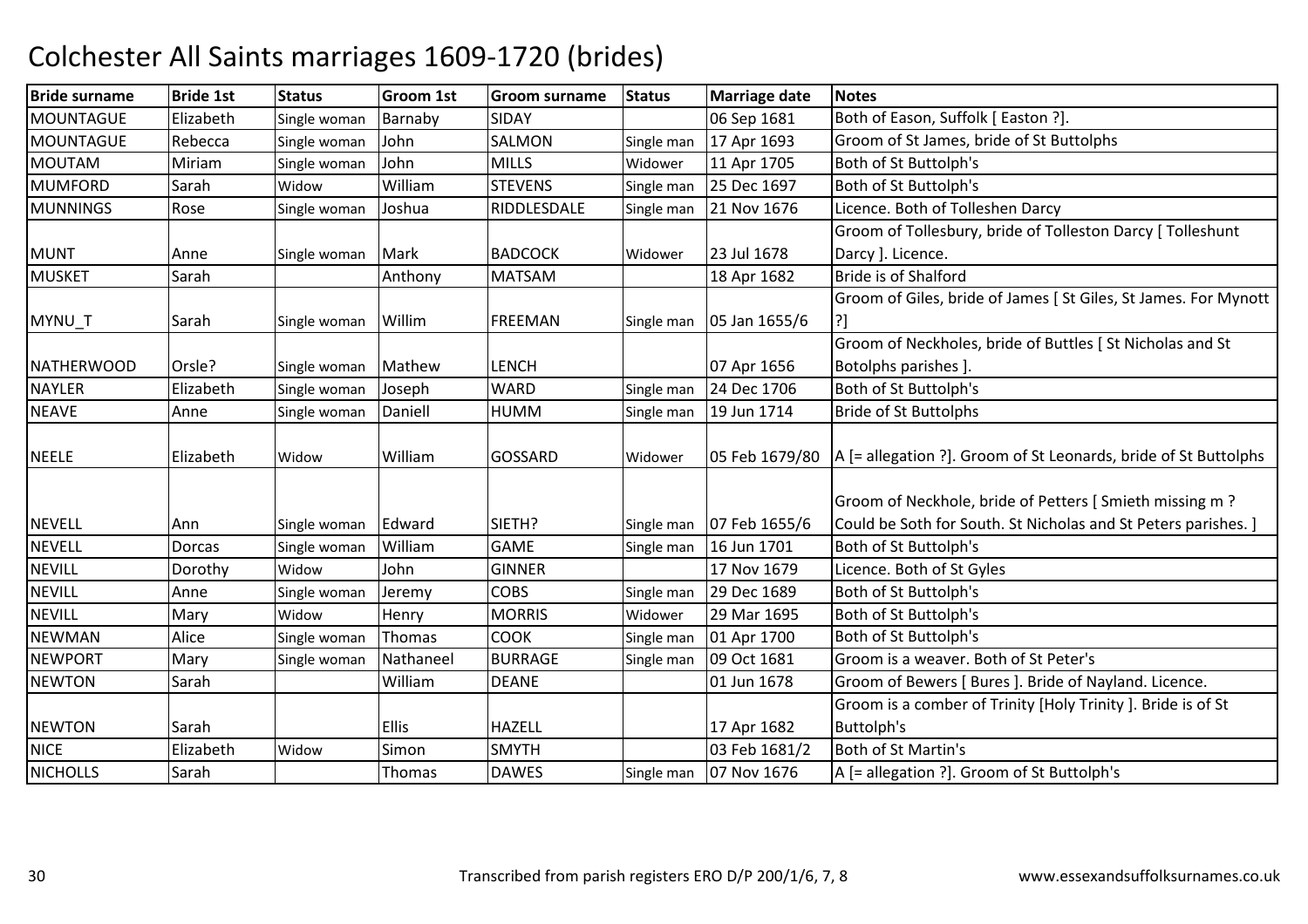| <b>Bride surname</b> | <b>Bride 1st</b> | <b>Status</b> | Groom 1st   | <b>Groom surname</b> | <b>Status</b> | <b>Marriage date</b> | <b>Notes</b>                                                     |
|----------------------|------------------|---------------|-------------|----------------------|---------------|----------------------|------------------------------------------------------------------|
|                      |                  |               |             |                      |               |                      | Groom is a husbandman of Wisson?, bride is of Wisson?,           |
|                      |                  |               |             |                      |               |                      | Colchester. Bride was ' kinswoman to James Leper by              |
| <b>NICHOLSON</b>     | Elizabeth        |               | Roger       | <b>REACH</b>         | Widower       | 07 Jul 1680          | Sheregate in Trinity'. Licence                                   |
|                      |                  |               |             |                      |               |                      |                                                                  |
| <b>NIGHTINGALE</b>   | Mary             | Single woman  | Samuell     | <b>CRESSELL</b>      | Single man    | 27 Mar 1676          | A [= allegation ?]. Groom of St Maryes, bride of St Buttolphs    |
| <b>NOLBOROUGH</b>    | Mary             |               | Isaac       | PHILLEBROWN          |               | * Jan 1715/6         |                                                                  |
| <b>NOOTH</b>         | Sarah            | Single woman  | Ric'd       | <b>HARRIN</b>        | Single man    | 19 Feb 1711/2        | <b>Both of St Buttolphs</b>                                      |
| <b>NORMAN</b>        | Susan            | Single woman  | William     | <b>CORK</b>          | Single man    | 28 Dec 1685          | Both of St Buttolph's                                            |
|                      |                  |               |             |                      |               |                      | Groom of Wivenhoe, bride of Bicklesea [ Brightlingsea].          |
| <b>NORTHAGE</b>      | Elizabeth        |               | Samuell     | <b>SWINHOE</b>       | Widower       | 18 Jul 1677          | Licence.                                                         |
| <b>NUNN</b>          | Ann              |               | William     | <b>HARTLEY</b>       |               | 22 May 1711          | Groom of Etherten, Suffolk, bride of St Mary                     |
| <b>NUTTON</b>        | Temperance       |               | Richard     | <b>STRUTT</b>        |               | 18 Sep 1686          | Licence.                                                         |
| <b>NUTTON</b>        | Sarah            | Single woman  | Jeremy      | <b>SELSBY</b>        | Single man    | 26 Dec 1693          | Licence. Groom of Harwich, bride of Tolleshunt Darcy             |
| <b>OAKES</b>         | Eliz.            |               | Andrew      | <b>GLOSIER</b>       |               | 01 Nov 1720          |                                                                  |
| <b>ODDY</b>          | <b>Bridget</b>   | Single woman  | Thomas      | <b>TIBBALL</b>       | Single man    | 24 Jun 1679          | Licence. Both of Wivenhoe                                        |
| <b>OFFORD</b>        |                  |               | Robert      | <b>ROOT</b>          |               | 02 Feb 1720/1        | No bride firstname.                                              |
|                      |                  |               |             |                      |               |                      |                                                                  |
| <b>OKELEY</b>        | Mary             |               | Abraham     | <b>MILBANCK</b>      |               | 08 Apr 1691          | Licence. Groom of Birch Magna, bride of Stannaway [Stanway]      |
| <b>OLYVER</b>        | Alice            |               | John        | <b>PALMER</b>        |               | 07 Aug 1617          |                                                                  |
| <b>OSBORN</b>        | Mary             | Single woman  | Elias       | <b>GREEN</b>         | Single man    | 30 Jan 1695/6        | Both of St Buttolph's                                            |
| <b>OSBORNE</b>       | Mary             | Single woman  | Thomas      | <b>RAYNER</b>        |               | 10 Mar 1680/1        | Groom is a thatcher. Both of Earles Colne                        |
| <b>OSWELL</b>        | Elizabeth        | Widow         | John        | SPALDING             |               | 21 Feb 1676/7        | A [= allegation ?]. Both of St Buttolphs                         |
|                      |                  |               |             |                      |               |                      | Groom of Buttles, bride of James [St Botolphs and St James       |
| <b>OVERS</b>         | Margeret         | Single woman  | Jaremiah    | <b>DE CLARK</b>      | Single man    | 05 Apr 1656          | parishes].                                                       |
| <b>OWEN</b>          | Elizabeth        | Single woman  | Thomas      | <b>HAMMOND</b>       |               | 08 Dec 1681          | Groom is a wheelwright. Both of Stoke                            |
| <b>OXBOROUGH</b>     | Sarah            | Single woman  | James       | <b>MINX</b>          | Single man    | 04 Jan 1701/2        | Both of St Buttolph's                                            |
| <b>PACK</b>          | Mary             | Single woman  | Christopher | <b>FISHER</b>        | Single man    | 27 Mar 1692          | Both of St Martin's                                              |
|                      |                  |               |             |                      |               |                      |                                                                  |
| <b>PACON</b>         | Esther           |               | Samuel      | <b>DOWSET</b>        |               | 29 Jan 1679/80       | Mis-hear for Bacon ?]. A [= allegation ?]. Bride of St Buttolphs |
| PAIN                 | Mary             | Single woman  | Thomas      | <b>LINTHORNE</b>     | Single man    | 15 Sep 1701          | Groom of S.Magdalens, bride of St Buttolphs                      |
| <b>PAKEN</b>         | Jane             | Widow         | Henery      | MARSHALL             | Widower       | 11 May 1656          | Both of Werne? [Wivenhoe?]                                       |
| <b>PALMER</b>        | Susan            | Single woman  | George      | <b>GILBERD</b>       | Single man    | 24 Jun 1641          | <b>Groom of St Martins</b>                                       |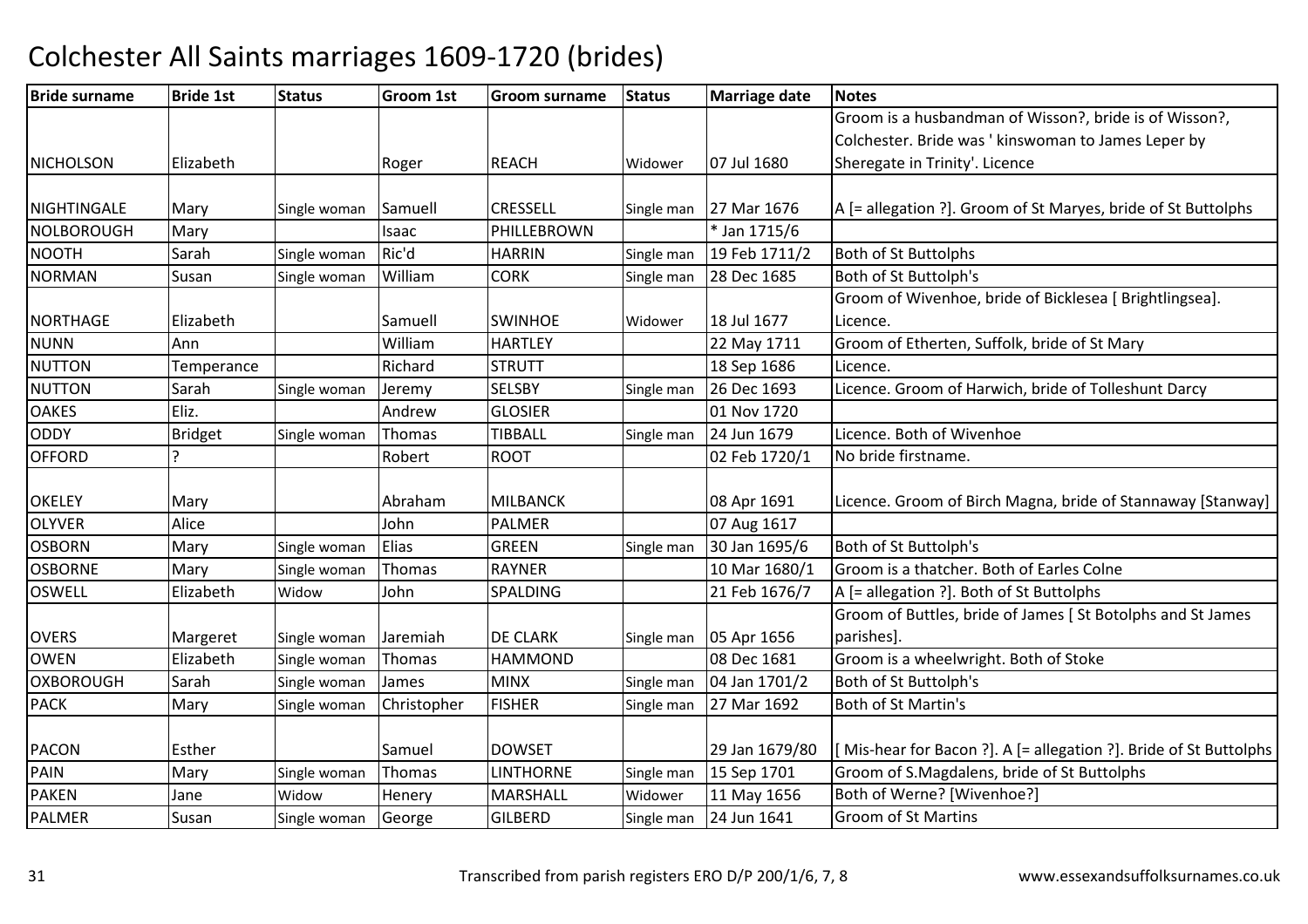| <b>Bride surname</b> | <b>Bride 1st</b> | <b>Status</b>        | <b>Groom 1st</b> | Groom surname    | <b>Status</b> | <b>Marriage date</b>     | <b>Notes</b>                                                   |
|----------------------|------------------|----------------------|------------------|------------------|---------------|--------------------------|----------------------------------------------------------------|
| <b>PALMER</b>        | Frances          | Single woman         | Thomes           | <b>RUSH</b>      | Single man    | 13 Apr 1656              | Groom of Neckholes [ St Nicholas parish ]                      |
| <b>PALMER</b>        | Mary             | Widow                | William          | <b>SHEEDER</b>   |               | 02 Apr 1681              | Both of Kirby in le Soken                                      |
| <b>PALMER</b>        | Anne             | Single woman         | James            | SAMSON           | Single man    | 05 Apr 1702              | Groom of St Giles, bride of St Buttolph's                      |
| PALUNTEER            | Rebeccah         |                      | Abraham          | <b>DUTCH</b>     |               | 04 Jun 1676              | Licence. Bride of St Peters                                    |
| <b>PAMPLING</b>      | Mary             |                      | Samuel           | <b>CROSS</b>     |               | 31 Jul 1705              | Groom of St Peter's                                            |
| <b>PARIS</b>         | Joanna           | Widow                | Edward           | <b>STAYNES</b>   |               | 06 Apr 1675              | Groom of Fingringhoe, bride of Langnoe [ Langenhoe ].          |
| <b>PARISH</b>        | Mary             | Widow                | George           | <b>KETTLE</b>    | Widower       | 16 Dec 1680              | Licence. Both of Langenhoe                                     |
| PARISH               | Elizabeth        | Single woman         | William          | <b>PRANKS</b>    | Widower       | 20 Feb 1689/90           | Licence. Both of Peldon                                        |
| <b>PARKAR</b>        | Elsabeth         |                      | William          | <b>HILL</b>      | Widower       | 12 Apr 1619              | Bride's father: Robertes Parkar                                |
| <b>PARKER</b>        | Mary             | Single woman         | George           | <b>EDWARDS</b>   | Single man    | 13 Mar 1678/9            | Licence. Both of Wivenhoe                                      |
|                      |                  |                      |                  |                  |               |                          |                                                                |
| <b>PARKER</b>        | Millesent        | Widow                | Robert           | <b>MURRELL</b>   |               | 27 Jun 1681              | Groom of Orwell by Aey?, Suffolk, bride of Ardley [ Ardleigh ] |
| <b>PARKER</b>        | Abigail          | Widow                | Jeremy           | SAMSON           | Single man    | 01 Sep 1702              | Both of St Buttolph's                                          |
| <b>PARKER</b>        | Elizabeth        |                      | John             | <b>EMANS</b>     |               | 25 Dec 1713              | Bride of St Buttolph's                                         |
| <b>PARKER</b>        | Martha           |                      | Thomas           | <b>BONNIVALL</b> |               | 01 May 1714              | Groom of Brightlingsea, bride of St Buttolphs                  |
| <b>PARKHUST</b>      | Mary             | Widow                | Thomes           | <b>STEVENES</b>  | Widower       | 04 Apr 1654              | Groom of Coldersten, Suffolk                                   |
| PARMANTER            | Sarah            | Single woman         | James            | COE              | Single man    | 31 Mar 1700              | Both of Fingringhoe                                            |
| <b>PARR</b>          | Abigaill         |                      | John             | <b>GREEN</b>     |               | 26 Sep 1678              | A [= allegation ?]. Both of Fingringhoe                        |
| <b>PARSONS</b>       | Elizabeth        | Widow                | Peter            | <b>CASTLE</b>    | Single man    | 07 Feb 1691/2            |                                                                |
| <b>PARTRIDGE</b>     | Elizabeth        | Single woman         | Mathew           | <b>DAVYES</b>    | Single man    | 09 Oct 1677              | A [= allegation ?]. Both of St Buttolphs                       |
| PARTRIDGE            | Mary             |                      | Edmund           | WELLAM           |               | 02 Oct 1681              | Groom of St Nicholas                                           |
| PARYMAN              | Sarah            | Widow                | John             | <b>WARD</b>      | Widower       | 13 Feb 1653/4            | Groom of (unfortunately) Buttholes [ St Botolphs ].            |
| PASCHALL             | Thamar           | Widow                | Michael          | ANDREWES         | Widower       | 02 Apr 1681              | Both of Wix                                                    |
| <b>PASCHALL</b>      | Elizabeth        |                      | Thomas           | <b>BAKER</b>     |               | 03 Jul 1683              | Licence. Groom of Higham                                       |
| <b>PASFORD</b>       | Eliz.            |                      |                  | <b>OSBORNE</b>   |               | 20 Apr 1718              | Firstname omitted [ likely, Edward ?].                         |
| <b>PATTYSON</b>      | Margaret         | Widow                | John             | <b>STEPHENS</b>  |               | 03 Sep 1680              | Licence. Groom of East Donnyland, bride of Wivenhoe            |
| <b>PAUL</b>          | Mary             | Single woman         | John             | <b>COVENY</b>    | Single man    | 03 Apr 1711              | Both of St Buttolph's                                          |
| <b>PAXON</b>         | Elizabeth        | Single woman         | Peter            | <b>KISSER</b>    | Single man    | 02 Aug 1691              | Licence. Both of St Buttolphs                                  |
| <b>PAXON</b>         | Elizabeth        | Single woman         | Peter            | <b>KIFFER</b>    | Single man    | 02 Aug 1691              | Licence. Both of St Buttolphs                                  |
| <b>PAYN</b>          | Anne             | Widow                | William          | <b>GILBERT</b>   | Single man    | 01 Jun 1699              | Both of St Buttolph's                                          |
|                      |                  |                      |                  |                  |               |                          | Licence. [ Woolley ]. Groom of Langenhoe, bride of             |
| <b>PAYNE</b>         | Susan            | Single woman William |                  | <b>WOOLLEE</b>   |               | Single man   19 Sep 1676 | Fingringhoe                                                    |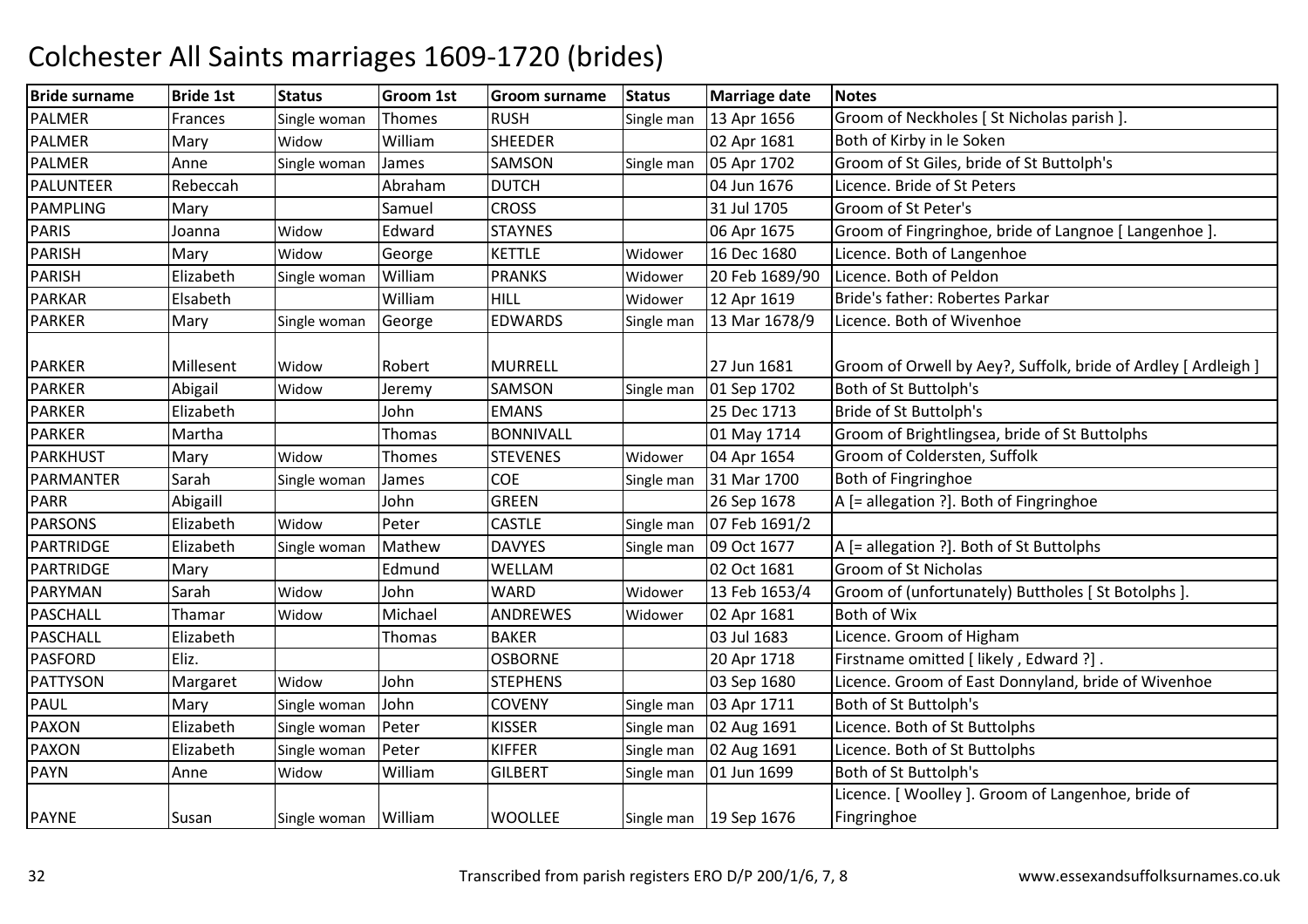#### Bride surnamee |Bride 1st |Status | Groom 1st | Groom surname | Status | Marriage date | Notes PAYNE Esther Thomas HARE 18 Apr 1682 Groom is a yeoman. Both of Laer Bretton [ Layer Breton]. PAYNEMary **Demandal** Benjamin BAINES | 18 Mar 1720/1 PEARTREE Joane Matthias WHITE 25 Mar 166725 Mar 1667 | Both of Earles Colne PEASE Martha Single woman Thomas FILLYBROWNE Single man 06 May 1678  $\vert$ 06 May 1678  $\vert$  |A [= allegation ?]. Groom of St Leonard's, bride of Rumwald's PEPPERR Susan Single woman Thomas KNOT Single man 29 Oct 1676 Licence. PEPPERSTRACHESara **Gregorie GINNER**<br>TILLS 24 Aug 1612<br>16 May 1680 PETFEILDD Susan William William TILLS 16 May 1680 Licence. Groom of St Leonard's, bride of St Gyles<br>John HUNNIX Widower 28 Feb 1703/4 [For Hunnicks ]. Both of St Buttolphs PIECEMary Single woman John<br>Mary Widow John HUNNIX Widower 28 Feb 1703/4 [ For Hunnicks ]. Both of St Buttolphs<br>STEVENSON Widower 03 Jul 1679 Licence. Groom of Great Okeley magi PILGRIMMary Widow John STEVENSON Widower 03 Jul 1679 Licence. Groom of Great Okeley magna, bride of Moze PINCHINN Elsabeth Thomas MORPHEW MORPHEW 16 Apr 1615<br>DEARESLEY 31 Jan 1681/2 **PITCHY**  ElizabethJoseph DEARESLEY 31 Jan 1681/2 Groom is a webster of St Maryes. Bride is of St James<br>John BRELL \* Nov 1706 PLAINTAINN Mary John BRELL \* Nov 1706 PLAMPINN Alice Isaac PONDER 03 Nov 1681 Both of Boxford PLEMPENMary Single woman Thomes KATTERAGE Single man 25 Mar 1656 Both of 'Lannardes' [Plampin , St Leonards parish ].<br>Susan and Peter CARD 16 Oct 1679 Licence. Bride of Mag Bromley PLUMSusan 
Peter CARD 16 Oct 1679 Licence. Bride of Mag Bromley (Susan International CARD 16 Oct 1679 Licence. Bride of Mag Bromley<br>
Anne Single woman William BARRET Single man 29 Aug 1676 Both of St Maryes PODAnne Single woman William<br>Hester Single William BARRET Single man 29 Aug 1676 Both of St Maryes<br>DOME 22 Oct 1609 Or Donne POINFRAITT Hester William m DOME 22 Oct 1609 Or Donne POLLYY Mary John John SPURHAM 30 Oct 1694 Both of St Buttolphs POND Jane Single woman Thomas PIPER PIPER Single man 19 Sep 1676<br>CREEKE Single man 12 Nov 1618 Licence. Groom of Stannaway [Stanway], bride of Cockford [ Copford ?]. PONDS Marie**Single woman** John<br>Single woman William CREEKE Single man 12 Nov 1618 Grom of St James<br>KEMP Single man 11 Apr 1700 POOLE ElizabethSingle woman William KEMP Single man 11 Apr 1700<br>Robert POTTER Single man 17 Apr 1677 PORTERElizabeth Single woman Robert POTTER Single man 17 Apr 1677 Licence. Both of Ardley<br>Elizabeth Richard HEWIT 22 Mar 1680/1 Groom is a weaver of S PORTERGroom is a weaver of St Nichol. PORTERR Martha Redmund DAMMOND DAMMOND Widower 29 Dec 1685 Licence. Groom of Birch Magna, bride of Inworth<br>COSSEN Single man 23 Jun 1656 Both of Martenes [Isaac , St Martins ]. POTTERElizabeth Single woman lesac COSSEN<br>Alice **COSSEN** James HOLBECK Single man 23 Jun 1656 Both of Martenes [ Isaac , St Martins ].<br>06 Dec 1681 Bride of St Buttolphs POTTERR Alice James HOLBECK 06 Dec 1681 Bride of St Buttolphs PRATT SarahSingle woman John MYLES Widower 07 Dec 1684 Both of Buttolphs [St Botolphs]<br>Widow Peter GALLYON Widower 11 Dec 1684 Groom of St Buttolphs, bride of PRATT Sarah WidowWidow Peter GALLYON<br>Single woman Thomas RICHARDS Widower 11 Dec 1684 Groom of St Buttolphs, bride of St Martins<br>Single man 10 Oct 1692 Both of St Buttolph's PREAM? Elizabeth**RICHARDSON Both of St Buttolph's**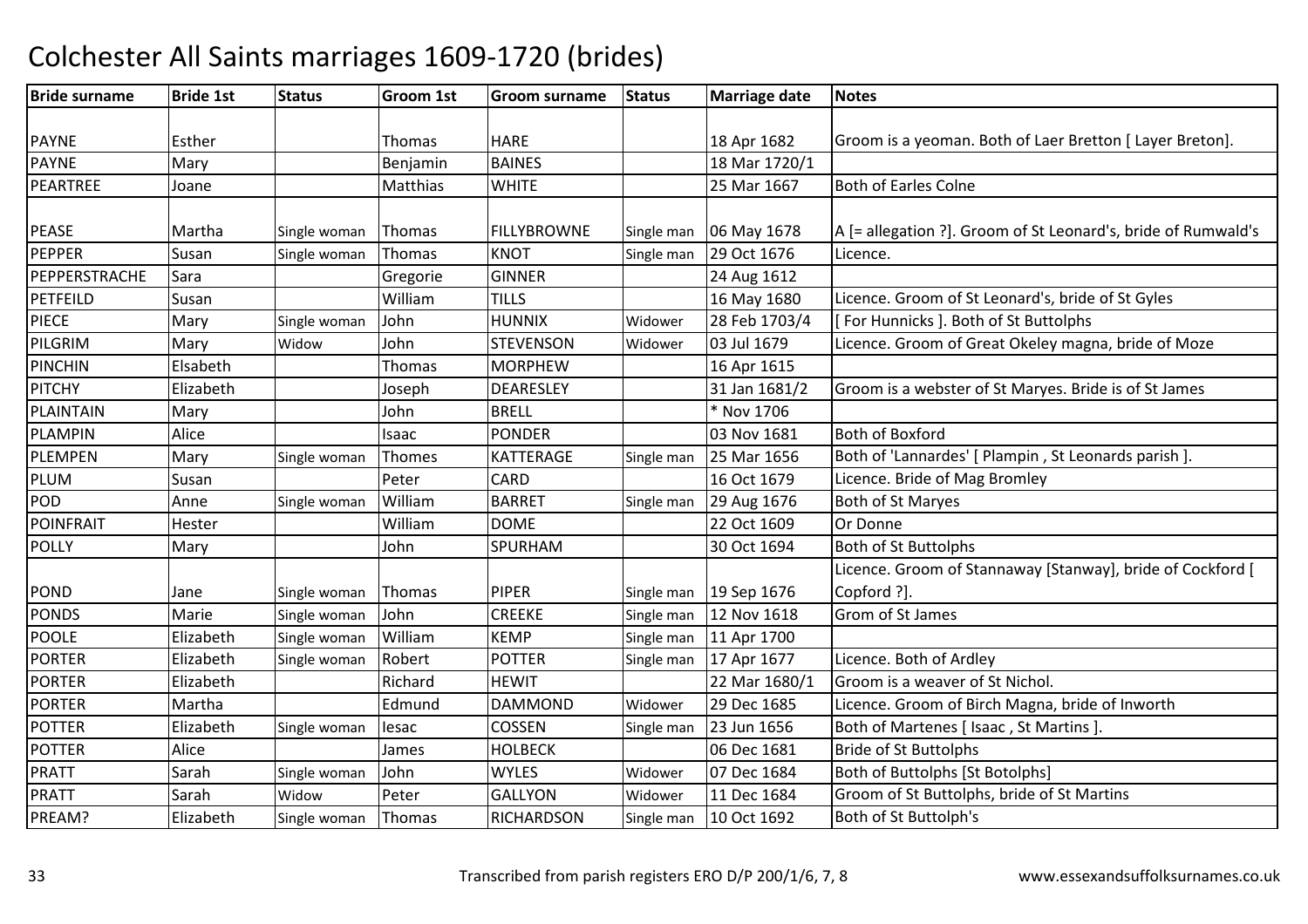| <b>Bride surname</b> | <b>Bride 1st</b> | <b>Status</b> | <b>Groom 1st</b> | <b>Groom surname</b> | <b>Status</b> | <b>Marriage date</b> | Notes                                                         |
|----------------------|------------------|---------------|------------------|----------------------|---------------|----------------------|---------------------------------------------------------------|
| <b>PRENTICE</b>      | Sara             | Widow         | John             | <b>SMITH</b>         | Single man    | 06 Jun 1616          |                                                               |
|                      |                  |               |                  |                      |               |                      | Groom of Little Wakerin in Retchford Hundred . [ Rochford].   |
| <b>PRESTON</b>       | Sarah            | Single woman  | Henry            | <b>BEDMAN</b>        |               | 31 Mar 1678          | Bride of Dengy [Dengie]. Licence.                             |
| <b>PRUDENCE</b>      | Mary             |               | John             | <b>BAKER</b>         |               | 07 May 1718          |                                                               |
| <b>PURCAS</b>        | Anne             | Widow         | James            | <b>GERRAULD</b>      | Single man    | 28 Apr 1689          |                                                               |
| <b>PURCHAS</b>       | Mary             |               | David            | <b>THOMPSON</b>      |               | 29 Dec 1713          | Groom of Sudberry [Sudbury, Suffolk], bride of St But.        |
| <b>PURKIS</b>        | Elizabeth        | Single woman  | John             | <b>MALDIN</b>        | Single man    | 17 Jul 1699          | Groom of Lexden                                               |
| <b>PURSLOW</b>       | Sarah            | Single woman  | Ambrose          | [LR]OWTH             | Single man    | 15 Feb 1676/7        | The L and R are over each other. Licence.                     |
| <b>PURVYS</b>        | Mary             |               | Peter            | <b>GRANGE</b>        |               | 10 Jul 1679          | Both of Brackstead. [ Braxted ]. Licence.                     |
| QUARTERLAIN          | Anne             | Widow         | Henry            | <b>HAMMOND</b>       | Single man    | 01 Feb 1702/3        | Licence. Both of St Peter's                                   |
| <b>QUILTER</b>       | Mary             | Single woman  | Thomas           | <b>HAYWARD</b>       | Single man    | 27 Dec 1692          | <b>Both of Ardley</b>                                         |
| QUIXLEE              | Mary             | Single woman  | John             | <b>MAN</b>           | Single man    | 27 Jan 1675/6        | Licence. Both of Fingringhoe                                  |
|                      |                  |               |                  |                      |               |                      | Licence. Groom of Little Clackton, bride of Bricklesea        |
| <b>RAM</b>           | Thomazin         | Widow         | Joseph           | <b>BUMSTEAD</b>      |               | 22 Jul 1680          | [Brightlingsea].                                              |
| <b>RAMPLEY</b>       | Elizabeth        | Widow         | William          | <b>KINGSBURY</b>     |               | 04 Aug 1681          | Groom is of Middleton [ Middleton nr Braintree ?].            |
| <b>RAND</b>          | Mary             | Single woman  | Joseph           | <b>CARTER</b>        | Single man    | 08 Jan 1704/5        | Both of St Buttolph's                                         |
| <b>RAWLIN</b>        | Mary             | Single woman  | Jeremy           | <b>RAZIN</b>         | Single man    | 03 Oct 1676          | Licence. Both of Bils?                                        |
| <b>RAY</b>           | Alice            | Single woman  | Robert           | <b>BACON</b>         | Single man    | 22 Jul 1676          | Licence. Groom of Wisson?, bride of Nayland                   |
| <b>RAY</b>           | Mary             | Single woman  | James            | <b>BROWNE</b>        | Single man    | 09 Sep 1694          | Licence. Groom of St Mary                                     |
| <b>RAY</b>           | Sarah            | Widow         | John             | RO[NU]GEWELL         | Single man    | 11 Sep 1699          | Both of St Buttolph's                                         |
| <b>RAY</b>           | Martha           | Single woman  | Sammuell         | <b>HAMMONT</b>       | Single man    | 24 Jul 1709          | Groom of St Peters, bride of St Buttolphs                     |
| <b>RAYLAND</b>       | Elizabeth        | Widow         | Joseph           | CO[NU]T              | Widower       | 31 Oct 1676          | [For Coote ?]. Licence.                                       |
| <b>RAYNER</b>        | Elizabeth        | Widow         | Shaderak         | J[AO]NES             | Single man    | 30 Dec 1655          | Both of Marys [ St Mary's ]                                   |
|                      |                  |               |                  |                      |               |                      | A [= allegation ?]. Groom of St Mary Magdalen, bride of St    |
| <b>RAYNER</b>        | Mary             | Single woman  | Robert           | <b>OASTLER</b>       | Single man    | 16 Apr 1677          | Leonards                                                      |
| <b>RAYNER</b>        | Elizabeth        |               | Nicholas         | <b>TREDGET</b>       | Widower       | 12 Oct 1678          | Licence. Groom of West Bergeholt, bride of St Gyles           |
| <b>REASON</b>        | Sarah            |               | Henry            | <b>LANCKFORD</b>     |               | 12 Jul 1719          |                                                               |
| REDGWELL             | Sarah            | Single woman  | William          | <b>WOODWARD</b>      | Single man    | 16 Sep 1677          | Licence. Both of Wakes Colne                                  |
|                      |                  |               |                  |                      |               |                      | Groom of Fingringhoe, bride of East Dullyland [ East Donyland |
| <b>REED</b>          | Sarah            |               | Robert           | <b>DURRELL</b>       |               | 25 Dec 1677          | ]. Licence.                                                   |
| <b>REED</b>          | Mary             | Single woman  | William          | <b>MILTON</b>        | Single man    | 06 Oct 1689          |                                                               |
| <b>REEVES</b>        | Mary             |               | James            | <b>BEDELL</b>        |               | 22 Aug 1683          | <b>Bride of St Botolphs</b>                                   |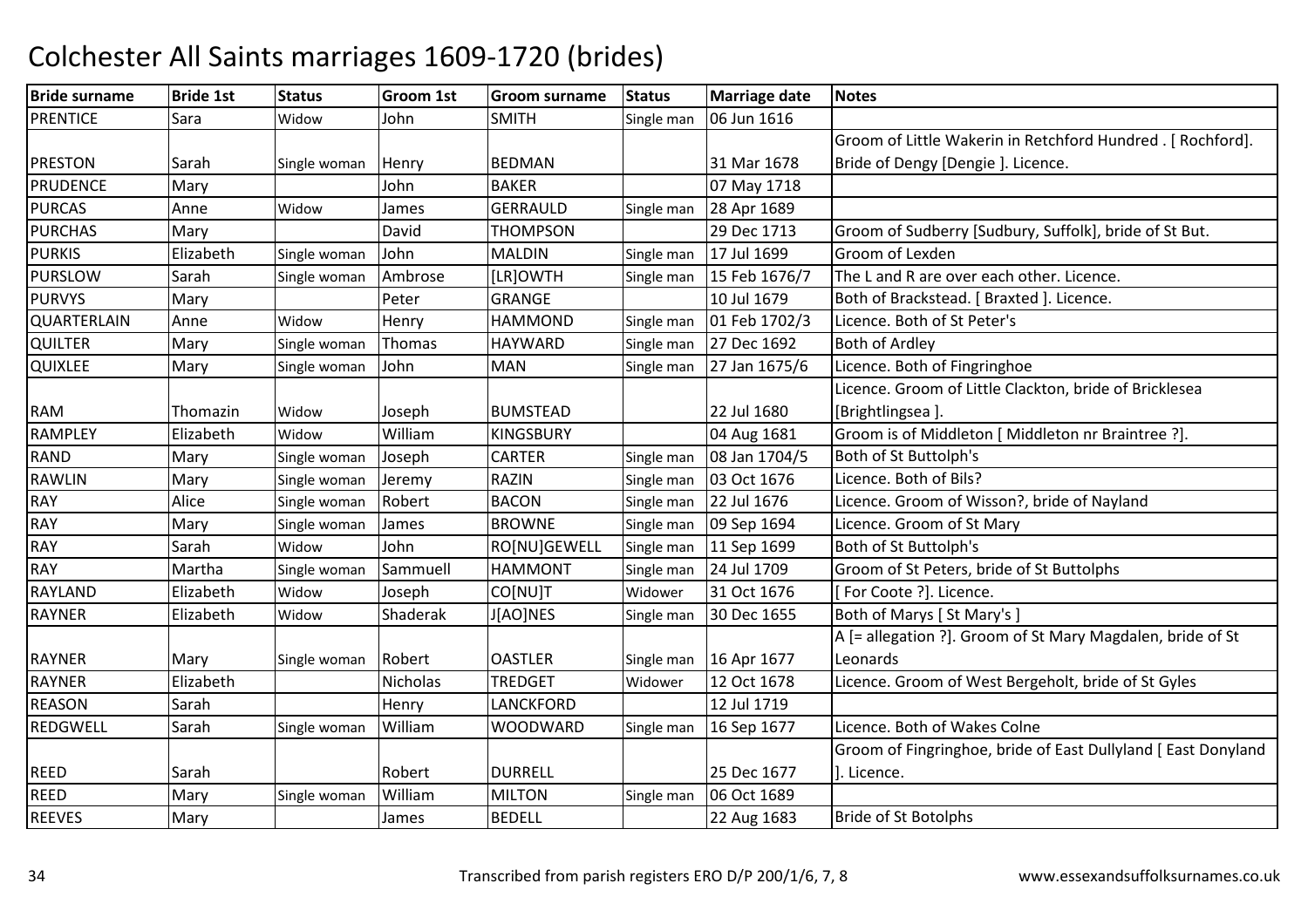| <b>Bride surname</b> | <b>Bride 1st</b> | <b>Status</b> | <b>Groom 1st</b> | <b>Groom surname</b> | <b>Status</b> | <b>Marriage date</b> | <b>Notes</b>                                                 |
|----------------------|------------------|---------------|------------------|----------------------|---------------|----------------------|--------------------------------------------------------------|
| <b>RELTON</b>        | Mary             |               | Thomas           | <b>GREENWATER</b>    |               | 05 Feb 1681/2        | Both of St Peter's                                           |
| <b>REMINGTON</b>     | Mary             |               | Thomas           | <b>DINES</b>         |               | 26 Sep 1681          | Groom of Furly, bride of Sawket [ Virley ? Salcott ?].       |
| <b>REVE</b>          | Sarah            | Single woman  | James            | <b>BRYANT</b>        | Single man    | 04 Jun 1655          |                                                              |
| <b>REVE</b>          | Sarah            |               | Thomas           | <b>WILKINS</b>       |               | 12 Feb 1710/1        | Bride of St Buttolph's                                       |
| <b>REVELL</b>        | Elizabeth        | Widow         | John             | PRAT                 |               | 05 Jan 1681/2        | Groom is a weaver of St Peter's. Bride is of St Leonard's    |
| <b>REVELL</b>        | Mary             | Single woman  | William          | <b>TEEDER</b>        | Single man    | 11 Jan 1698/9        | Both of St Buttolph's                                        |
| <b>REYNOLDS</b>      | Dorcas           |               | Edward           | <b>BROWN</b>         |               | 27 Mar 1687          |                                                              |
| <b>REYNOLDS</b>      | Susanna          | Single woman  | Charles          | <b>STEBBIN</b>       | Single man    | 26 Aug 1695          | Both of St Buttolph's                                        |
| <b>RICCARDS</b>      | Dorcas           |               | Thomas           | <b>RAYNER</b>        |               | 31 Aug 1680          | Licence. Groom is a miller. Both of Fordham                  |
| <b>RICH</b>          | Ann              | Widow         | Isack            | <b>BATTEL</b>        | Widower       | 27 Sep 1654          | Both of Wecks [ Wix ?].                                      |
| <b>RICH</b>          | Mary             | Single woman  | Robert           | <b>WILSON</b>        | Single man    | 29 Sep 1678          | Licence. Both of Alesford. [Alresford ?].                    |
| <b>RICHARDSON</b>    | Mary             | Single woman  | Thomas           | <b>BLOWERS</b>       | Single man    | 13 May 1676          | Licence. Both of East Dullyland [ Donyland ?].               |
| <b>RICHARDSON</b>    | Anne             | Single woman  | Joseph           | <b>TILLET</b>        | Single man    | 24 Jun 1708          | Groom of St James, bride of St Buttolphs                     |
| <b>RICHER</b>        | Mary             | Single woman  | Charles          | <b>BOOTH</b>         | Widower       | 08 Oct 1704          | Both of St Buttolph's                                        |
| <b>RICHMAN</b>       | Anne             |               | Christopher      | <b>TOUCHING</b>      |               | 26 Dec 1682          |                                                              |
| <b>RINSALL</b>       | Alice            | Widow         | Samuel           | <b>BEXBY</b>         | Widower       | 30 Jun 1681          | Both of St Leonard's                                         |
| <b>RISBY</b>         | Elizabeth        |               | John             | <b>GOODWIN</b>       | Single man    | 23 Jul 1678          | Licence. Groom of St Leonard's, bride of West Bergeholt      |
| RISDEL               | Winifride        |               | Richard          | <b>BACKUS</b>        |               | 14 Feb 1713/4        | Bride of St Buttolph's                                       |
| <b>RIVERS</b>        | Mary             | Single woman  | John             | <b>WOOD</b>          | Single man    | 08 Oct 1699          | Groom of Greenstead, bride of St Buttolph's                  |
| <b>ROBINSON</b>      | Mary             |               | Thomas           | <b>AMIT</b>          |               | 28 Oct 1676          | Licence. Both of Tollesbury                                  |
| <b>ROCHESTER</b>     | Mary             |               | John             | <b>WENT</b>          |               | 01 Sep 1681          | Groom is of St Gyles, bride is of St Buttolphs               |
|                      |                  |               |                  |                      |               |                      | Groom is a carpenter of Aberton (Abberton). Bride is of Laer |
| <b>ROE</b>           | Sarah            | Widow         | William          | <b>CLARK</b>         |               | 28 Aug 1681          | de Lay [ Layer de la Haye ].                                 |
| <b>ROGERS</b>        | Mary             |               | Francis          | <b>JACOB</b>         |               | $* * 1652$           | Undated. Bride of St Ossithes [St Osyths]                    |
| <b>ROGERS</b>        | Hannah           | Single woman  | Anthony          | <b>ALDERTON</b>      | Single man    | 31 Oct 1676          | Licence. Groom of Braynford?, bride of Bergeholt             |
| <b>ROOKESBY</b>      | Katherine        | Single woman  | James            | <b>SHERLOCK</b>      | Single man    | 12 Nov 1696          | Both of St Buttolph's                                        |
| <b>ROOT</b>          | Susan            | Single woman  | John             | <b>MORLEY</b>        | Single man    | 31 Dec 1685          | Licence. Both of Chappell                                    |
| <b>ROOT</b>          | Eliz.            |               | Tho.             | <b>BURGESS</b>       |               | 06 Apr 1686          |                                                              |
| <b>ROOT</b>          | Elizabeth        | Single woman  | Thomas           | <b>UNDERWOOD</b>     | Widower       | 28 Mar 1692          | Groom of Langenhoe, bride of Fingringhoe                     |
| <b>ROPER</b>         | Sarah            |               | John             | <b>GAGER</b>         |               | 15 Aug 1680          | A [= allegation ?]. Groom of St Leonard's, bride of Sudbury  |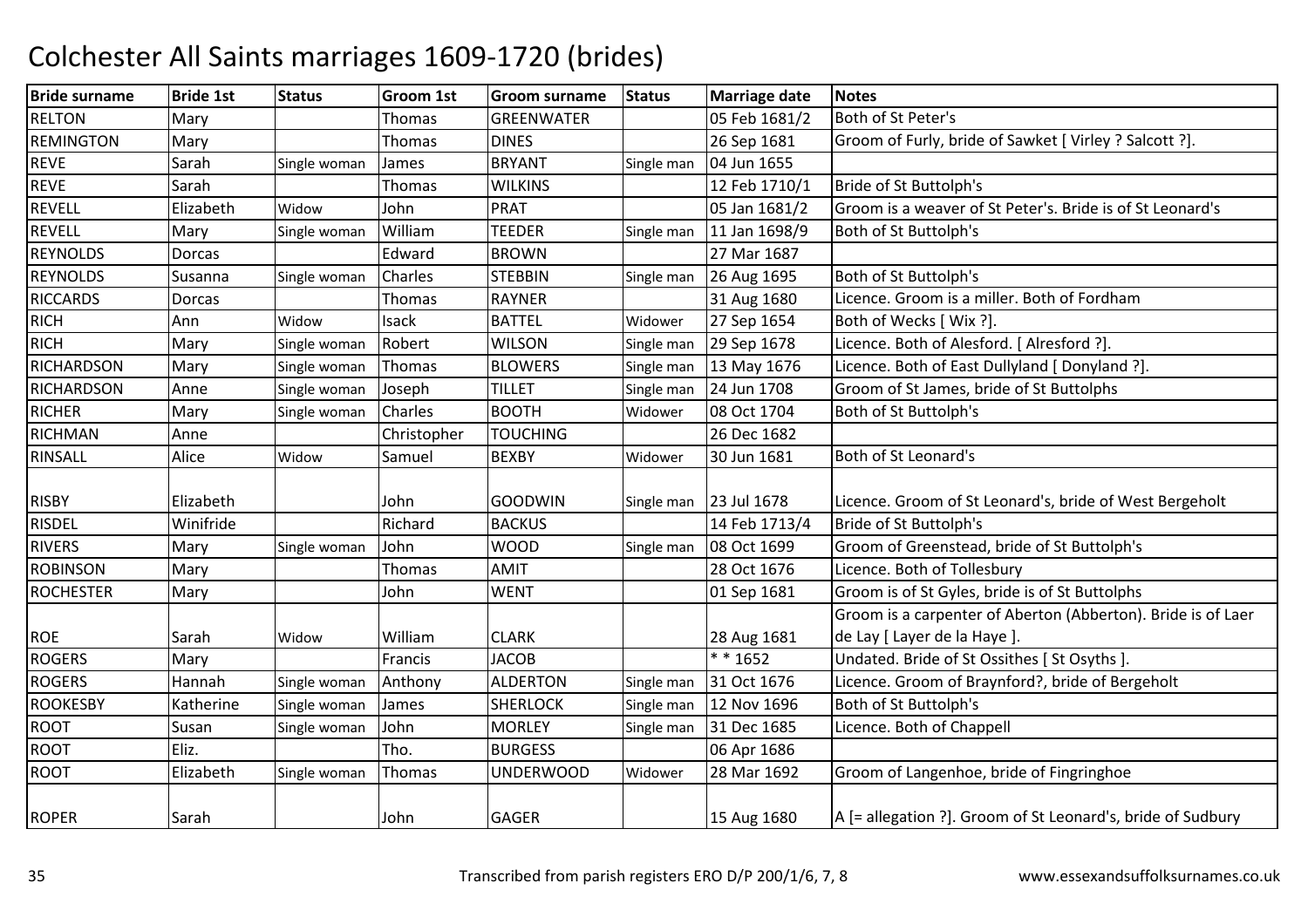| <b>Bride surname</b> | <b>Bride 1st</b> | <b>Status</b> | <b>Groom 1st</b> | <b>Groom surname</b> | <b>Status</b> | <b>Marriage date</b> | <b>Notes</b>                                                   |
|----------------------|------------------|---------------|------------------|----------------------|---------------|----------------------|----------------------------------------------------------------|
| <b>ROQUIER</b>       | Mary             |               | Dennis           | <b>CLAPOTT</b>       |               | 06 Sep 1710          | Mr DP, Mrs MR.                                                 |
| <b>ROUSE</b>         | Martha           |               | Robert           | <b>DAVY</b>          |               | 02 Feb 1681/2        | <b>Both of Stoke</b>                                           |
| <b>ROWLAND</b>       | Mary             | Widow         | Edward           | <b>KING</b>          | Single man    | 25 Jun 1679          | Licence. Both of St Peter's                                    |
| <b>ROWLISON</b>      | Mary             |               | Robert           | <b>COOK</b>          |               | 19 Feb 1709/10       | Groom of St James, bride of St Buttolphs                       |
| <b>ROYDON</b>        | Mary             |               | Samuel           | <b>HAWES</b>         |               | 18 Apr 1682          | Both of St Osyth                                               |
| <b>RUDLAN</b>        | Elizabeth        |               | John             | <b>CANT</b>          |               | 20 Mar 1697/8        | Licence. Bride of Fingringhoe                                  |
|                      |                  |               |                  |                      |               |                      |                                                                |
| <b>RUDLIN</b>        | Sarah            |               | Nicholas         | <b>CROUCH</b>        |               | 19 May 1678          | A [= allegation ?]. Groom of West Marsey [West Mersea ]        |
|                      |                  |               |                  |                      |               |                      | A [= allegation ?]. Groom of St Mary Magdalen, bride of St     |
| <b>RUMBALL</b>       | Mary             | Widow         | Nathaniel        | <b>TYLER</b>         | Widower       | 24 Jun 1677          | <b>Buttolph's</b>                                              |
| <b>RUSSELLS</b>      | Sarah            | Widow         | William          | <b>HOLLAND</b>       | Widower       | 18 Jun 1676          | Both of St Buttolph's                                          |
| <b>RUSSELLS</b>      | Martha           |               | Samuel           | FERRYBEE             |               | 28 Dec 1679          | Licence. [Ferriby or similar ?]. Bride of St Mary's            |
| <b>RUSSELLS</b>      | Rebecca          |               | James            | <b>DUNBAR</b>        | Widower       | 13 May 1680          | Licence, $A$ [= allegation ?]                                  |
| <b>RUST</b>          | Joanna           | Widow         | Stephen          | <b>BROCK</b>         |               | 16 Jul 1681          | Both of Laer Marney (Layer Marney)                             |
| <b>RUST</b>          | Sarah            | Single woman  | Nathaneel        | <b>CHIGNALL</b>      |               | 29 Oct 1681          | Both of Laer Marney [ Layer Marney ].                          |
| S[PT]ARLING          | Deborah          | Widow         | William          | <b>HAMMOND</b>       |               | 19 Jan 1677/8        | The p and t overlay each other. Bride of Wicks [Wix]. Licence. |
| <b>SADLER</b>        | Sarah            | Widow         | Daniel           | <b>HART</b>          | Single man    | 06 Oct 1695          | Both of Fingringhoe                                            |
| <b>SAGE</b>          | Kathenne         |               | William          | <b>MATHAM</b>        |               | 16 Jan 1681/2        | Groom is a bricklayer. Both of Halstead                        |
| SALLOWES             | Elsabeth         | Single woman  | John             | <b>PAUSIE</b>        | Single man    | 06 Feb 1620/1        |                                                                |
| <b>SALMON</b>        | Mary             |               | George           | <b>SAMSON</b>        |               | 21 Jan 1707/8        | Groom of St Martins, bride of St Buttolph's                    |
| SALTERWAYT           | Elizabeth        | Single woman  | Thomas           | <b>CLARK</b>         | Widower       | 23 Feb 1677/8        | Licence.                                                       |
|                      |                  |               |                  |                      |               |                      | Brise should be Salmon ?]. Groom of St Mary Magdalen, bride    |
| SAMMONT              | Susan            | Widow         | Mathew           | POOLYE?              | Widower       | 21 Dec 1696          | of St Buttolph's                                               |
|                      |                  |               |                  |                      |               |                      | The bride is Rebecca Samms alias Gladwin, Licence, Groom of    |
| <b>SAMMS</b>         | Rebecca          | Widow         | Andrew           | <b>DAY</b>           |               | 11 Sep 1679          | Stannaway [Stanway], bride of Ledexn                           |
| <b>SAMMS</b>         | Sarah            | Widow         | John             | <b>PRYOR</b>         | Widower       | 11 Jul 1680          | A [= allegation ?]. Both of St Buttolphs                       |
| SAMPLE               | Sarah            | Single woman  | Robert           | <b>HARVEY</b>        | Single man    | 05 Nov 1677          | Licence. Groom of Harwich                                      |
| SANDAL               | Mary             |               | James            | <b>BRUCE</b>         |               | 26 Dec 1714          |                                                                |
| SANDALL              | Rose             | Single woman  | Henry            | <b>DANIEL</b>        | Widower       | 16 Aug 1696          | Groom of Fingringhoe                                           |
| <b>SANDERS</b>       | Ellen            | Widow         | Thomas           | <b>GARDINER</b>      |               | 21 Oct 1688          |                                                                |
| SANFORD              | Elizabeth        |               | Samuel           | <b>FAN</b>           |               | 20 Oct 1681          | [For Fenn ?]. Bride of Much Holland                            |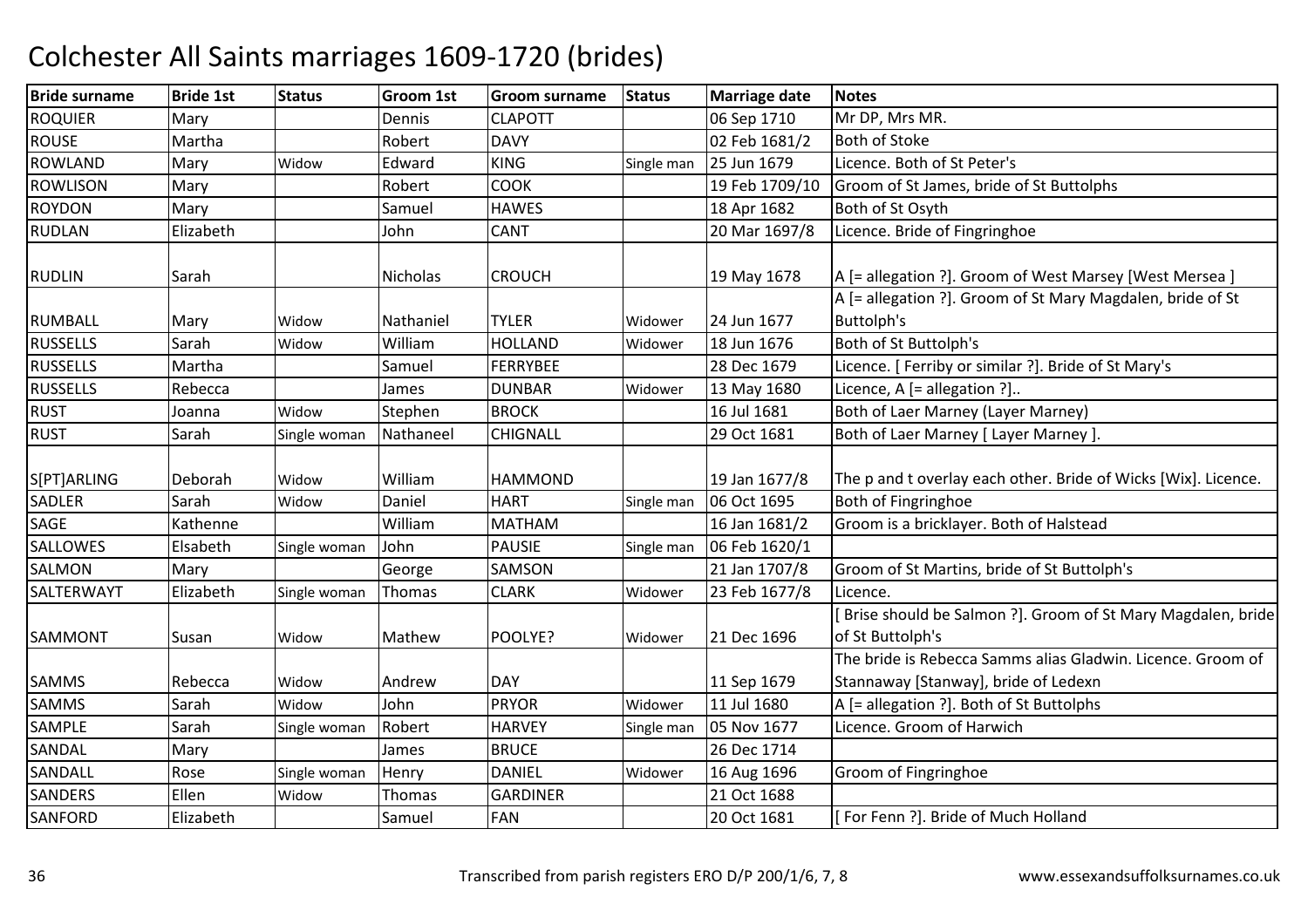| <b>Bride surname</b> | <b>Bride 1st</b> | <b>Status</b> | Groom 1st | Groom surname     | <b>Status</b> | <b>Marriage date</b> | <b>Notes</b>                                                |
|----------------------|------------------|---------------|-----------|-------------------|---------------|----------------------|-------------------------------------------------------------|
| SAPRILING?           | Elizabeth        | Single woman  | William   | <b>MILES</b>      | Single man    | 24 Jul 1656          | Both of Ardle [ Ardleigh ]                                  |
| SAUL                 | Rose             | Widow         | John      | <b>PAUL</b>       | Widower       | 04 Oct 1681          | Groom of St Leonard's, bride of Wivenhoe                    |
| <b>SAUNDERS</b>      | Elizabeth        |               | John      | <b>BYSOUTH</b>    | Widower       | 14 May 1679          | Licence. Both of Inworth                                    |
| <b>SAUNDERS</b>      | Eliz.            | Widow         | Will.     | SEAMAN            | Widower       | 04 Mar 1685/6        | Licence. Both of Dedham                                     |
| SAWYARD              | Keturah          |               | John      | <b>LEMMON</b>     |               | 06 Aug 1678          | Licence. Both of St Leonard's                               |
| SAXENDALE            | Mary             | Widow         | Thomas    | <b>HART</b>       | Widower       | 08 Jan 1681/2        | <b>Both of St James</b>                                     |
| <b>SAYER</b>         | Frances          | Widow         | John      | <b>DUNNALL</b>    |               | 15 Jul 1679          | Licence. A [= allegation ?]. Both of Wivenhoe.              |
| <b>SCOT</b>          | Ellen            |               | Thomas    | <b>SHERECROFT</b> |               | 28 Oct 1692          | At Lexden. Groom of Lexden, bride of St Buttolphs           |
| <b>SCRIPP</b>        | Susan            |               | John      | <b>DICKSON</b>    | Widower       | 10 Aug 1680          | A [= allegation ?]. Both of St Buttolphs                    |
| <b>SCRUDLAND</b>     | Penelope         |               | James     | GURN?             |               | 20 May 1718          | <b>Errors for Gunn and Scrubland?].</b>                     |
| <b>SEAGAR</b>        | Elizabeth        |               | Edward    | LEAGYE            |               | 13 Apr 1682          | Groom is a 'marriner' of Wivenhoe, bride is of Ipswich      |
| <b>SEARLE</b>        | Anne             |               | Robert    | <b>COVELL</b>     |               | 07 Jan 1704/5        | Both of St Buttolph's                                       |
|                      |                  |               |           |                   |               |                      |                                                             |
| <b>SEARLES</b>       | Elizabeth        | Widow         | John      | <b>BELL</b>       | Single man    | 17 Jul 1692          | At Fingringhoe. Groom of St Peter's, bride of St Buttolph's |
| <b>SEDDEN</b>        | Mary             |               | Thomas    | WHEELEY           |               | 17 Apr 1720          |                                                             |
| <b>SEMSON</b>        | Anne             | Widow         | Thomes    | <b>MALLET</b>     | Widower       | 19 Aug 1655          | Both of Petters [ St Peters ].                              |
| <b>SHAW</b>          | Abigail          | Single woman  |           | <b>HARMER</b>     |               | 08 Nov 1641          | Groom is Mr Harmer, lecturer                                |
|                      |                  |               |           |                   |               |                      | Groom is a husbandman. Both of West Marsey [ West           |
| SHELDRAKE            | Sarah            |               | William   | <b>KEBLE</b>      |               | 25 Sep 1681          | Mersea].                                                    |
| <b>SHELLY</b>        | Mary             | Widow         | Thomas    | <b>DALLOW</b>     | Single man    | 23 Sep 1679          | A [= allegation ?]. Bride of St Buttolph's                  |
| <b>SHEPHARD</b>      | Mary             | Single woman  | Robert    | <b>FALLTON</b>    | Single man    | 15 Jul 1654          | Both of Layer Manard [ Layer Marney ?].                     |
| <b>SHEPHERD</b>      | Anne             |               | Richard   | <b>PRICK</b>      | Widower       | 19 Oct 1680          | Licence. Groom of Nayland, bride of Wormingford             |
| <b>SHERMAN</b>       | Judith           | Single woman  | John      | <b>PEAK</b>       | Single man    | 23 Oct 1679          | Licence. Both of Dedham                                     |
| SHERMAN              | Sarah            |               | Anthony   | <b>BRYNER</b>     |               | 05 Nov 1681          | <b>Bride of St Peters</b>                                   |
| <b>SHILLETOE</b>     | Mary             | Widow         | Thomas    | <b>HARBERT</b>    |               | 28 Feb 1680/1        | Licence. Bride of St Nicholls [St Nicholas ].               |
| <b>SHILLITO</b>      | Elizabeth        | Single woman  | Lennard   | SWAN              | Single man    | 21 Nov 1655          | Both of Neckholes [ St Nicholas ].                          |
| <b>SHILLITOE</b>     | Mary             |               | Edward    | GOLD              |               | 25 Jun 1681          | Groom is a bricklayer. Both of Earles Colne.                |
| SHIPAWAY             | Sarah            |               | Edward    | <b>CLARK</b>      |               | 24 Jun 1689          | Groom of St Buttolph's, bride of St James                   |
| <b>SIDEE</b>         | Elizabeth        | Single woman  | James     | AYLWARD           | Single man    | 25 Feb 1678/9        | Licence. [For Sidey/Siday]. Both of Great Bentley           |
| SILLERY              | Sarah            | Single woman  | Peter     | <b>CHAMBERS</b>   | Single man    | 07 Aug 1705          | Both of St Buttolph's                                       |
| <b>SILLETO</b>       | Abigail          |               | John      | <b>BROWN</b>      |               | 28 Feb 1714/5        |                                                             |
| <b>SILLETTO</b>      | Susan            | Single woman  | Thomas    | <b>SYMONS</b>     | Single man    | 09 Jan 1710/1        | Both of St Buttolph's                                       |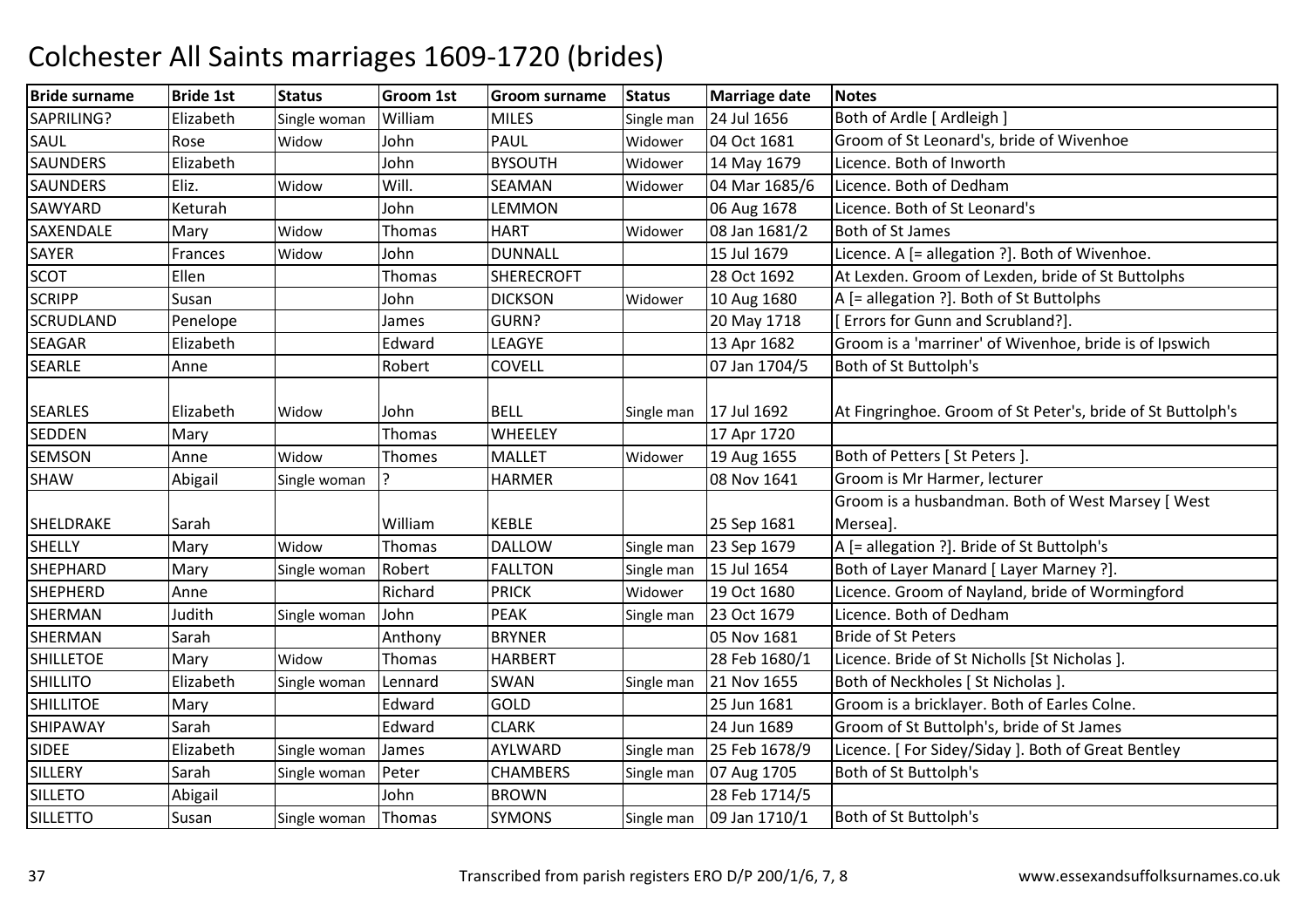| <b>Bride surname</b> | <b>Bride 1st</b> | <b>Status</b> | Groom 1st | <b>Groom surname</b> | <b>Status</b> | Marriage date | <b>Notes</b>                                              |
|----------------------|------------------|---------------|-----------|----------------------|---------------|---------------|-----------------------------------------------------------|
| <b>SIMPKIN</b>       | Mary             |               | Daniel    | <b>NORRIS</b>        |               | 25 Apr 1682   | <b>Bride of St Peters</b>                                 |
| <b>SIMPSON</b>       | Alice            | Single woman  | Philip    | <b>SMITH</b>         | Widower       | 27 Jun 1708   | Groom of St James                                         |
| <b>SIMSON</b>        | Mary             |               | John      | <b>GRIGS</b>         |               | 06 Nov 1687   |                                                           |
| <b>SIMSON</b>        |                  | Widow         | Robert    | <b>VINCE</b>         | Single man    | 11 Apr 1714   | No firstname.                                             |
| <b>SKINNER</b>       | Martha           | Single woman  | John      | COLDUM               | Single man    | 14 Aug 1676   | Coldham ?]. Licence. Both of Wivenhoe                     |
| <b>SKINNER</b>       | Hannah           |               | Thomas    | <b>PARR</b>          |               | 26 Sep 1678   | A [= allegation ?]. Both of Fingringhoe                   |
|                      |                  |               |           |                      |               |               | Groom is a husbandman of West Marsey [West Mersea].       |
| <b>SKINNER</b>       | Sarah            |               | Thomas    | <b>NUN</b>           |               | 18 Apr 1682   | Bride is of Fingringhoe                                   |
| <b>SLEEKE</b>        | Susan            |               | Henry     | <b>GARVIS</b>        |               | $* * 1652$    | Undated. Bride of Toulsbury                               |
| <b>SLOAT</b>         | Mary             |               | Gamaleel  | <b>WILBORE</b>       |               | 23 Jun 1681   | <b>Both of Cogshall (Coggeshall)</b>                      |
| SMALLEDG             | Rhode            |               | John      | <b>BONNIVENT</b>     |               | 12 Feb 1638/9 |                                                           |
| SMALLEDGE            | Anne             | Single woman  | George    | <b>ADAMS</b>         | Single man    | 20 Feb 1678/9 | A [= allegation ?]. Both of St Buttolphs                  |
| <b>SMEE</b>          | Mary             | Single woman  | Robert    | <b>SEAMANS</b>       | Widower       | 14 Jul 1701   | Groom of Weevenhoe, bride of St Buttolphs                 |
| <b>SMEE</b>          | Sarah            |               | John      | <b>BELL</b>          |               | 14 Jun 1711   | <b>Bride of St Buttolphs</b>                              |
| <b>SMITH</b>         | Sara             | Widow         | Geofrie   | <b>COLMES</b>        | Single man    | 29 Apr 1620   | Widow of John Smith. Groom of St Buttolphs                |
| <b>SMITH</b>         | Susan            | Single woman  | John      | <b>DIXON</b>         | Single man    | 03 Sep 1676   | Licence. Groom of St Buttolphs, bride of St Martin's      |
| <b>SMITH</b>         | Jane             |               | William   | <b>SMITH</b>         |               | 05 Oct 1676   | Licence. Both of Great Horkesley                          |
| <b>SMITH</b>         | Elizabeth        |               | James     | <b>WRINCH</b>        |               | 27 Dec 1677   | Licence. Groom of Ardley, bride of Great Bromley          |
| <b>SMITH</b>         | Mary             | Widow         | Peter     | <b>PARMATER</b>      | Single man    | 25 Dec 1678   | Parmenter ]. A [= allegation ?]. Groom of St Gyles        |
| <b>SMITH</b>         | Elizabeth        | Single woman  | Nathaneel | EVERARD              | Single man    | 02 Sep 1679   | Licence. Both of Wormingford                              |
| <b>SMITH</b>         | Katherine        | Widow         | Humphrey  | <b>HUBBARD</b>       |               | 08 Dec 1680   | Licence. Both of St Peters                                |
| <b>SMITH</b>         | Mary             |               | John      | <b>BACKWELL</b>      |               | 02 Jun 1681   | <b>Both of Messing</b>                                    |
|                      |                  |               |           |                      |               |               | Groom is of Pedmarsh, bride is of Munt Bewers [ Pebmarsh, |
| <b>SMITH</b>         | Mary             |               | John      | <b>SIDAY</b>         |               | 14 Oct 1681   | Mount Bures ].                                            |
| <b>SMITH</b>         | Susanna          | Single woman  | Daniel    | <b>FRANCIS</b>       | Single man    | 28 Feb 1681/2 | Groom is a 'marriner'. Both of Tolesbury                  |
|                      |                  |               |           |                      |               |               |                                                           |
| <b>SMITH</b>         | Elizabeth        | Single woman  | Thomas    | <b>TURNER</b>        | Single man    | 23 Dec 1701   | Groom of St Buttolphs, Bride of Fingrigo [ Fingringhoe ]. |
| <b>SMITH</b>         | Hannah           | Single woman  | John      | <b>COOK</b>          | Widower       | 08 Feb 1702/3 | Both of St Buttolph's                                     |
| <b>SMITH</b>         | Mary             | Single woman  | Thomas    | <b>LINNEVET</b>      | Single man    | 16 Apr 1703   | Both of St Buttolph's                                     |
| <b>SMITH</b>         | Mary             | Single woman  | John      | <b>HANKIN</b>        | Single man    | 31 Oct 1703   | Both of St Buttolph's                                     |
| <b>SMITH</b>         | Sarah            | Single woman  | Thomas    | <b>WITNAL</b>        | Single man    | 25 Feb 1706/7 | Both of St Buttolph's                                     |
| <b>SMITH</b>         | Hannah           | Single woman  | John      | <b>POULTER</b>       | Single man    | 18 May 1707   | Both of St Buttolph's                                     |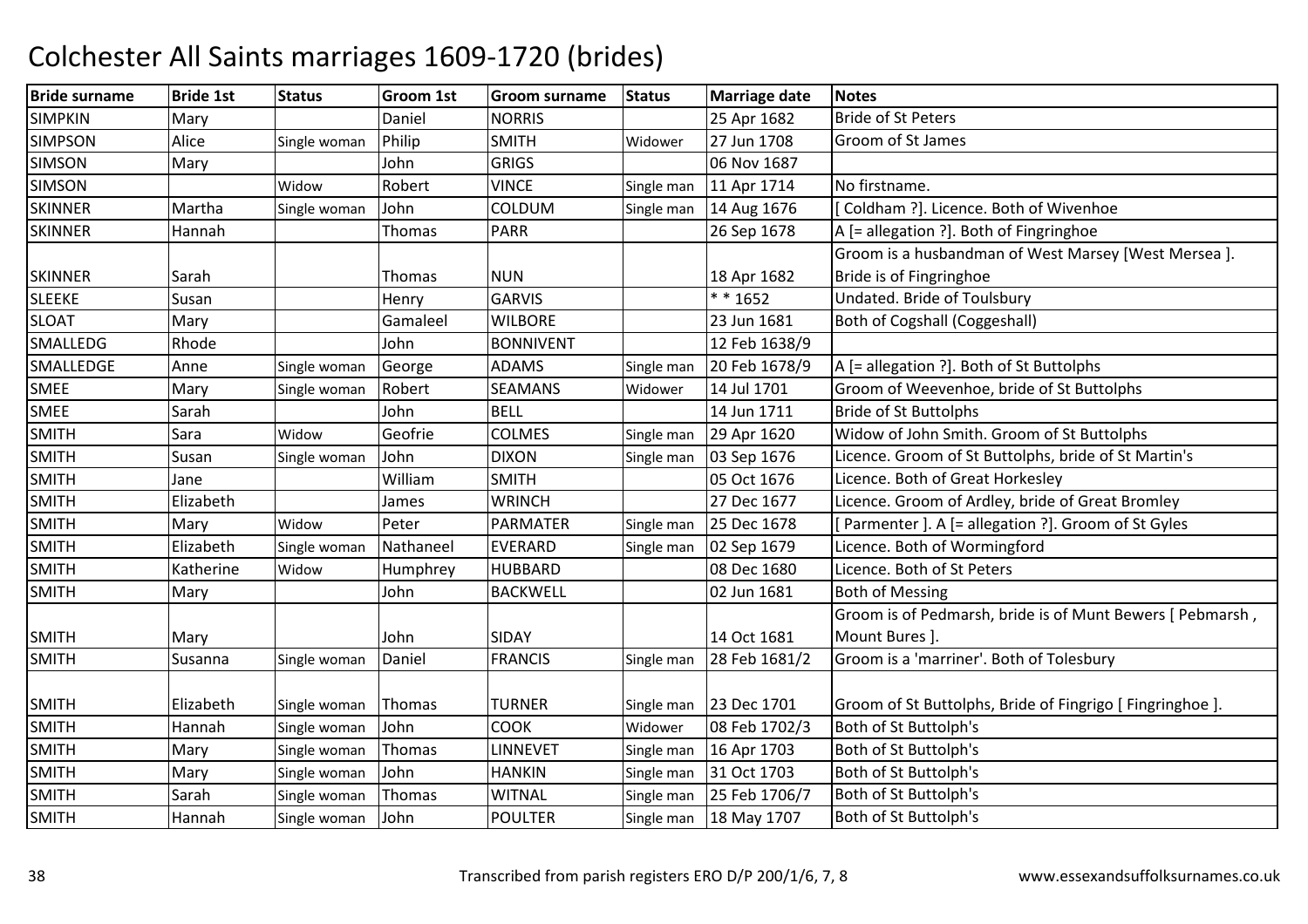| <b>Bride surname</b> | <b>Bride 1st</b> | <b>Status</b> | <b>Groom 1st</b> | <b>Groom surname</b> | <b>Status</b> | Marriage date  | <b>Notes</b>                                                  |
|----------------------|------------------|---------------|------------------|----------------------|---------------|----------------|---------------------------------------------------------------|
| <b>SMITH</b>         | Elizabeth        | Single woman  | Edward           | <b>CAPSTACK</b>      | Single man    | 10 Oct 1711    | <b>Both of St Buttolphs</b>                                   |
| <b>SMITH</b>         | Elizabeth        |               | William          | <b>SLAN</b>          |               | 01 Nov 1716    |                                                               |
| SMITH                | Elizabeth        |               | Martin           | <b>OSBORN</b>        |               | 10 May 1719    |                                                               |
| <b>SMY</b>           | Sarah            | Single woman  | James            | ALEXANDER            | Single man    | 03 Jul 1680    | Licence. [ Smee ?]. Both of Harwich                           |
| <b>SMYTH</b>         | Katheren         | Widow         | Edward           | <b>ALSTON</b>        | Single man    | 06 Jul 1654    | Both of Ethurston, Suffolk[ Thurston ?].                      |
| <b>SMYTH</b>         | <b>Bradget</b>   | Single woman  | Gorge            | <b>MALDEN</b>        | Single man    | 29 Oct 1654    |                                                               |
| <b>SNELL</b>         | Elizabeth        |               | Samson           | <b>WARE</b>          |               | 25 Feb 1714/5  |                                                               |
| <b>SNELL</b>         | Mary             |               | John             | <b>AUDLEY</b>        |               | 23 Dec 1716    |                                                               |
| <b>SOLES</b>         | Anne             | Widow         | Robert           | <b>BAKER</b>         |               | 24 Aug 1680    | Licence. Groom of St Buttolphs, bride of St James's           |
|                      |                  |               |                  |                      |               |                | Groom of Rumbles, bride of Butles [ St Runwalds and St        |
| <b>SOMMERS</b>       | Ellen            | Single woman  | Solleman         | <b>LENCE</b>         | Single man    | 13 Apr 1656    | Botolphs parishes ].                                          |
| <b>SOONE</b>         | Marie            |               | Edward           | <b>GRAUNT</b>        |               | 14 Apr 1624    | Duitshwoman.                                                  |
| <b>SOONES</b>        | Sarah            |               | John             | <b>CHADKIRK</b>      |               | 26 Feb 1679/80 | Licence.                                                      |
| SOWGATE              | Frances          |               | Thomas           | <b>HARWOOD</b>       |               | 28 Sep 1699    | Groom of St Gyls [Giles], bride of St Buttolph's              |
| SPALDING             | Hannah           |               | William          | <b>SMITH</b>         |               | 20 Apr 1682    | Groom is a rower. Both of St Peter's                          |
| SPANTIN              | Sarah            |               | Isaac            | <b>HODGSKIN</b>      | Single man    | 27 Feb 1678/9  | Licence. Bride of St James'                                   |
| SPARROW              | Mary             | Widow         | Mathew           | <b>BLOYSE</b>        | Single man    | 27 Feb 1692/3  | Groom of Much Bromley, bride of Fingringhoe                   |
| <b>SPENCER</b>       | Elizabeth        |               | Samuell          | CHAMPNESSE           |               | 13 Dec 1681    | <b>Bride of Wix</b>                                           |
| SPONDELL             | Sarah            |               | John             | <b>HEYWOOD</b>       |               | 21 Feb 1709/10 |                                                               |
| <b>SPOONER</b>       | Serah            |               | Francis          | <b>COCKETT</b>       | Single man    | 26 Jun 1693    | Groom of St Lan*?                                             |
| <b>SPRINGET</b>      | Prudence         | Single woman  | John             | <b>POOLE</b>         | Single man    | 12 May 1678    | Licence. Both of Peldon                                       |
| <b>STALLIBRASS</b>   | Sarah            |               | <b>Brook</b>     | <b>SKINGLY</b>       |               | 23 Jun 1706    | Groom of St Giles, bride of St Buttolph's                     |
| <b>STANDLE</b>       | Easther          | Single woman  | William          | <b>TAYLOR</b>        | Widower       | 27 Feb 1692/3  | Both of St Buttolph's                                         |
| <b>STANLEY</b>       | Elizabeth        | Widow         | John             | <b>BRIDGE</b>        |               | 02 Sep 1681    | Groom is a husbandman. Both of Stoke.                         |
| <b>STARR</b>         | Anne             | Single woman  | Samuell          | CHAPMAN              | Single man    | 18 Aug 1679    | A [= allegation ?]. Bride of St Buttolph's                    |
| <b>STASSIE</b>       | Elizabeth        | Single woman  | Thomas           | <b>GATHAR</b>        | Single man    | 19 Jun 1658    | Groom of Trenetiy [ For Stacy ? Holy Trinity parish ].        |
| <b>STEBBIN</b>       | Elizabe.         | Single woman  | Benjamin         | <b>DICKSON</b>       | Single man    | 25 Dec 1700    | Both of St Buttolph's                                         |
| <b>STEBBIN</b>       | Eliza.           |               | Jonathan         | <b>BROWN</b>         |               | 13 Sep 1714    | <b>Bride of St Buttolphs</b>                                  |
|                      |                  |               |                  |                      |               |                |                                                               |
| <b>STEEL</b>         | Mary             | Single woman  | John             | <b>CROPLEY</b>       | Single man    | 22 Jan 1676/7  | A [= allegation ?]. Groom of St Buttolphs, bride of St Maryes |
| <b>STEEVENS</b>      | Elizabeth        | Single woman  | Robert           | <b>PONDER</b>        | Single man    | 29 Dec 1698    | Groom of Holy Trinity, bride of St Buttolphs                  |
| <b>STEPHENS</b>      | Jane             | Widow         | Robert           | <b>ALEFOUNDER</b>    | Widower       | 28 Sep 1680    | Licence. Both of Kirkby [Kirby-le-Soken]                      |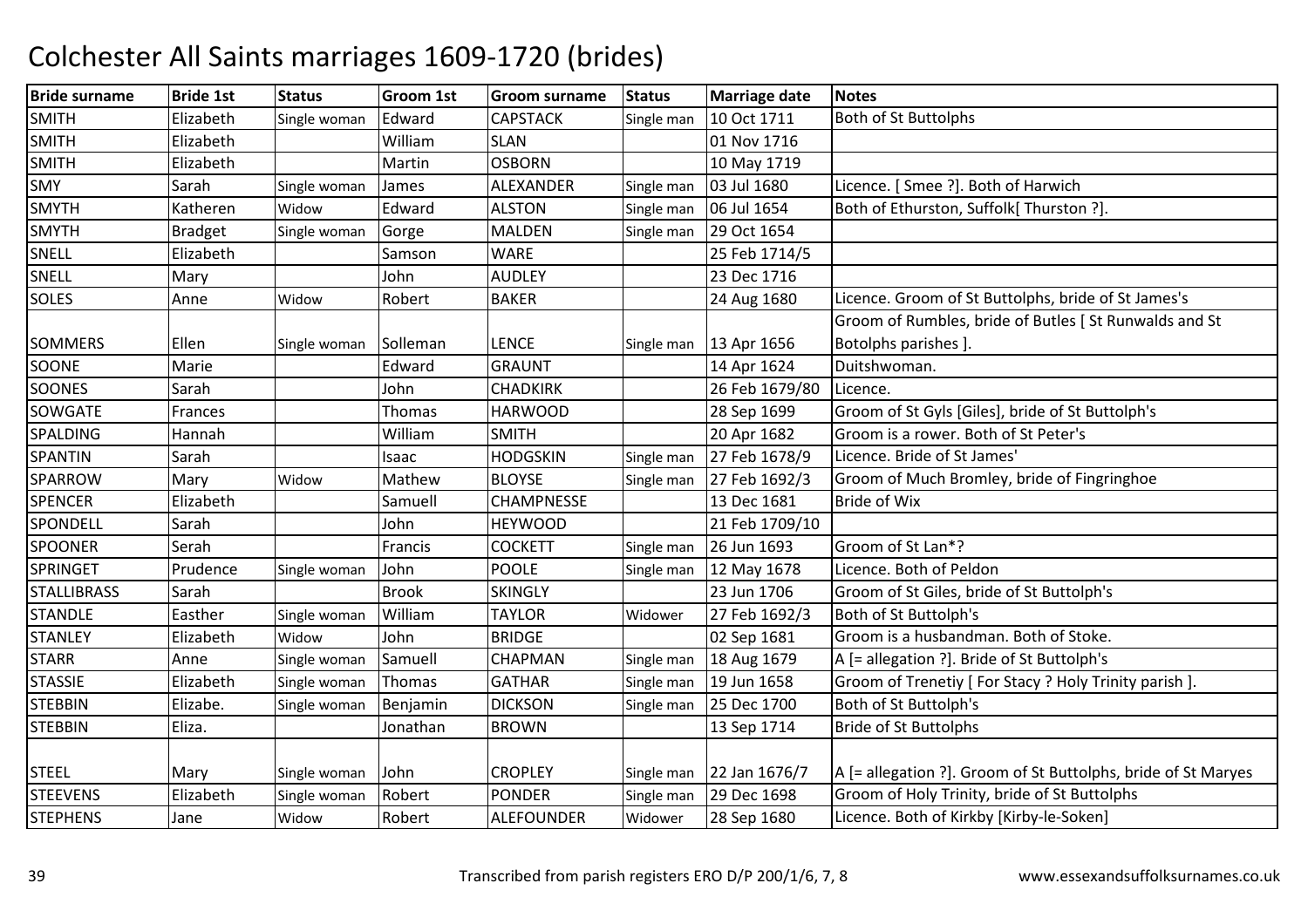| <b>Bride surname</b> | <b>Bride 1st</b> | <b>Status</b> | Groom 1st | <b>Groom surname</b> | <b>Status</b> | <b>Marriage date</b> | <b>Notes</b>                                              |
|----------------------|------------------|---------------|-----------|----------------------|---------------|----------------------|-----------------------------------------------------------|
| <b>STEPHENS</b>      | Abigail          |               | Thomas    | TWIN                 |               | 04 Feb 1680/1        | o I'= Ordinary Licence? Groom of St Peters                |
| <b>STERLING</b>      | Anne             | Widow         | Thomas    | <b>HAWES</b>         |               | 28 Feb 1692/3        | Bride of Myle End                                         |
| <b>STEVENS</b>       | Abigail          | Widow         | John      | <b>TIBBALD</b>       |               | 03 Feb 1679/80       | Licence. Both of St Giles                                 |
| <b>STEVENS</b>       | Mary             | Single woman  | William   | <b>BRANCH</b>        | Single man    | 12 Oct 1690          | Both of St Buttolph's                                     |
| <b>STEVENS</b>       | Sarah            | Widow         | Daniel    | <b>BAKER</b>         | Single man    | 22 Oct 1699          | Both of St Buttolph's                                     |
| <b>STEVENS</b>       | Esther           |               | Ralph     | <b>DOVE</b>          |               | 30 Jan 1699/00       | Groom of St Gyles, bride of St Butt. [St Botolph's].      |
| <b>STEVENS</b>       | Ann              | Single woman  | John      | <b>WILSON</b>        | Single man    | 28 Dec 1701          | Both of St Buttolph's                                     |
| <b>STEVENS</b>       | Sarah            |               | Richard   | <b>CHURCH</b>        |               | 13 Aug 1718          |                                                           |
|                      |                  |               |           |                      |               |                      | Licence. Groom of Sudbury, bride of Ballington [ Probably |
| <b>STEVNES</b>       | Joanna           |               | James     | <b>CURDY</b>         | Widower       | 21 Apr 1685          | Stevens ].                                                |
| <b>STILES</b>        | Elizabeth        | Widow         | Henry     | <b>PEIRCE</b>        | Widower       | 20 Oct 1702          | Groom of St Peter's, bride of St Buttolphs                |
| <b>STILLARD</b>      | Mary             |               | Jonathan  | <b>MAKYN</b>         |               | 27 Jan 1652/3        |                                                           |
| <b>STOCKIN</b>       | Sarah            |               | Richard   | <b>PYLE</b>          |               | 11 Feb 1688/9        |                                                           |
| <b>STOLLARD</b>      | Mary             |               | Daniel    | <b>KING</b>          |               | 06 Jun 1678          | Licence. Both of Dedham                                   |
| <b>STONE</b>         | Abigal           |               | Willm.    | <b>FLOOD</b>         |               | $* * 1652$           | Undated.                                                  |
| <b>STONE</b>         | Annah            | Widow         | Robert    | <b>WOODBRIDGE</b>    | Widower       | 04 Aug 1675          | Both of St Leonard's                                      |
| <b>STONE</b>         | Rebecca          |               | James     | <b>CURTIS</b>        | Widower       | 22 Oct 1696          | Groom of St Nicholas, bride of Fingringhoe                |
| <b>STONWARD</b>      | Esther           | Single woman  | Henry     | <b>OSMOND</b>        | Single man    | 04 Jul 1704          | Both of St Buttolph's                                     |
| <b>STOWERS</b>       | Sarah            |               | Edward    | <b>CATER</b>         |               | 08 Oct 1685          | Bride of Tayne Magna [Great Tey ?]                        |
| <b>STOWERS</b>       | Frances          |               | James     | <b>MARSH</b>         |               | 12 Sep 1714          |                                                           |
| <b>STREATON</b>      | Martha           |               | Robert    | SYMMOND              |               | 01 Apr 1678          | A [= allegation ?].                                       |
| <b>STRUT</b>         | Mary             |               | John      | <b>DAVY</b>          |               | 26 Jul 1681          | Groom is a yeoman of Much Tayne [ Great Tey ?]            |
| <b>STUBBS</b>        | Susannah         |               | Jason     | <b>JENNINGS</b>      |               | 03 Aug 1713          | <b>Both of St Buttolphs</b>                               |
| <b>STUD</b>          | Sarah            | Single woman  | George    | <b>RICHES</b>        | Single man    | 09 Oct 1681          | Both of St Nicholas                                       |
| <b>SUMMERS</b>       | Rebecca          |               | John      | CACH?                |               | 29 Sep 1653          |                                                           |
| <b>SUMMERS</b>       | Susanna          |               | Solomon   | <b>SMITH</b>         |               | 24 Apr 1720          |                                                           |
| <b>SURREY</b>        | Susan            | Single woman  | William   | ARMITAGE             | Widower       | 03 Oct 1676          | Licence. Both of St Peters                                |
| <b>SUTTON</b>        | Alice            |               | Richard   | LONDON               |               | 07 Jan 1614/5        |                                                           |
| <b>SWAINE</b>        | Judith           |               | William   | <b>SACHE</b>         |               | 27 Dec 1720          |                                                           |
| <b>SYMMONDS</b>      | Grace            | Widow         | Edward    | <b>LOCK</b>          |               | 22 Sep 1681          | Bride is of Fingringhoe                                   |
| <b>SYMONDS</b>       | Sarah            | Single woman  | John      | WALKER               | Single man    | 28 Jul 1692          | Licence. Groom of St Nicholas, bride of Fingringhoe       |
| <b>SYMPSON</b>       | Sarah            |               | Peter     | <b>SMITH</b>         |               | 25 Dec 1676          | $A$ [= allegation ?].                                     |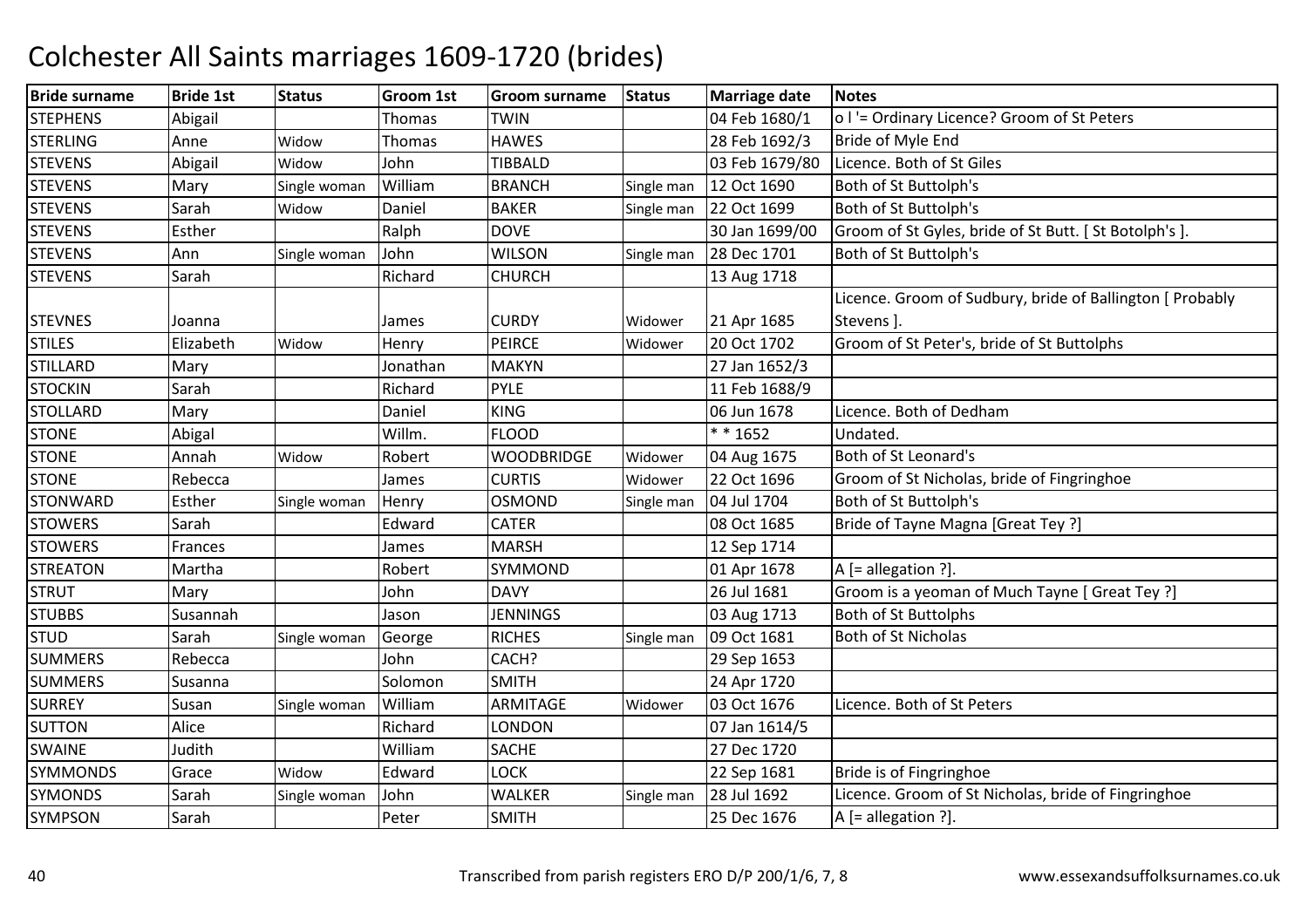| <b>Bride surname</b> | <b>Bride 1st</b> | <b>Status</b> | Groom 1st   | Groom surname    | <b>Status</b> | <b>Marriage date</b> | <b>Notes</b>                                                                                                            |
|----------------------|------------------|---------------|-------------|------------------|---------------|----------------------|-------------------------------------------------------------------------------------------------------------------------|
| <b>SYMPSON</b>       | Rose             | Single woman  | Thomas      | <b>DEARSLEY</b>  | Single man    | 31 Mar 1689          |                                                                                                                         |
| <b>SYSTERNE</b>      | Mary             | Single woman  | Mathew      | <b>OSBORNE</b>   | Single man    | 30 Oct 1676          | A [= allegation ?]. Groom of St Buttolphs                                                                               |
| <b>TABER</b>         | Jan              |               | John        | <b>RUST</b>      | Widower       | 01 Mar 1653/4        | Tabor 1.                                                                                                                |
| <b>TALANT</b>        | Catherine        | Single woman  | William     | <b>CHESTER</b>   | Single man    | 19 Mar 1702/3        | Licence. Both of Peldon                                                                                                 |
| <b>TANNER</b>        | Elizabeth        | Single woman  | Samuel      | <b>DEEKS</b>     | Single man    | 19 Jul 1691          | Both of St Buttolph's                                                                                                   |
|                      |                  |               |             |                  |               |                      | A I [= allegation ?]. Groom of Wicks [ Wix ], bride of                                                                  |
| <b>TAWLER</b>        | Joanna           |               | John        | <b>CONSTABLE</b> |               | 27 Jul 1680          | Stannaway.                                                                                                              |
| <b>TAYLER</b>        | Susan            |               | Richard     | <b>OSBORN</b>    |               | 27 Sep 1653          | <b>Bride of Maningtree</b>                                                                                              |
| <b>TAYLOR</b>        | Elizabeth        | Widow         | Isaac       | <b>COSENS</b>    | Widower       | 22 Jan 1676/7        | Licence. Groom of St Peters, bride of St Buttolphs                                                                      |
| <b>TAYLOR</b>        | Olive            |               | Christopher | <b>RICHER</b>    |               | 01 Apr 1677          | A [= allegation ?]. Bride of St Rumwalds                                                                                |
| <b>TAYLOR</b>        | Rebekah          | Single woman  | Robert      | <b>THORNBACK</b> | Single man    | 28 Jun 1680          | Licence. Both of Brantree [Braintree]                                                                                   |
| <b>TAYLOR</b>        | Margaret         | Widow         | Peter       | <b>BOULER</b>    | Widower       | 17 Jan 1680/1        | A [= allegation ?]. Both of St Buttolphs                                                                                |
| <b>TEEDER</b>        | Mary             | Widow         | Isaac       | KEERSGIETER      | Widower       | 25 Nov 1705          | Both of St Mary Magdalen                                                                                                |
| <b>TEEL</b>          | Susan            |               | John        | <b>WICKHAM</b>   |               | 01 Jun 1715          |                                                                                                                         |
| <b>TEMPLEMAN</b>     | Susan            | Single woman  | Thomas      | <b>ONYON</b>     | Single man    | 20 Jan 1675/6        | Both of St Buttolph's                                                                                                   |
| <b>TENANT</b>        | Anne             |               | John        | <b>GREENE</b>    |               | 12 Oct 1675          | Groom is a husbandman. Both of Fawburne [Faulkbourne?]<br>'Mathew Lufkin of Witham, bricklayer, engaging for the same'. |
| <b>TENIFFE</b>       | Elizabeth        |               | Abraham     | <b>BROWNE</b>    |               | 27 Nov 1681          |                                                                                                                         |
| THEEDAL?             | Elizabeth        |               | Richard     | <b>BROCK</b>     |               | 13 Jan 1679/80       | Licence. Bride of East Marsey [ Or Theedam, East Mersea ].                                                              |
| THEEDAM              | Sarah            | Widow         | Thomas      | <b>PARR</b>      | Widower       | 02 Apr 1680          | Licence, A [= allegation ?]. Both of Fingringhoe                                                                        |
| THEEDAM              | Hannah           | Single woman  | Daniel      | <b>WHITE</b>     | Widower       | 12 Jul 1698          | Licence. Groom of Greenstead, bride of Fingringhoe                                                                      |
| THEEDAM              | Lydia            | Widow         | William     | <b>WADE</b>      | Single man    | 08 Oct 1698          | WW, Jun'r. Both of East Thorpe                                                                                          |
| <b>THEOBALD</b>      | Theodosia        |               | William     | <b>CLENCH</b>    |               | 31 Jul 1676          | Licence.                                                                                                                |
| <b>THOMPSON</b>      | Mary             |               | Samuel      | <b>YOUNG</b>     |               | 04 Aug 1681          | Groom is a 'clothyer' of Dedham, bride is of Langham                                                                    |
| <b>THOMPSON</b>      | Mary             | Widow         | Charles     | <b>STEBBIN</b>   | Widower       | 09 May 1703          | Both of St Buttolph's                                                                                                   |
| <b>THOMPSON</b>      | Susanna          |               | Daniel      | <b>CHATTON</b>   |               | 09 Oct 1712          | <b>Both of St Buttolphs</b>                                                                                             |
| <b>THORN</b>         | Ann              | Single woman  | Edward      | <b>STANES</b>    | Widower       | 07 Nov 1710          | Both of St Buttolph's                                                                                                   |
| <b>THORNBACKE</b>    | Elsabeth         |               | William     | <b>STRUTT</b>    |               | 20 Jan 1610/1        |                                                                                                                         |
| <b>THORNBANCK</b>    | Mary             |               | John        | <b>DANIEL</b>    |               | 17 Aug 1680          | Licence. Both of Fingringhoe                                                                                            |
| <b>THORNE</b>        | Mary             |               | Nicholas    | <b>BRACKSTON</b> |               | 22 May 1681          | Groom of St James, bride of St Martins                                                                                  |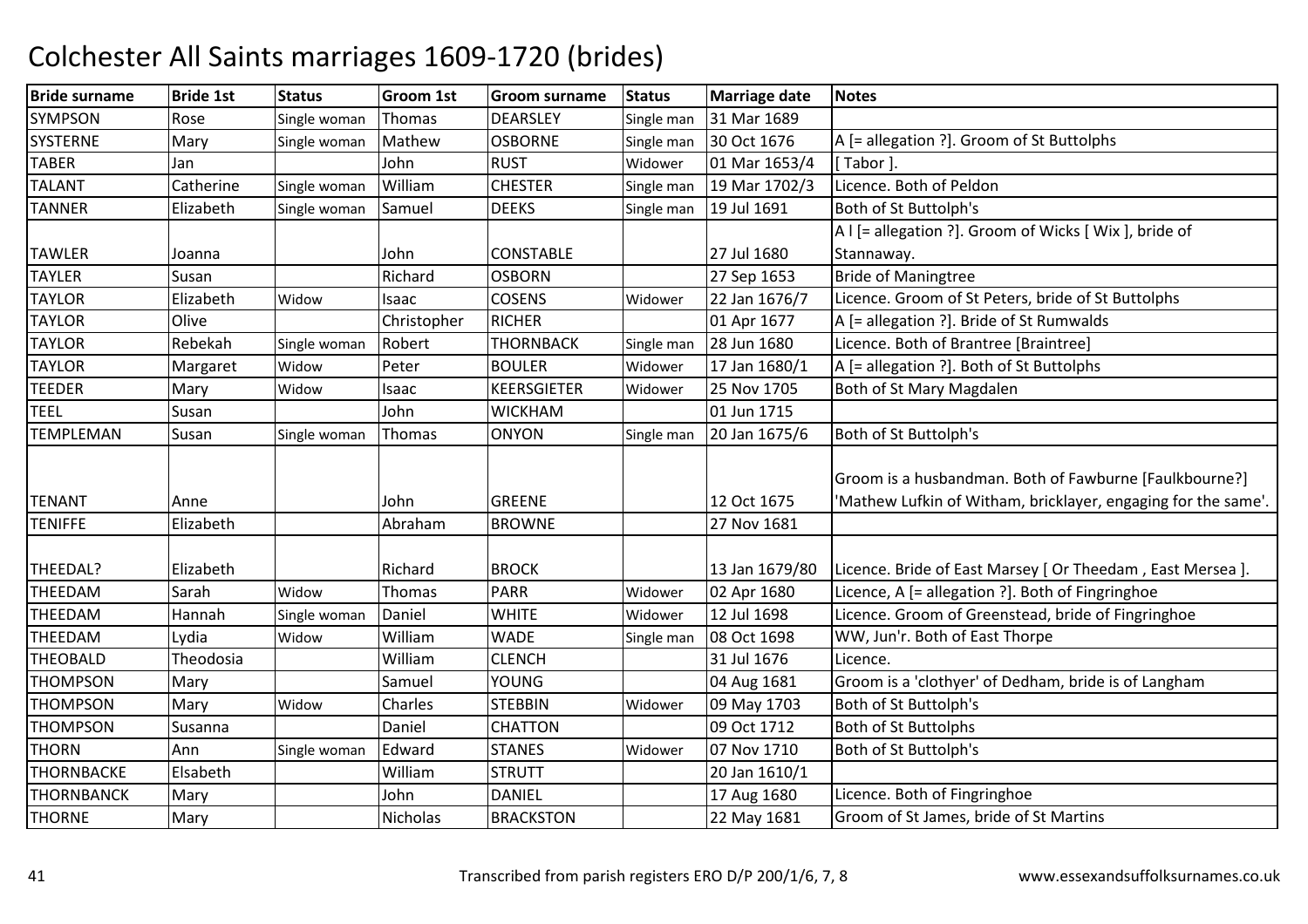| <b>Bride surname</b> | <b>Bride 1st</b> | <b>Status</b> | Groom 1st | <b>Groom surname</b> | <b>Status</b> | <b>Marriage date</b> | <b>Notes</b>                                                  |
|----------------------|------------------|---------------|-----------|----------------------|---------------|----------------------|---------------------------------------------------------------|
| <b>THORNE</b>        | Mary             |               | John      | <b>RICHARDSON</b>    |               | 13 Feb 1682/3        | Licence. Groom of St Peters                                   |
| <b>THORNE</b>        | Eliz.            | Spinster      | John      | <b>BLAND</b>         | Bachelor      | 09 Apr 1716          |                                                               |
| <b>THORNTON</b>      | Elizabeth        |               | Francis   | <b>CARTER</b>        |               | 11 Oct 1680          | Licence. Both of St Peter's                                   |
| <b>THORP</b>         | Judith           | Widow         | Robert    | <b>DAVYES</b>        | Widower       | 25 Mar 1695          | Both of St Buttolph's                                         |
| <b>THORP</b>         | Sarah            | Single woman  | Samuel    | <b>BARNNS</b>        | Single man    | 08 Jul 1701          |                                                               |
| <b>THURSTON</b>      | Jane             |               | William   | LOWES                |               | 26 Jun 1681          | Groom is a weaver, of Magdalen                                |
| <b>TILLER</b>        | Elizabeth        |               | Thomas    | <b>ELVEN</b>         |               | 05 Jul 1713          | <b>Both of St Buttolphs</b>                                   |
| <b>TODD</b>          | Ann              |               | Robert    | <b>AGNES</b>         |               | 07 Mar 1720/1        |                                                               |
| <b>TOMPSON</b>       | Mary             |               | Joseph    | <b>CORDER</b>        |               | 25 Dec 1715          |                                                               |
| <b>TOMS</b>          | Elizabeth        |               | Thomas    | <b>PEIRCE</b>        |               | 29 Dec 1681          | <b>Bride of St Maryes</b>                                     |
| <b>TOPLY</b>         | Mary             |               | Thomas    | <b>BOREHAM</b>       |               | 14 Sep 1681          | Groom is of St Maryes, bride is of St Gyles                   |
| <b>TOTEMAN</b>       | Elizabeth        |               | Ralph     | <b>PIKE</b>          |               | 05 Jun 1710          | Groom of Trinity [ Holy Trinity ], bride of St Buttolphs.     |
| <b>TOTHAM</b>        | Anne             | Single woman  | Thomas    | <b>LOCK</b>          | Single man    | 24 Jun 1677          | A [= allegation ?].                                           |
| <b>TOWERS</b>        | Sarah            | Single woman  | John      | <b>SMITH</b>         | Single man    | 09 Apr 1699          | Both of St Buttolph's                                         |
| <b>TOWERS</b>        | Susanna          | Single woman  | John      | <b>PRESNY</b>        | Single man    | 14 Jan 1700/1        | Both of S. Butt. [ St Botolph's ].                            |
| <b>TOWLER</b>        | Mary             |               | John      | <b>SHELLEY</b>       |               | 24 Apr 1679          | A [= allegation ?].                                           |
| <b>TOWSEY</b>        | Elizabeth        | Single woman  | William   | CARD                 | Single man    | 05 Feb 1679/80       | Licence. Both of Ardley                                       |
| <b>TRUE</b>          | Rebecca          | Single woman  | John      | <b>EAGLE</b>         | Single man    | 25 Mar 1695          | Both of St Buttolph's                                         |
| <b>TRUE</b>          | Elizabeth        | Single woman  | William   | <b>PRETTY</b>        | Single man    | 07 Apr 1702          |                                                               |
|                      |                  |               |           |                      |               |                      | Groom is a smith of Haverill, bride is of Hastead[ Haverhill, |
| <b>TUMBRIDGE</b>     | Martha           |               | John      | <b>THORNTON</b>      |               | 29 Nov 1681          | Halstead ]                                                    |
| <b>TUNBRIDGE</b>     | Susanna          |               | John      | <b>CUTLER</b>        |               | 30 May 1683          | Licence. Groom of St Leonards, bride of St Maries             |
|                      |                  |               |           |                      |               |                      |                                                               |
| <b>TURNER</b>        | Martha           |               | Samuel    | <b>WHIPHAM</b>       |               | 28 Jun 1681          | Groom of Bockin [Bocking], bride of Stystead [ Stisted ].     |
| <b>TURNER</b>        | Elizabeth        |               | Samuel    | <b>TURNER</b>        |               | 16 Aug 1681          | <b>Both of St Nicholas</b>                                    |
| <b>TURNER</b>        | Sarah            | Single woman  | John      | <b>HINDES</b>        |               | 17 Sep 1681          | Both of Karesey [Kersey?]                                     |
| <b>TURNER</b>        | Hannah           | Widow         | Thomas    | WELHAM               | Widower       | 02 May 1697          |                                                               |
| <b>TURNER</b>        | Katherine        | Widow         | George    | LAY                  | Widower       | 21 May 1700          | Both of St Buttolph's                                         |
| <b>TWINE</b>         | Mary             | Single woman  | George    | <b>RALETIN</b>       | Single man    | 26 Dec 1699          |                                                               |
| <b>TYDEMAN</b>       | Susan            | Single woman  | John      | <b>HAYNES</b>        | Single man    | 16 May 1700          | Both of St Buttolph's                                         |
| <b>TYE</b>           | Mary             |               | Jonathan  | <b>MARTIN</b>        |               | 06 Sep 1677          | Licence. Groom of Wivenhoe, bride of Fingringhoe              |
| <b>TYLER</b>         | Mary             | Widow         | John      | <b>RAND</b>          | Single man    | 23 Jun 1696          | Both of St Buttolph's                                         |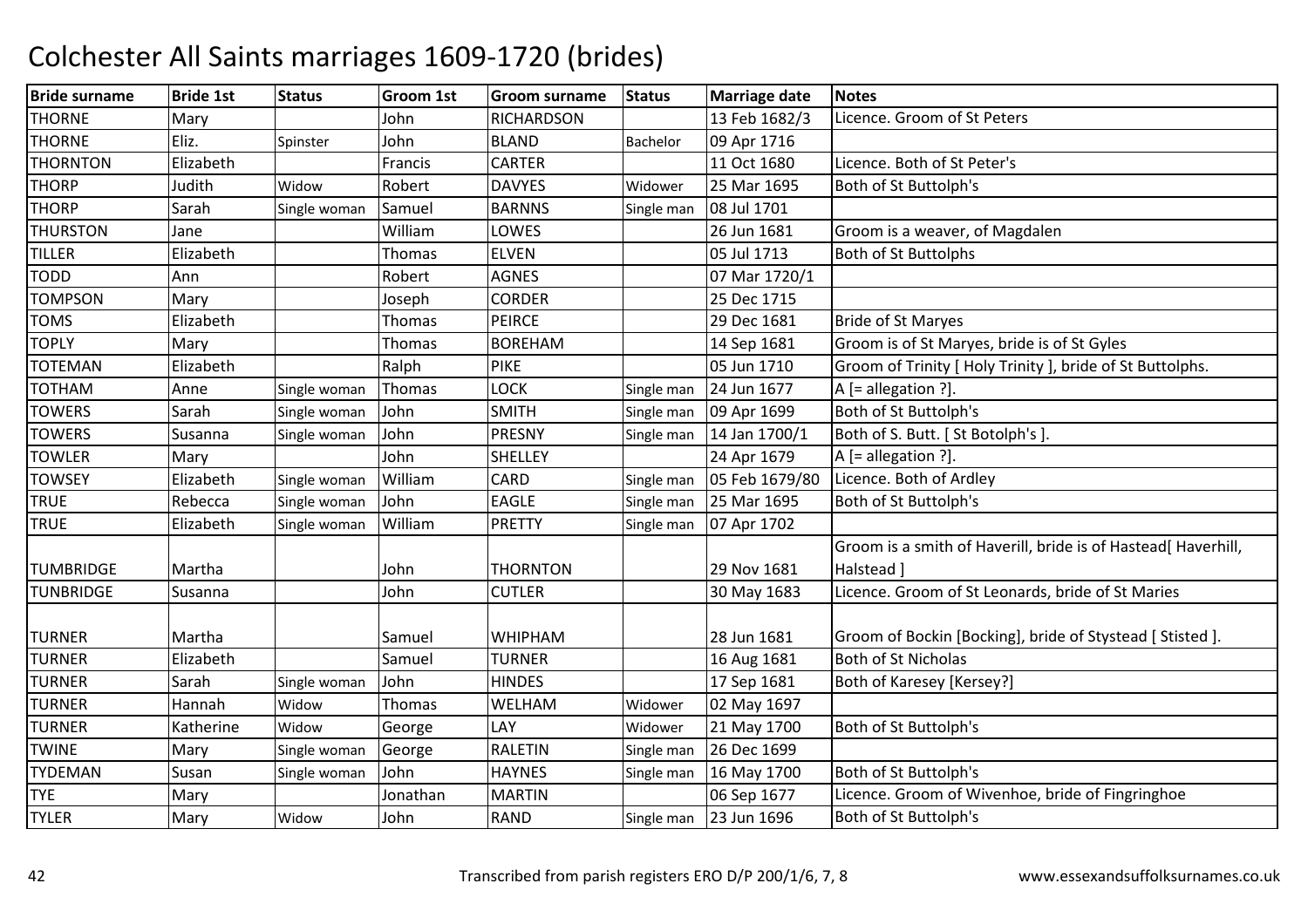#### Bride surnamee |Bride 1st |Status | Groom 1st | Groom surname | Status | Marriage date | Notes TYLL Mary WidowWidow Daniel SPEEDLOVE Widower 12 Dec 1689 Both of St Martin's<br>Widow John FROST Single man 18 Jun 1678 Licence. Both of Wi **TYLLS** Barbary Licence. Both of Wivenhoe UPCHER Elizabeth<br>UPCHER Mary Single woman Thomas EVERARD 26 Dec 1676<br>Single woman Joseph MILLAR Single man 17 Apr 1693 Licence. Groom is a gent, of Wormingford, bride is ofHorkesley MagnaR Mary Single woman Joseph MILLAR Single man 17 Apr 1693 Both of St Buttolph's UPCHERUSHERAnne Single woman William William WEYMAN Single man 05 Jul 1705 Groom of St James, bride of St Buttolphs<br>Edmond SALMON Single man 03 Jun 1712 Groom of St Peters, bride of St Buttolphs USHER Mary Single woman Edmond SALMONGroom of St Peters, bride of St Buttolphs VALEE Sara Sara Daniell SIMPSON 26 Sep 1652 **VANAUTHER** R Mary Nilliam <u>William TODD 13 Jan 1639/40</u><br>John PARKE 11 Sep 1717 VEAL Maryy John John John PARKE 11 Sep 1717<br>Christopher INMAN 24 Dec 1717 VINCE JaneChristopher 24 Dec 1717<br>04 Feb 1681/2 VINCENT ElizabethJoseph WAKELIN<br>Elijah BOYLES 04 Feb 1681/2 Both of St Nicholas<br>Single man 25 Jun 1699 Both of St Buttolph VINCENT JaneSingle woman 25 Jun 1699 Both of St Buttolph's<br>22 Aug 1697 Both of St Buttolph's VINERRachel Single woman Robert THOMAS Single man 22 Aug 1697 Both of St Buttolph's VINYARDD Frances Single woman Robert RIGHT Single man 10 Jun 1708 VINYARDMary 10 Joseph HUNT 10 May 1711 Groom of Shelly, Suffolk<br>Alice Single woman Richard PORTER Single man 29 Sep 1653 Both of Fering [Feering **WADE**  AliceSingle woman PORTER<br>OSMAND Both of Fering. [ Feering ] **WADE**  Barbarah $Single$  woman John Widower | 13 Aug 1712 | Both of St Buttolphs WALLIS Mary Single woman John CLEMENTS Single man  $*$  \* 1672 \* \* 1672 Both of Bocking. No date given, just before a 1672 record. **WALLIS** Mary Single woman Thomas ELVINWidower | 16 May 1700 | Both of St Buttolph's WALTER Marcy Single woman Nathanall KEMP<br>WARD Frances Single woman James HOLTON Single man 30 Jul 1654 Groom of Necholes [St Nicholas parish . Mercy Walter ].<br>Single man 16 Jan 1676/7 Licence. Bride of Stoke **WARD** Frances Single woman James HOLTON<br>
Mary Single woman William BARNARD Single man 16 Jan 1676/7 Licence. Bride of Stoke<br>Single man 25 Jun 1677 Both of Wicks. [Wix]. WARDSingle woman Both of Wicks. [Wix]. WARD Margaret Widow Vidow John PEAK Widower 28 Feb 1679/80<br>Single woman Samuel JENNINGS Widower 12 Jul 1692 A [= allegation ?]. Both of White Kolne... 'there published by the oath of the said Peak'. **WARD** D Mary Single woman Samuel JENNINGS Widower 12 Jul 1692 Groom of St Leonards **WARD** D Mary Single woman Edward LAMBURD Single man 21 Jun 1696 Both of St Buttolph's **WARD** D Sarah Single woman Henry DOWNS Single man 12 Jun 1712 Groom of St James **WARD** Elizabeth Single woman Edward HOLTON<br>
Anne Widow William MOTT Single man 26 Nov 1716<br>Single man 16 May 1679 WARE Anne**Widow**  WilliamLicence. Groom of St Rumwalds, bride of St Martin's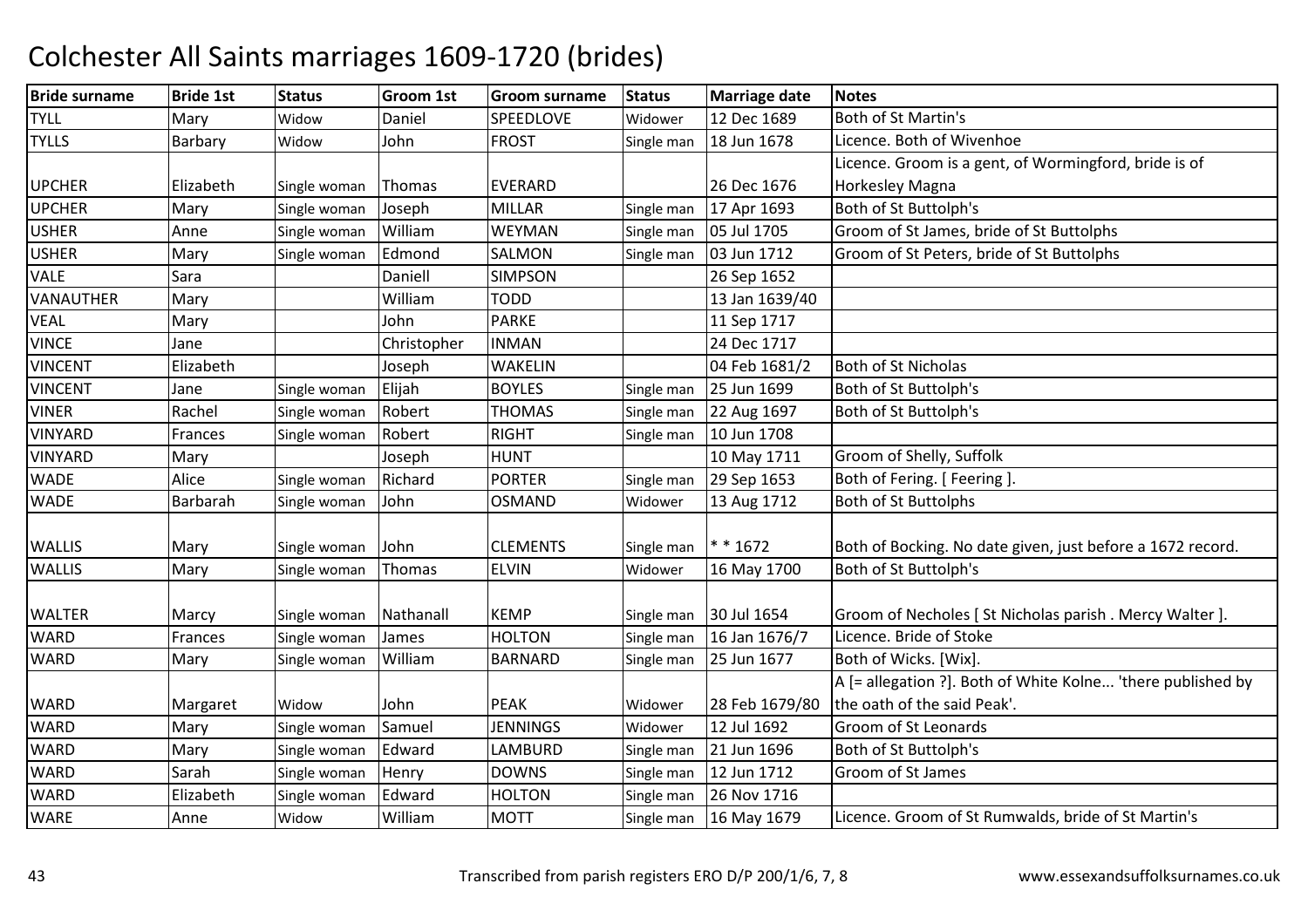#### Bride surnamee |Bride 1st |Status | Groom 1st | Groom surname | Status | Marriage date | Notes **WARFN** N Rachel Single woman Oliver REEVE Widower 10 Feb 1707/8 Both of St Buttolph's **WARMESLEY** Rebecca | Joseph TRACEY 26 Apr 1719 WARREN Rose Widow<br>WARREN Flizabeth Single v Widow Richard POTTER Widower 03 Apr 1681<br>Single woman Richard CLITTER Single man 07 Apr 1681 Groom is a 'cordwinder' (cordwainer). Both of Fordstreet. [ Aldham ].WARRENElizabeth Single woman Richard CLITTER Single man 07 Apr 1681 Groom is a 'joyner' of Earles Colne<br>Sarah Single woman Thomas ATTLEDOM Widower 29 Mar 1710 Both of St Buttoloh's WARRENSarah Single woman Thomas ATTLEDOM<br>Bridget Bill John DAWSON 29 Mar 1710 Both of St Buttolph's<br>24 Sep 1676 Licence. Bride of Tovi WATSONBridget 1.1 Iohn 1980 DAWSON 24 Sep 1676 Licence. Bride of Toynton near Spilsbye<br>Mary 1.1 Single woman Abraham MACROE 5ingle man 27 Jun 1680 A [= allegation ?]. Both of St Buttolphs **WATSON** Mary Single woman Abraham<br>Mary Samuel MACROE Single man 27 Jun 1680 A [= allegation ?]. Both of St Buttolphs<br>COLLINS 13 Feb 1680/1 Licence. Groom is a 'beater'. Both of St **WATSON** Mary Samuel COLLINS 13 Feb 1680/1 Licence. Groom is a 'beater'. Both of St Peter's<br>Anne Single woman Thomas PAYNE Single man 24 Jul 1681 Both of St Buttolph's WATSONN Anne Single woman Thomas PAYNE Single man 24 Jul 1681 Both of St Buttolph's **WATSON** Elizabeth Widow Isaac BEMISS Widower 19 Oct 1686 Licence. Groom of Langham, bride of Polstead<br>Elizabeth Widow Gideon WYMARSH Widower 13 Oct 1695 Both of St Buttolph's **WATSON** N Elizabeth Widow Gideon WYMARSH Widower 13 Oct 1695 Both of St Buttolph's **WATTS** S Mary Thomas BLACKSEE BLACKSEE Single man 14 Feb 1688/9 **WATTS**  Ann Williamm MUMFORD 14 Jun 1719 WAYLANDD Elsabeth Peter BYRD 25 Aug 1623 WEARAlice Single woman Phillip WARREN<br>Elizabeth Widow William SAWDER Single man  $\begin{array}{|l|l|} \hline \end{array}$  25 Feb 1695/6 Both of St Buttolph's<br>Single man 25 Mar 1677 A [= allegation ?]. Both **WEBB**  Elizabeth Widow WilliamSingle man 25 Mar 1677  $|A|$  = allegation ?]. Both of Fingringhoe WEBB Mary Widow w Thomas INGOLL Widower 09 Jun 1677 Groom is a husbandman. Both of Nayland. Statement after record, 'Abraham Frost of North Street, husbandman, brayle'? Licence.**WFBB** Mary Single woman John HUNT Single man 10 Jan 1677/8 Licence. Married at Fingringhoe. Both of Harwich WEBB Judith John SPUNDALL 27 Jul 168027 Jul 1680  $\overline{A}$  [= allegation ?]. Groom of St Nicholas, bride of St Leonards<br>07 Mar 1697/8 Both of St Buttolph's **WFRB** B Mary Widow Widow Gyles ABBOT Widower 07 Mar 1697/8 Both of St Buttolph's<br>Single woman Edmund ATKINSON Widower 12 Oct 1702 Both of Kirley? [Kirby WEBBRose Single woman Edmund ATKINS<br>Jane Thomas HARDY 12 Oct 1702 Both of Kirley? [Kirby?]<br>10 Feb 1680/1 Licence. Both of St Rumwalds WELLAMM Jane Thomas HARDY 10 Feb 1680/1 Licence. Both of St Rumwalds<br>EU CARL MONTEN UVON 143 by 1692/2 Licence. Both of St Rumwalds **WELLS** S Eliz. 1999 [Eliz. 2010] [Samuell LYON LYON
12 Jan 1682/3
Licence.
12 Jan 1682/3
Licence.
12 Mar 1710
Both St **WFLLS**  Jane William29 Mar 1710 Both St Rumbolls [Runwald's]<br>25 Dec 1714 Bride of St Buttolphs WENDALL MaryPeter JJOHNSON JOHNSON 25 Dec 1714 Bride of St Buttolphs<br>WHISLOW 02 Jun 1718 WENDENN Sarah John WHISLOW 02 Jun 1718<br>29 Sep 1681 **WENDON** Elizabeth Single woman Thomas BEAR 29 Sep 1681 Both of West Marsey [West Mersea ].<br>Mary Single woman Sammeull EVEORAT Single man 29 Aug 1654 [Samuel Everet.] Bride of Trennity. [Hence] **WENNECK** Samuel Everet.] Bride of Trennity. [Holy Trinity ]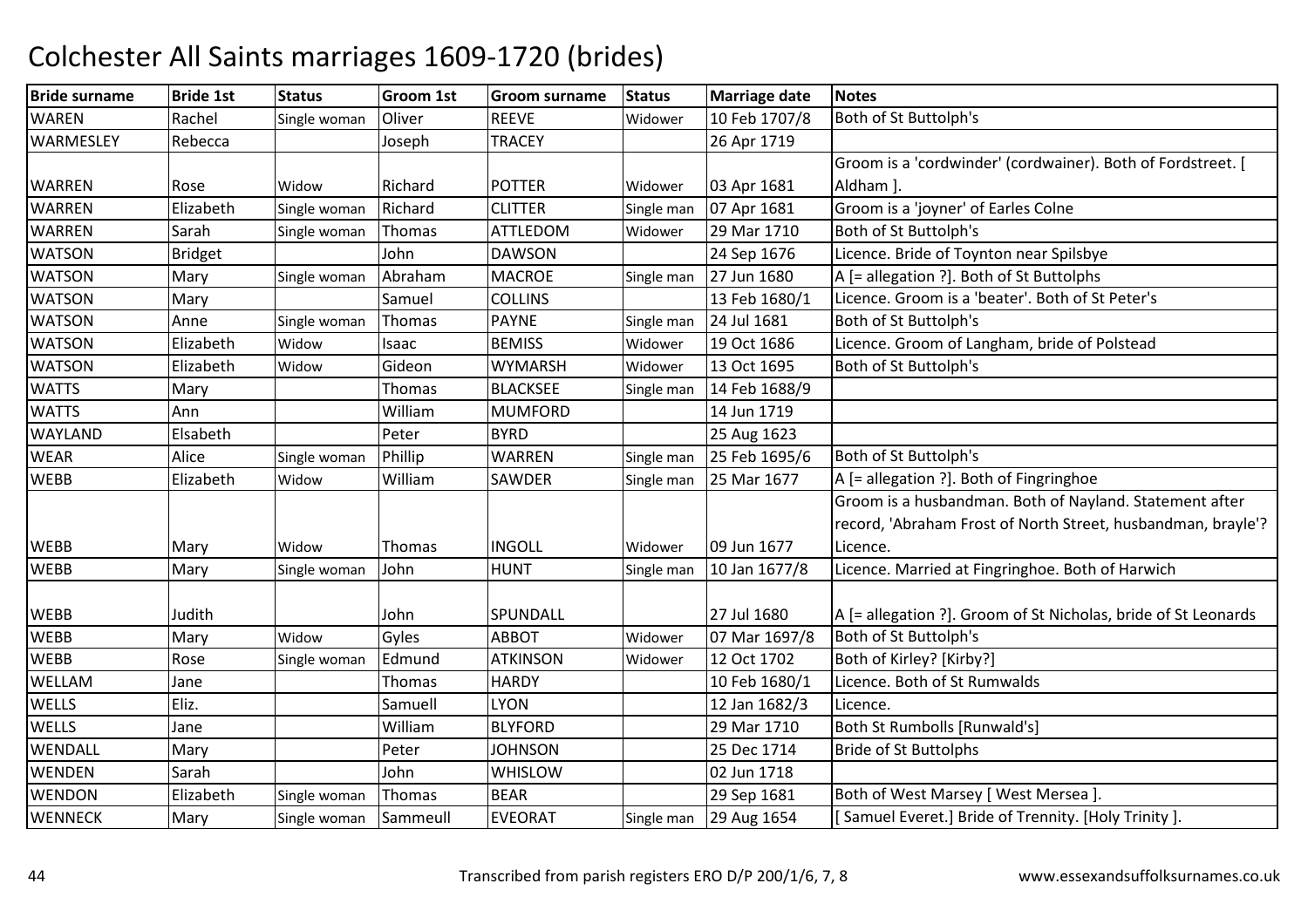| <b>Bride surname</b> | <b>Bride 1st</b> | <b>Status</b> | Groom 1st | Groom surname    | <b>Status</b> | <b>Marriage date</b> | <b>Notes</b>                                              |
|----------------------|------------------|---------------|-----------|------------------|---------------|----------------------|-----------------------------------------------------------|
|                      |                  |               |           |                  |               |                      | Both of Leveningham [ Lavenham ? But also may be intended |
|                      |                  |               |           |                  |               |                      | for Heveningham ie Hedingham] [ Boyd's also has this as   |
| <b>WEST</b>          | Mary             | Single woman  | Richard   | LEFFENWEELL      | Single man    | 06 Sep 1655          | Leppingwell, which may be true ]                          |
| <b>WEST</b>          | Anne             | Single woman  | Abel      | <b>CHEFFON</b>   | Single man    | 05 Jul 1692          | Both of St Buttolph's                                     |
| <b>WEST</b>          | Anne             | Single woman  | Abel      | <b>CHESSON</b>   | Single man    | 05 Jul 1692          | Both of St Buttolph's                                     |
| <b>WESTBROOME</b>    | Elizabeth        |               | Thomas    | <b>COURTMAN</b>  |               | 13 Oct 1681          | Groom is a husbandman. Both of Towlesbury. [Tollesbury ]. |
| <b>WHAPLIN</b>       | Anne             |               | Thomas    | <b>STOWELL</b>   |               | 01 Jul 1677          | Licence. Both of Great Wigborough                         |
| <b>WHEATLY</b>       | Phoebe           | Single woman  | John      | <b>LONG</b>      | Single man    | 24 May 1699          | Both of St Buttolph's                                     |
| <b>WHISKIN</b>       | Martha           | Single woman  | John      | <b>TORBALL</b>   | Single man    | 22 Feb 1690/1        | Both of St Peter's                                        |
| <b>WHITE</b>         | Emme             |               | Robert    | <b>GREEN</b>     |               | 19 Oct 1675          | Groom is a husbandman, of Cockford [For Copford ?].       |
|                      |                  |               |           |                  |               |                      | Groom of St Buttolphs. Bride of Touls night [ Tolleshunt  |
| <b>WHITE</b>         | Anne             | Widow         | Benjamin  | <b>JUDE</b>      | Widower       | 10 Oct 1702          | Knights ?].                                               |
| <b>WHITLEY</b>       | Ellener          | Single woman  | William   | <b>MAUD</b>      | Single man    | 25 Feb 1693/4        | Licence. Both of Wivenhoe. Married at Fingringhoe.        |
| <b>WHITMAN</b>       | Martha           | Widow         | Samuel    | <b>BLUNDELL</b>  | Widower       | 29 Oct 1685          | <b>Both of Little Clackton</b>                            |
| <b>WHYBROW</b>       | Sarah            | Single woman  | Joseph    | <b>BRANSON</b>   | Single man    | 09 Feb 1698/9        | Both of St Buttolph's                                     |
| <b>WICKES</b>        | Anne             | Widow         | John      | <b>PETTIT</b>    |               | 12 Mar 1681/2        | Both of West Marsey. [ West Mersea ].                     |
| <b>WIKES</b>         | Elizabeth        |               | William   | <b>HAWARD</b>    |               | 29 Mar 1714          |                                                           |
| <b>WILDER</b>        | Hannah           |               | Symond    | <b>CLAY</b>      |               | 10 Jun 1712          |                                                           |
| <b>WILES</b>         | Mary             |               | John      | PAIN             |               | 10 Jan 1713/4        | Bride of St Buttolph's                                    |
| <b>WILKINS</b>       | Christian        | Single woman  | Thomas    | <b>PITCHFORD</b> | Single man    | 09 Oct 1700          | Both of St Buttolph's                                     |
|                      |                  |               |           |                  |               |                      | Licence. Groom of Chich St Osyth, bride of Bricklesea [   |
| <b>WILKINSON</b>     | Katherine        | Widow         | Thomas    | <b>NEWTON</b>    |               | 04 May 1680          | Brightlingsea                                             |
| <b>WILKINSON</b>     | Elizabeth        |               | Samuel    | <b>COOK</b>      |               | 17 Jun 1716          |                                                           |
| <b>WILLIAMS</b>      | Elizabeth        | Widow         | Jonathan  | <b>BAKER</b>     |               | 21 Aug 1679          | A [= allegation ?].                                       |
| <b>WILLIAMS</b>      | Anne             |               | James     | ABEL             |               | 01 Feb 1680/1        | Licence. Both of St Leonard's                             |
| <b>WILLIAMS</b>      | Anne             |               | Thomas    | <b>WATTS</b>     |               | 27 Feb 1681/2        | Both of St Buttolphs. 'a' = allegation ?                  |
| <b>WILLIAMS</b>      | Hannah           | Single woman  | Richard   | <b>MARTIN</b>    | Single man    | 16 Feb 1693/4        | Both of Fingringhoe                                       |
| WILLIAMSON           | Marie            |               | John      | <b>PRENTISE</b>  |               | 20 Jun 1611          |                                                           |
| <b>WILLIS</b>        | Elizab.          | Single woman  | Edward    | LAY              | Single man    | 05 Sep 1708          | Groom of St Peter's                                       |
| WILLKIN              | Sarah            |               | Joseph    | <b>CLARK</b>     |               | 08 Dec 1712          | <b>Both of St Buttolphs</b>                               |
| <b>WILLMOT</b>       | Sarah            | Single woman  | Thomas    | <b>GREGSON</b>   | Single man    | 23 Dec 1679          | Licence.                                                  |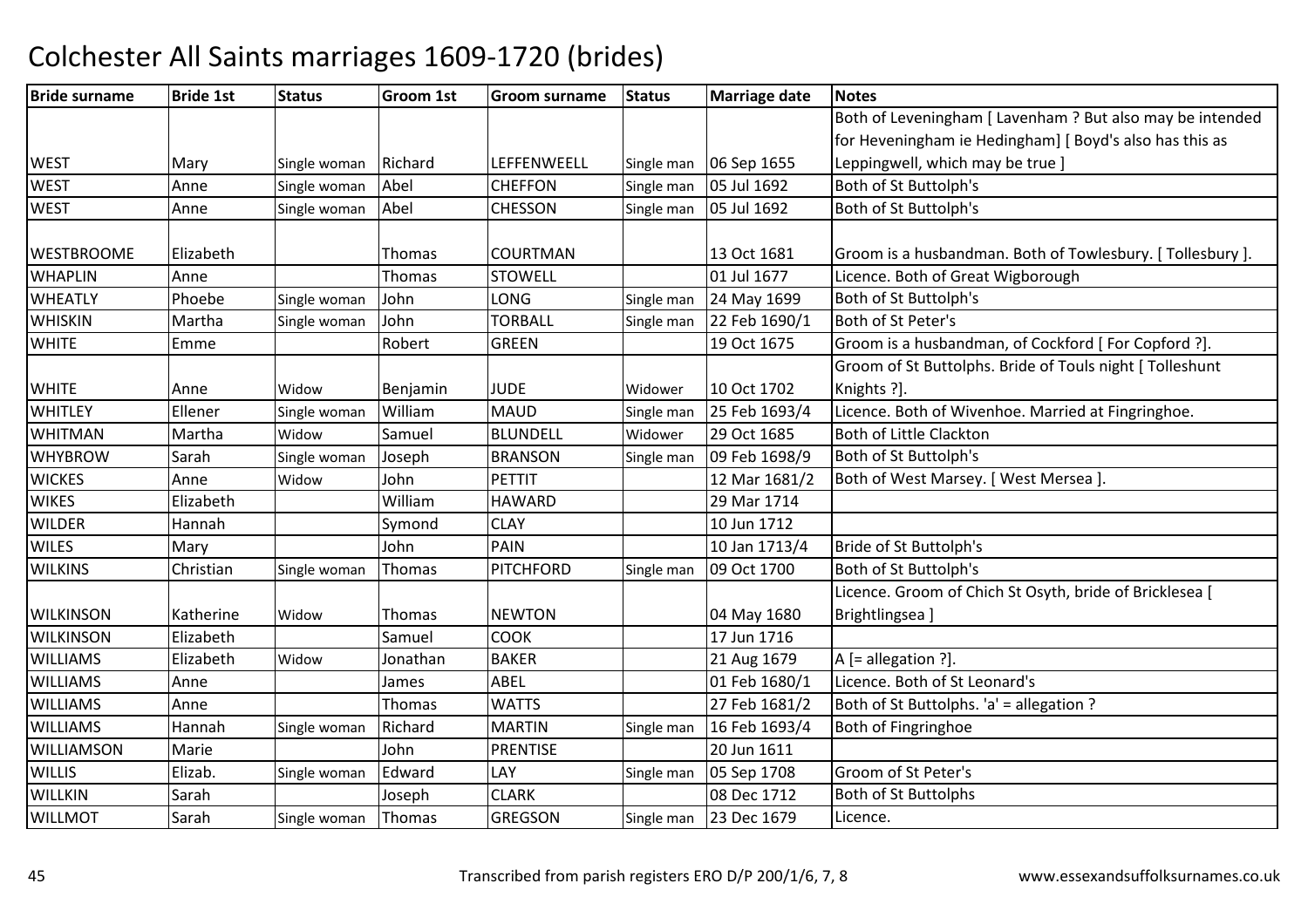| <b>Bride surname</b> | <b>Bride 1st</b> | <b>Status</b> | Groom 1st           | <b>Groom surname</b> | <b>Status</b> | <b>Marriage date</b> | <b>Notes</b>                                                      |
|----------------------|------------------|---------------|---------------------|----------------------|---------------|----------------------|-------------------------------------------------------------------|
| <b>WILSON</b>        | Mairabel         | Single woman  | Simon               | <b>COCKERILL</b>     | Single man    | 25 Feb 1699/00       | Groom of St James                                                 |
| <b>WILSON</b>        | Rose             | Widow         | John                | <b>CLARK</b>         | Widower       | 25 Jan 1701/2        | Groom of S. Leonards, bride of St Buttolphs                       |
| <b>WING</b>          | Mary             | Widow         | Thomas              | <b>STOW</b>          | Widower       | 29 May 1690          | Groom of Peldon, bride of Fingringhoe                             |
| <b>WING</b>          | Rebecca          |               | Thomas              | WARMESLEY            |               | 15 Jul 1717          |                                                                   |
|                      |                  |               |                     |                      |               |                      | Licence. Groom is a 'taylor', of East Bergeholt, bride of Lindsey |
| <b>WINNEE</b>        | Sarah            | Single woman  | John                | <b>LIVEIS</b>        | Single man    | 22 Jul 1676          | Winney ?].                                                        |
|                      |                  |               |                     |                      |               |                      |                                                                   |
| <b>WINTER</b>        | Frances          |               | Mathew              | <b>CLARK</b>         |               | 10 Sep 1681          | Groom is a husbandman of Fordham. Bride is of St Maryes           |
| <b>WISEMAN</b>       | Penelope         |               | John                | <b>STEPHENS</b>      |               | 02 Jun 1612          | Gentleman.                                                        |
| <b>WISEMAN</b>       | Martha           |               | Thomas              | <b>ROBARTS</b>       |               | 08 Feb 1612/3        |                                                                   |
| <b>WITHERS</b>       | Dorothy          |               | Lawrence            | <b>CANNON</b>        |               | 04 Jan 1686/7        | Licence. Both of St Leonard's                                     |
|                      |                  |               |                     |                      |               |                      | A [= allegation ?]. Groom of St Buttolphs Bride of West           |
| <b>WODLEE</b>        | Frances          | Single woman  | John                | <b>ROBERTS</b>       | Single man    | 30 Jul 1676          | Dullyland. [Woodley ? West Donyland ].                            |
| <b>WOMACK</b>        | Mary             | Widow         | John                | <b>BOWTLE</b>        | Single man    | 29 Mar 1698          | Both of Fingringhoe                                               |
| <b>WOOD</b>          | Mary             |               | John                | <b>TUFFS</b>         |               | 27 Jun 1653          | <b>Both of Weevenhoe</b>                                          |
| <b>WOOD</b>          | Mary             | Single woman  | Willem              | GARWARD              | Widower       | 30 Aug 1654          | Both of Dadham [ Dedham ].                                        |
| <b>WOOD</b>          | Mary             | Widow         | Robert              | <b>COCKLEY</b>       | Widower       | 22 Mar 1679/80       | Licence. Groom of St James, bride of St Leonards                  |
| <b>WOOD</b>          | Martha           |               | Samuel              | <b>SHARP</b>         | Widower       | 28 Jul 1681          | <b>Bride of Dedham</b>                                            |
| <b>WOOD</b>          | Sarah            | Widow         | Robert              | <b>PRESTON</b>       | Single man    | 13 Nov 1698          | Licence. Both of Wivenhoe                                         |
| <b>WOODS</b>         | Sarah            |               | John                | <b>BARNES</b>        |               | 20 Apr 1715          |                                                                   |
| <b>WOODS</b>         | Martha           |               | George              | <b>JEKILL</b>        |               | 05 Oct 1715          |                                                                   |
| <b>WOODWARD</b>      | Martha           | Single woman  | Tho.                |                      | Single man    | 05 Sep 1653          | No groom's surname.                                               |
|                      |                  |               |                     |                      |               |                      | Licence. Both of East Dunnyland [Donyland]. [May have been        |
| <b>WOODWARD</b>      | Mary             | Single woman  | John                | <b>TAVER</b>         | Single man    | 15 May 1678          | same as Taber/Tabor later].                                       |
| <b>WOODWARD</b>      | Sarah            |               | Richard             | <b>HEDGE</b>         | Single man    | 26 Aug 1706          | Groom of St Martins, bride of St Buttolph's                       |
| <b>WOODWARD</b>      | Sarah            | Single woman  | John                | <b>BLACKSLY</b>      | Single man    | 06 Apr 1708          | Both of St Buttolph's                                             |
| <b>WOODY</b>         | Mary             | Single woman  | <b>Charles Paul</b> | CALYE?               | Single man    | 12 Oct 1701          | Bride of Fingrigo [ Fingringhoe ].                                |
| <b>WOOLLARD</b>      | Elizabeth        | Single woman  | Joseph              | <b>PEACH</b>         | Single man    | 31 Dec 1689          | Both of Briclingsea [ Brightlingsea ]                             |
| <b>WOOLLARD</b>      | Mary             | Single woman  | Humphrey            | <b>SMITH</b>         | Widower       | 08 Mar 1693/4        | Both of Bardfeild Magna                                           |
| <b>WOOLWARD</b>      | Penelope         |               | Andrew              | <b>TAYLOR</b>        |               | 31 Jul 1681          | Both of St Leonard's                                              |
| <b>WORT</b>          | Sarah            | Single woman  | Samuel              | <b>ELLENFORD</b>     | Single man    | 05 Feb 1698/9        | Both of St Buttolph's                                             |
| <b>WRIGHT</b>        | Elizabeth        | Single woman  | James               | <b>FOSCU</b>         |               | 20 Oct 1681          | Groom of Bearchurch, bride of Fingringhoe                         |